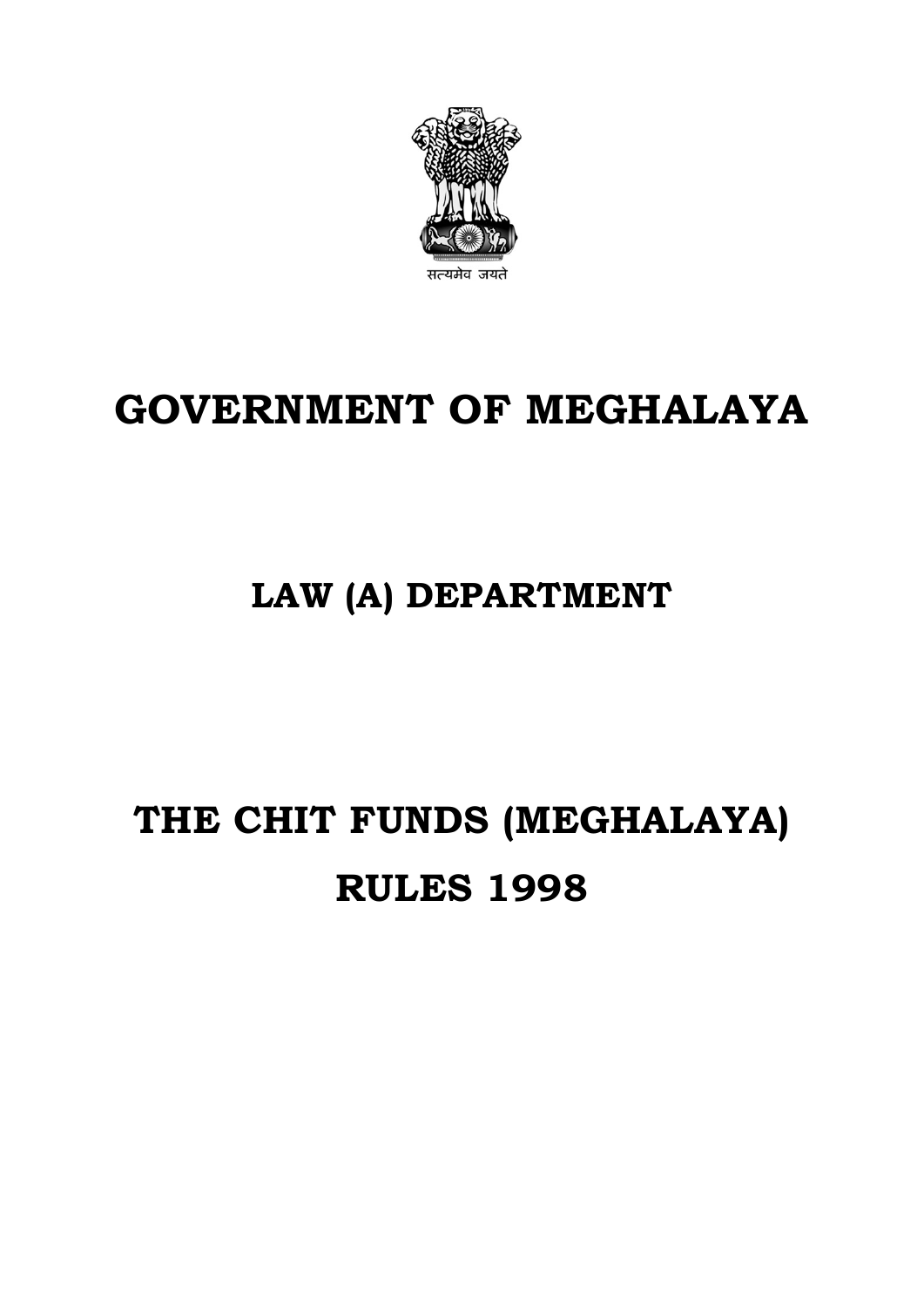#### **GOVERNMENT OF MEGHALAYA**

#### **ORDERS BY THE GOVERNOR**

#### **EXCISE, REGISTRATION, TAXATION AND STAMPS DEPARTMENT**

#### **NOTIFICATION**

#### **The 30th January 1988**

**No. ERTS (T)(CF)/83/163-232**.- In exercise of the powers conferred by Section 89 of the Chit Funds Act, 1982 (Central Act 40 of 1982), the Government of Meghalaya in consultation with the Reserved Bank of India hereby makes the following rules, namely:-

#### **THE CHIT FUNDS (MEGHALAYA) RULES, 1988**

#### **CHAPTER I**

#### **Preliminary**

**1. Short title and commencement :-** (1) These rules may be called the Chit Funds (Meghalaya) Rules, 1998.

(2) They shall come into force on the date of their publication in the Official Gazettes.

**2. Definitions:-** In these rules, unless the context otherwise require,-

(a) "Act" means the Chit Funds Act, 1982 (Central Act 40 of 1982);

- (b) "appendix" means Appendix I or as the case may be Appendix II to these rules;
- (c) "authorised agent" means a person duly authorised by a power-of-attorney executed and authenticated in the manner specified in Section 33 of the Indian Registration Act, 1908 (Central Act XVI of 1908) or a person authorised by a letter of authorisation specified in Form XX in Appendix I by the person concerned;
- (d) "form" means a form in Appendix I to the rules;
- (e) "section" means a Section of the Act;
- (f) Words and expressions used in these rules but not defined therein shall have the same meanings respectively assigned to them in the Act.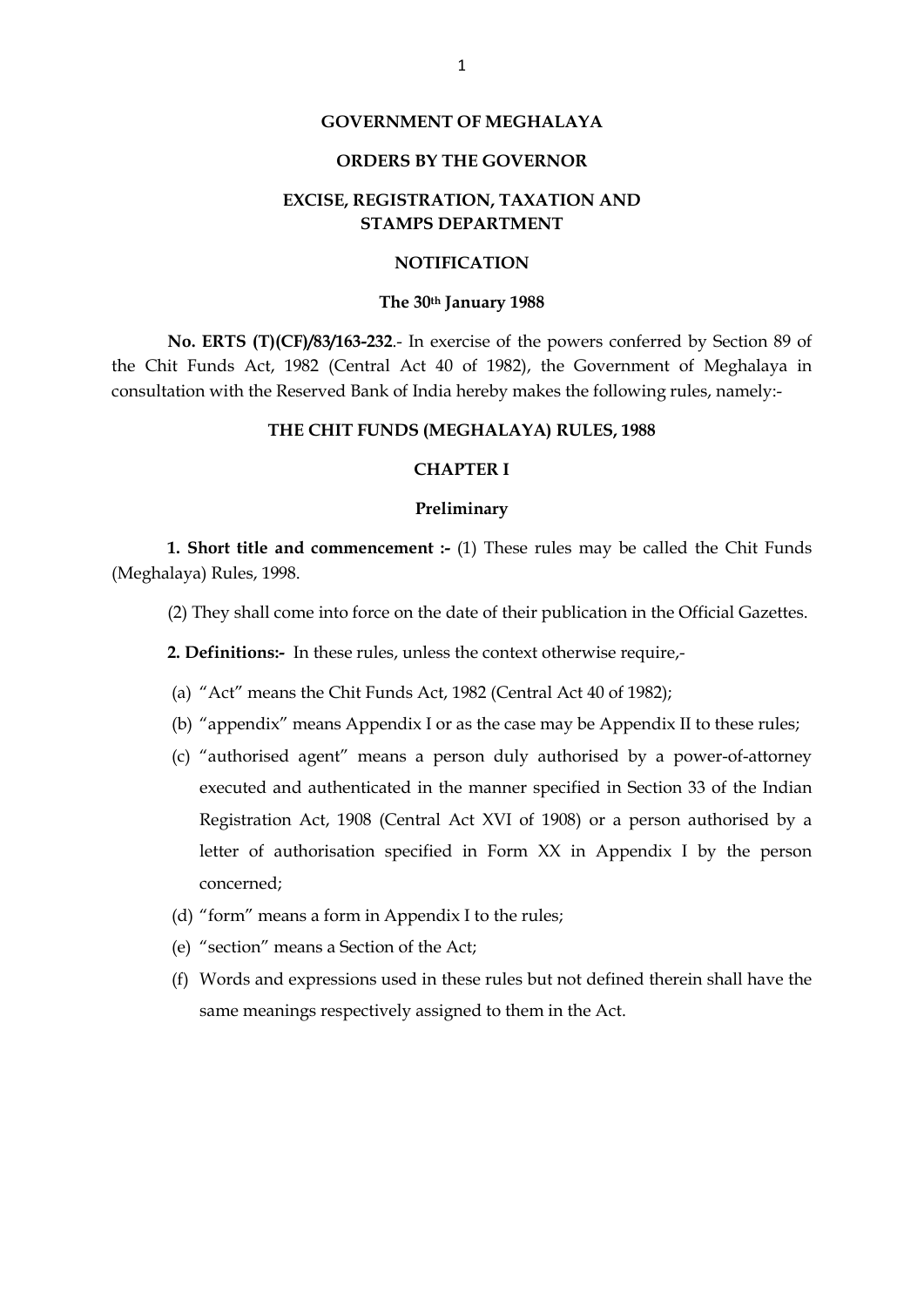#### **CHAPTER II**

#### **Registration**

**3. Application for obtaining prior sanction for commencement or conduct of Chit.-** Every application for obtaining prior sanction of the State Government or the Officer empowerment by it in this behalf, for commencement or conduct of a Chit shall be made by the Foreman in Form I.

**4. Communication of the refusal to sanction for the commencement or conduct of Chit.-** (1) Where sanction for the commencement or conduct of a Chit is refused , the reasons for such refused shall be recorded in writing and a copy thereof shall be communicated to the applicant.

(2) Before refusing such sanction the State Government shall issue a notice to the foreman calling upon him to show cause within a reasonable period to be stipulated in such notice, why sanction be not refused.

(3) Where the grounds for the proposed refusal of such sanction is default in payment of fees or filing of any statement or record required to be paid or filed under the Act, the State Government shall condoned the said defaulty if the State Government is satisfied on hearing the foreman that the default has occurred due to reasons beyond the control of the foreman or due to other *bonafide* reasons provided the foreman has paid the fees or filed the necessary documents on or before the date of such hearing.

**5. Application for registration of Chit.-** Every application for the registration of a Chit to be made by the foreman to the Registrar shall be in Form II.

**6. Endorsement of a registration of a Chit.-** The endorsement of registration of a Chit agreement to be issued by the Registrar shall be in Form III.

**7. Registration number of Chit. -** Every Chit registered under the Act shall be numbered serially by the Registrar in separate series for each calendar year.

**8. Communication of the refusal to registrar a Chit.-** (1) If the Registrar refuses to register a Chit, he shall record the reasons for such refused in writing and communicate a copy of the order to the applicant.

(2) Before refusing registration the Registrar shall issue a notice to the foreman calling upon him to show cause within a reasonable period to be stipulated in such notice why registration be not refused.

(3) Where the ground for the proposed refusal of registration is default in payment of fees or filling of any statement or record required to be paid or filed under the Act, the Registrar shall condone the said default, if the Registrar is satisfied on hearing the foreman that the default has occurred due to reasons beyond the control of the foreman or due to other *bonafide* reasons provided the foreman has paid the fees or filed the necessary documents on or before the date of such hearing.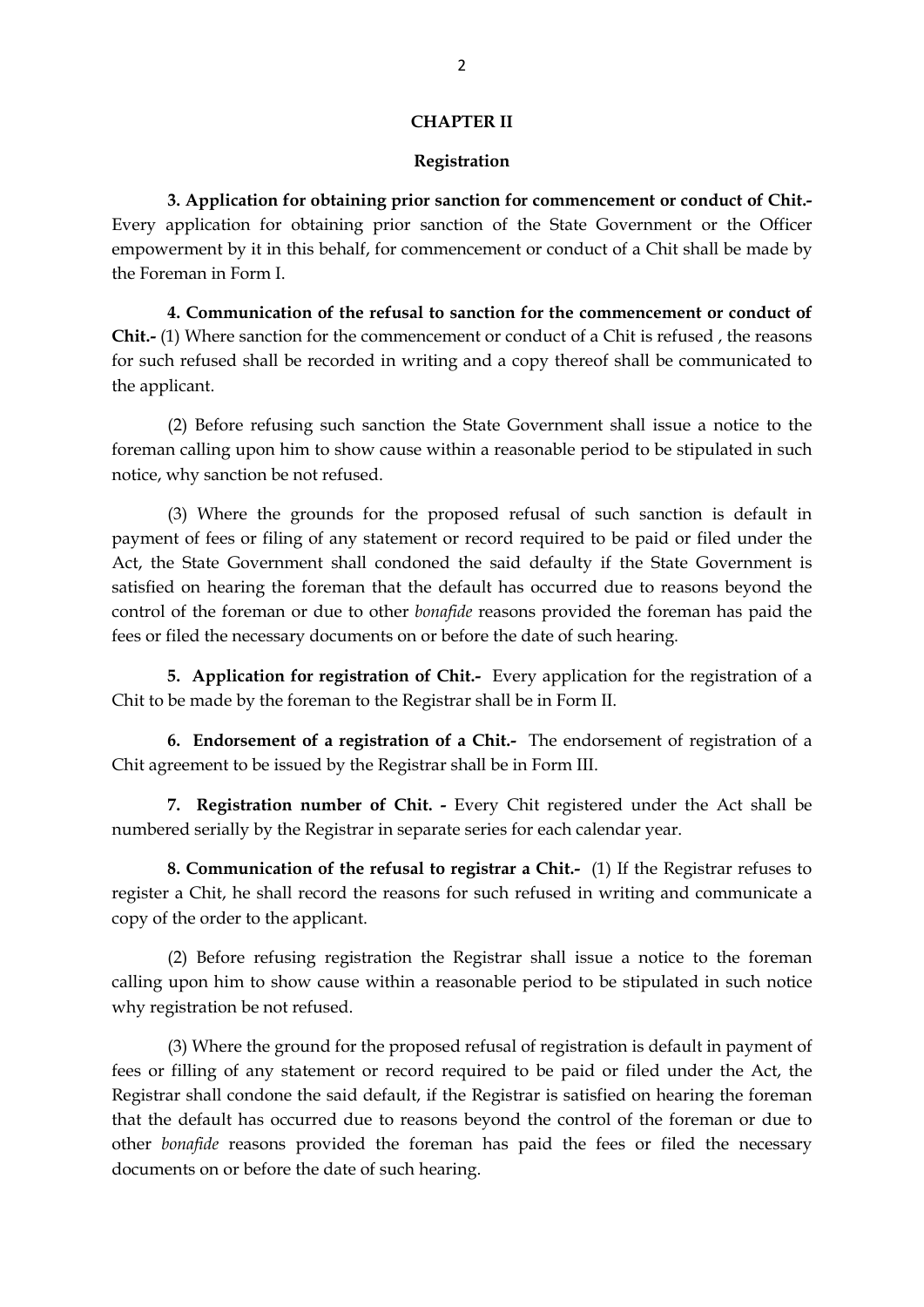**9. Application for appropriation of any sum from the reserved fund.-** Every application for obtaining prior approval of the Registrar for appropriation by a company of any sum from the received fund shall be in Form V.

**10. Declaration to be filled about subscriptions to all tickets of a Chit.-** Every declaration to be filled by a foreman after all tickets in a Chit specified in the chit agreement have been fully subscribed shall be in Form V.

**11. Form of certificate of commencement of Chit.-** The certificate of commencement of a Chit to be granted to the foreman shall be in Form VI.

**12. Form of certificate about furnishing a copy of the Chit Agreement to the subscribers of a Chit.-** The certificate by the foreman about having furnishing a copy of the Chit agreement to every subscriber of a chit to be filed with the Registrar shall be in Form VII.

**13. Form of Chit Agreement.-** The Chit agreement of every chit started under the Act, shall as far as may be, conform to the proforma set forth in Form VIII.

**14. Registration of alteration, addition or omission of a Chit Agreement.-** (1) No alteration addition or omission of any provision in the Chit agreement shall have effect unless such alteration or as the case may be, omission is registered. If the foreman makes any alteration or addition or omission of any provision in the Chit agreement, he shall submit such alteration or addition or omission in duplicate to the Registrar duly signed and attested by atleast two witnesses along with the application for registration of such alteration or addition or omission as the case may be of the Chit agreement.

(2) An application to registrar an alteration of or addition to or omission of any provision in the Chit agreement shall be dealt within the same manner as an application for registration of the Chit agreement.

**15. Date of effect of alteration or addition or omission of any provision in the Chit agreement.-** An alteration of or addition to omission of, any provision in the Chit agreement shall not take effect from a date earlier than the date of such registration of the alteration or addition or omission as the case may be unless otherwise ordered by the Registrar:

Provided that the Registrar shall not give effect to the alteration or addition or omission from a date earlier than date of application for registration of the alteration or addition or omission of any provision of the Chit agreement, as the case may be.

**16. Form of Notice to Chit Subscriber.-** Every notice to be given by a Foreman to the subscribers in a Chit under Section 16 shall be in Form XI. It shall be sent to each subscriber under certificate of posting and shall also be exhibited on the Notice board of the office of the foreman.

**17. Form of minutes of proceedings.-** The minutes of proceedings of every draw, in addition to the particulars specified in sub-section (2), of Section 17, contain full particulars of the following points, namely:-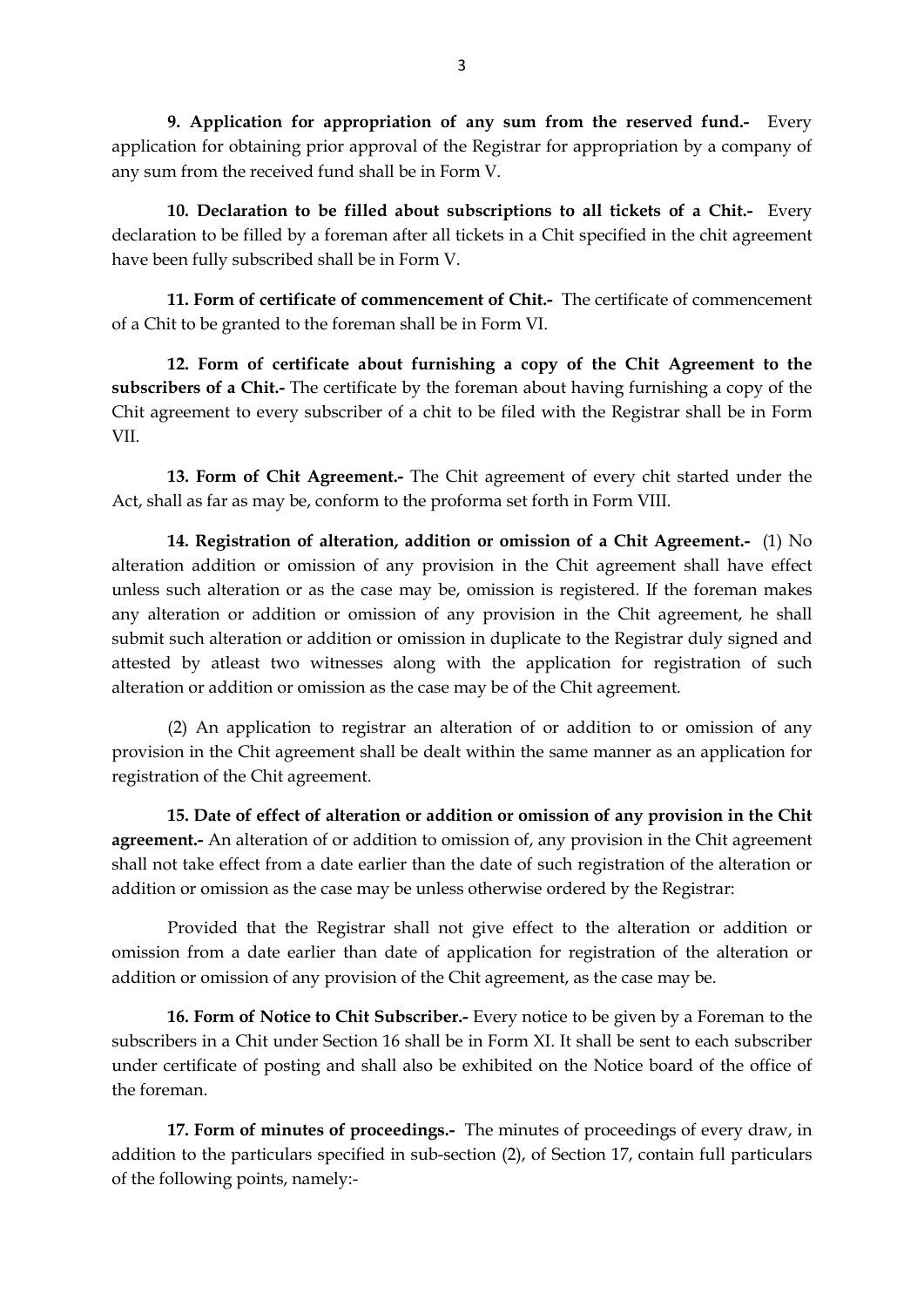- (a) Particulars of deposit, if any, of the prize amount under sub-section, (1) and (2) of Section 22 since the date of the previous draw;
- (b) particulars of deposit, if any, of money under sub-section (1) of Section 30 and subsection (4) of Section 33 since the date of the previous draw;
- (c) amount withdrawn from approved bank (the name of the bank to be specified) and the purpose for which the amount was withdrawn since the date of the previous draw;
- (d) how the prized subscriber was ascertained according to the terms and the Chit agreement and particulars of tickets and prize amount. If the ascertainment of the prized subscriber related to a fraction of a ticket, particulars in respect of each fraction shall be entered;
- (e) full particulars of the commission paid to the foreman and the amount of dividend assigned to each subscriber;
- (f) name of subscriber or their authorised agent who bid at the drawing, their ticket numbers and signatures.

#### **CHAPTER III**

#### **Foreman**

**18. Procedure in the case of security given by the Foreman:-** (1) In case of cash deposited in an approved bank in the name of the Registrar under Clause (a) of sub-section (1) of Section 20, the receipt of the book issued by the approved bank mentioned in the Chit agreement shall be delivered to the Registrar.

(2) In case of Government securities transferred in favour of the Registrar under Clause (b) of sub-section (1) of Section 20 of the Registrar shall keep them in safe custody under his control in any Government Treasury.

(3) If the security charged is movable property other than deposit in an approved bank or Government securities the foreman shall make all necessary arrangements for their deposit with the Registrar or with such bank or other agency as may be approved by the Registrar for ensuring that the property deposited is available as security for the proper conduct of a Chit.

(4) In case of trustee securities to be transferred in favour of the Registrar under clause (c) of sub-section (1) of Section 20.

- (i) where the security is other than immovable property, the value of the security it shall not be less than one and a half times the value of the chit amount and;
- (ii) in respect of security of immovable property, the value of the security shall not be less than two times the value of the Chit amount.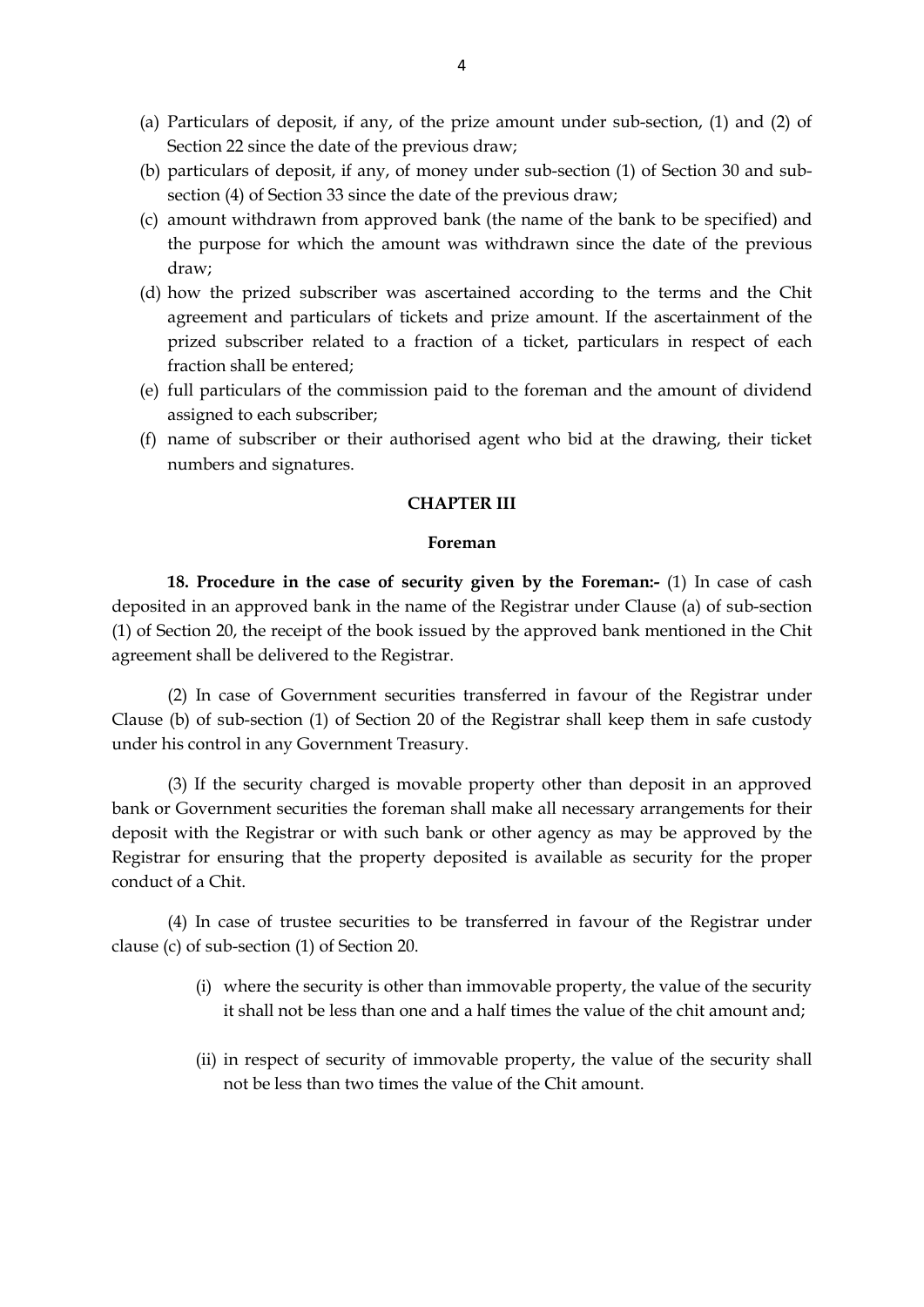(5) A foreman of a Chit proposing to give movable or immovable) property as security for the proper conduct of a chit shall apply to the Registrar in Form X. The application under this Sub-rule shall clearly furnish the correct and complete information regarding the property offered as security. (In case the property offered is immovable property, the application shall be accompanied by the documents of title to the property and an encumbrance certificate for 30 years relating to the property).

(6) Where the immovable property offered as security is situated outside the jurisdiction of the Registrar having jurisdiction of the Registrar having jurisdiction over the chit, the inspection of the property shall, under the orders of the concerned State Government, be made by the Registrar having jurisdiction over such property, who shall forward a report to the Registrar concerned as to the sufficiency of the security.

(7) If the security offered is accepted as sufficient by the Registrar, he shall record in writing on the application, a certificate of sufficiency in Form XI and attach a statement of the valuation made.

(8) If the security offered is not accepted by the Registrar, he shall giver the applicant an endorsement to that effect.

19. **Valuation of chit amount in grain chits:-** In a grain chit, for the purpose of security under section 20, the grain shall be valued by the Registrar as follows:-

- (a) The total quantity of grain due from all subscribers at one instalment of the chit shall be ascertained.
- (b) The market value for the time being of the total quantity referred to in clause (a) shall then be calculated.
- (c) In assessing the market value the Registrar shall adopt the current market prices at the nearest Sub-divisional Headquarter or Block Development Head Quarter as ascertained from the Sub-divisional Officer (Civil)or Block Development Officers having jurisdiction;
- (d) One and quarter times the market value mentioned in clause (b) shall be taken to be the chit amount for the purpose of furnishing security by the foreman under sub-section (1) of section 20.

20. **Substitution of security:-** (1) During the currency of a chit the foreman may apply to the Registrar in Form XII for permission to substitute the security given by him for the proper conduct of the chit by fresh security.

(2) The Registrar may grant permission after satisfying himself-

- (i) that the request of the foreman for substitution of the security given under section 20 is for the reasons stated in the application and
- (ii) that the fresh security offered is adequate.

(3) The procedure prescribed in Rule 18 shall apply **mutatis mutandis** to the substitution security given by the foreman under this rule.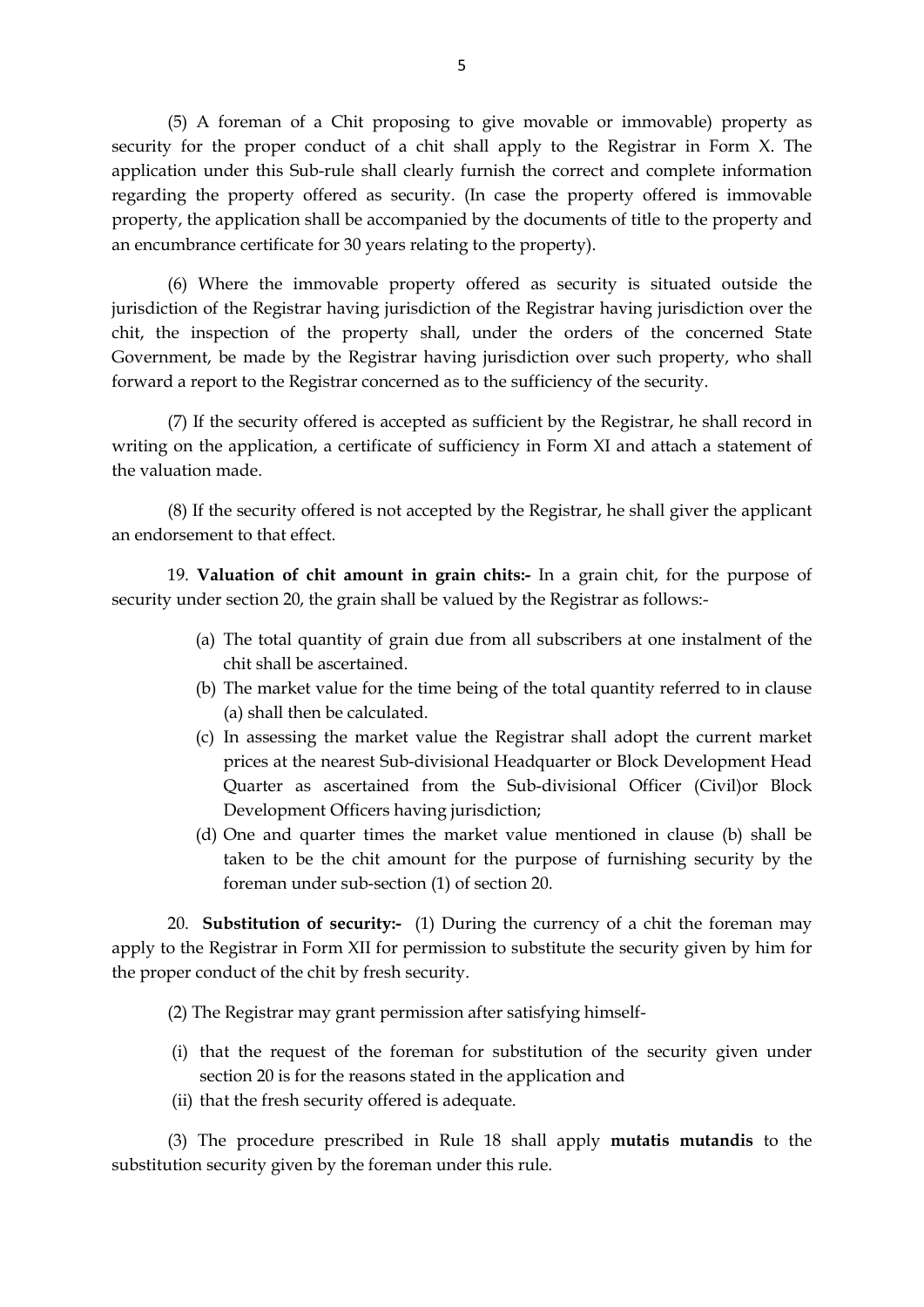21. **Procedure for accepting fresh security:-** (1) The Registrar , shall , if so required by the foreman, execute and register a deed of release in respect of the original security at the cost of the foreman.

(2) If the original security to be returned is Government securities deposited in a Government treasury, the Registrar shall arrange to return the securities offered by the foreman after making endorsements of retransfer in the pass book (receipt) or Government security or other record) as the case may be.

(3) If the original security to be returned is movable property other than Government security, the Registrar shall arrange to return such security by executing such deed or making such endorsement as may be necessary for an effective re-transfer in favour of the foreman.

22. **Application for release of security:-** On termination of the chit the foreman may apply to the Registrar for the release of the security given by him.

23. **Declaration by foreman:-** The application for release of security under subsection (5) of section 20 shall contain a declaration separately signed by the foreman stating that the claims of all the subscribers have been fully satisfied and that all dues payable by the foreman under the Act to the Registrar or any other Officer have been fully paid.

24. **Procedure for release of security:-** (1) (a)The Register may, for the purpose of releasing the security under sub-section (5) of section 20 call upon the foreman to produce a copy duly certified to be a true copy of any register and book of account maintained by the foreman and shall exhibit a notice on his office notice board stating that the security is proposed to be released and that any person objecting to such release may file with the Registrar in statement of objections, if any, within fifteen days from the date of exhibitions of the notice.

(b) If no objections are received within the period specified in the notice, the Registrar shall release the security.

(2) If any objections are received, the Registrars shall enquire into the objections summarily within fourteen days after the date of expiry of the period specified in the notice referred to in sub-rule (1) (a) and record his decision in writing and forward a copy thereof to the foreman and to the objector.

25. **Books of accounts to be maintained by the foreman:-** In addition to the book of minutes of draws mentioned in section 17,every foreman shall keep the following registers and books of accounts in the forms mentioned against each or in the forms as near thereto as possible-

(1) A register or subscribers in Form XIII.

(2) A ledger in Forms XIV.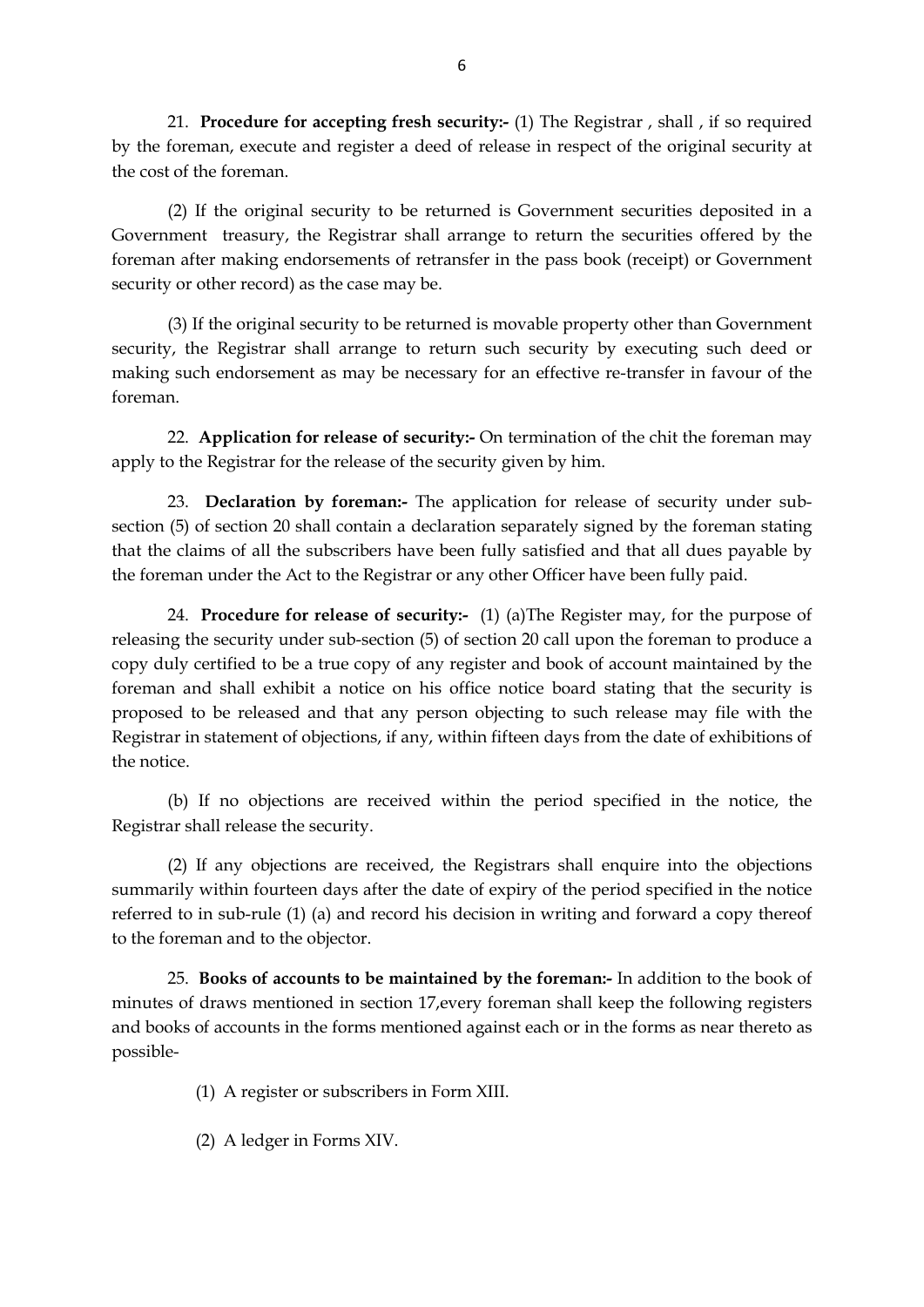- (3) A day book in Form XV.
- (4) A receipt book in Form XVI duly certified by the foreman as to the number of pages in duplicate.
- (5) A book containing copies of all notices issue by the foreman to the subscribers.
- (6) A file containing the letters of authorisation of the subscriber, for subscribing his name in the chit agreement and for participating in the auction of the chit.
- (7) A file containing the vouchers for payment made by the foreman.
- (8) A file containing documents relating to securities offered by the prized subscribers.

26. **Accounts to be written up promptly:-** (1) Every entry in the register of subscriber, the ledger or the day book mentioned in Rule 25 shall be made as an when the particular even occurs;

(2) On receipt of any money, a receipt shall immediately be prepared or cause to be prepared by the foreman in Form XVI and delivered to the payer.

(3) The foreman shall, at the time of issuing every notice, prepare a copy thereof in the book mentioned under clause (5) of Rule 25, certify it to be true copy and enter therein under his signature, the date of despatch of the notice.

(4) A voucher duly signed by the recipient shall be obtained by the foreman at the time any payment is made to him and such voucher shall be immediately filed in the file specified in clause (7) of Rule 25 after due verification of all the particulars entered therein.

(5) Every document relating to the security given by prized subscribers shall as soon as it is received be filed in the file mentioned in clause (8) of Rule 25. The file shall contain as index for facilitating the scrutiny of the documents.

27. **Filing vouchers. -** As soon as each payment is made, the foreman shall obtain a voucher from the payee. He shall, verify whether the voucher specifies the purpose for which the payment was received and whether it is properly signed by the recipient and preserves it in the file mentioned in clause (7) of Rule 25 after assigning a serial number thereto for each calendar month.

28. **Date for submission of balance sheet.-** (1) The balance sheet prepared in accordance with the provisions of section 24 shall be filed with the Register within a period of three months from the expiry of the period with reference to which it is prepared.

(2) Receipts and Expenditure account and statement showing the assets and liabilities of the individual chit group shall be filed in the Form XXI with the Registrar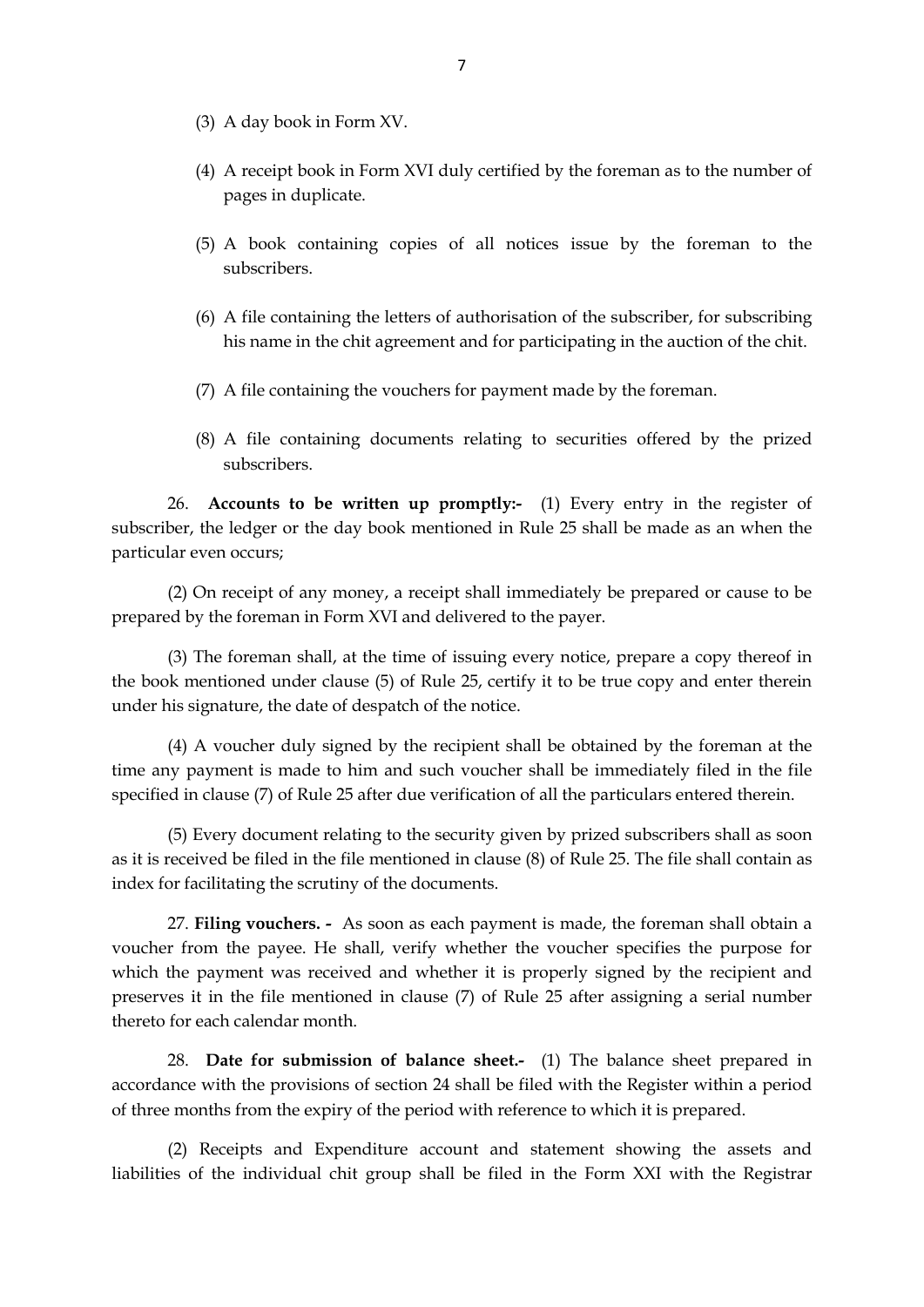within a period of two months from the termination of the chit when the duration of the chit does not exceed one year and when the duration of chits exceeds one year on expiry of every period of twelve months and also on the termination of the chit.

28. **A**. The rate of Interest payable by a defaulting subscriber of pursuance of the proviso to Section 28 (1) of the Act shall not exceed twelve percent per annum.

29. **Audit by a chit auditor.-** (1) If a foreman desires to have the balance sheet and profit and loss accounts audited by a chit auditor appointed under sub-section (2) of Section 61, the foreman shall immediately after the preparation of the balance sheet make an application for such audit to the Registrar within whose jurisdiction the chit is conducted, specifying whether the audit shall be at the premises of the foreman or not. The application shall be accompanied by the amount of fee set out in Appendix II.

(2) The Registrar shall forward the Application to the Inspector of Chits having jurisdiction, who shall cause the balance sheet and profit and loss account to be audited by the chit auditor, as expeditiously as possible. On receipt of the application, the Inspector of Chits shall forward it to the chit auditor, who shall thereupon call upon the foreman to produce the chit record on such, date, time and place as he may fix and the foreman shall produce all registers books of accounts and other records relating to the chit accordingly and furnish such information and give such facilities as may be necessary or required for the proper audit of the balance sheet and profit and loss account and receipt and expenditure account of individual chit at the time and place fixed by the chit auditor.

(3) Notice of not less than seven days shall be given to the foreman as to the date of audit on the premises of the foreman or for production of registers, books of account and other record relating to the chit business as the case may be.

30. **Audit certificate and report of the chit auditor to be in quadruplicate.-** The chit auditor shall prepare his report and audit certificate in quadruplicate and shall send one copy to the foreman, the second copy to the Registrar, the third copy to the Inspector of Chits and keep the remaining copy for his own file.

31. **Time for filling balance sheets audited by a Chit auditor or other auditors.-** (1) When the audit is done by the chit auditor, the foreman shall file with Registrar a copy of the balance sheet and profit and loss account together with the audit certificate and the auditor's report within one month from the date of receipt of the audit certificate and audit report from the chit auditor or within three months from the last day of the period covered by the balance sheet, whichever is earlier.

(2) In the case of audit by an auditor qualified to act as auditor of companies under the Companies Act, 1956 (Central Act 1 of 1956), the foreman shall file with the Registrar the document referred to in sub-rule (1) within three months from the expiry of the period with reference to which the balance sheet is prepared under section 24 and in the case of individual chit as referred to in sub-rule (2) of Rule 28 within a period of two months.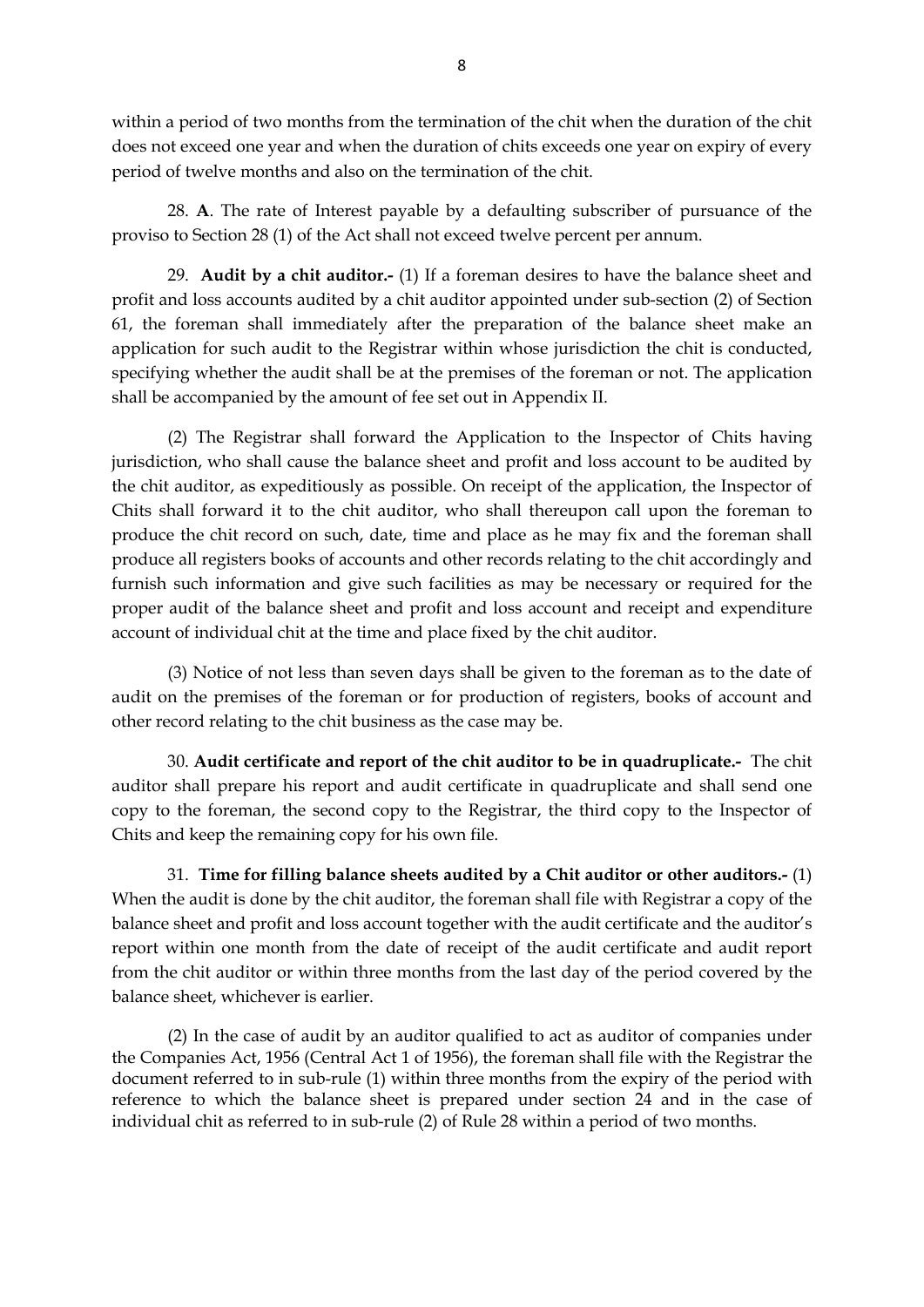#### **CHAPTER IV**

#### **Winding up in chits**

32. **From of petition for winding up and presentation.-** A petition for winding up of a chit shall contain the following particulars, namely:-

- (1) Full name, description, occupation and address of the petitioner.
- (2) Address of his advocate, if any, for the service of all notices, process, etc.
- (3) Address of this foreman.
- (4) Particulars of the chit-
	- (i) Number and date of registration of the chit agreement.
	- (ii) Officer where the chit agreement was registered.
	- (iii)The chit amount.
	- (iv)The total number of tickets.
	- (v) The number of subscribers and the number of tickets subscribed by each subscriber.
	- (vi)The number of non prized subscribers on the date of the petition, and
	- (vii) The number of unpaid prized subscribers, if any.
- (5) Facts on which the petitioner relies in support of the petition.
- (6) Particulars relating to the award and execution of other process which has been returned unsatisfied in whole or in part, if the ground of the petition is that execution of other process issued on an award or order of the Registrar, in favour of any subscriber in respect of the amounts due to him from the foreman was returned unsatisfied in whole or in part.
- (7) Full details to show that the condition prescribed in clause (a) of the proviso to section 49 is satisfied, if the winding up of the chit is applied for under clause (d) of section 48 and if the said clause (a) applies.
- (8) Whether the previous sanction of the State Government has been obtained , if clause (b) of the proviso to section 49 applies. A copy of the relevant order of the State Government shall be attached).

33. **Proposals for collection and distribution of chit assets.-** (1) The Receiver shall as soon as possible settle and submit to the Registrar a statement (hereinafter referred to as the "Provisional Statement") showing –

- (a) The name of subscribers and other persons from whom moneys are due from the chit.
- (b) The names of the subscribers and other persons to whom moneys are due from the chit.
- (c) Proposals as to how the chit assets, are to be collected and applied in the discharge of its liabilities , and
- (d) The amount proposed to be paid to each of the person specified in clause (b).

(2) Notice of the preparation of the provisional statement accompanied by a copy thereof shall be published and be served on the petitioner, the subscribers and other persons mentioned by the Registrar may direct. If the number of persons on whom notice is to be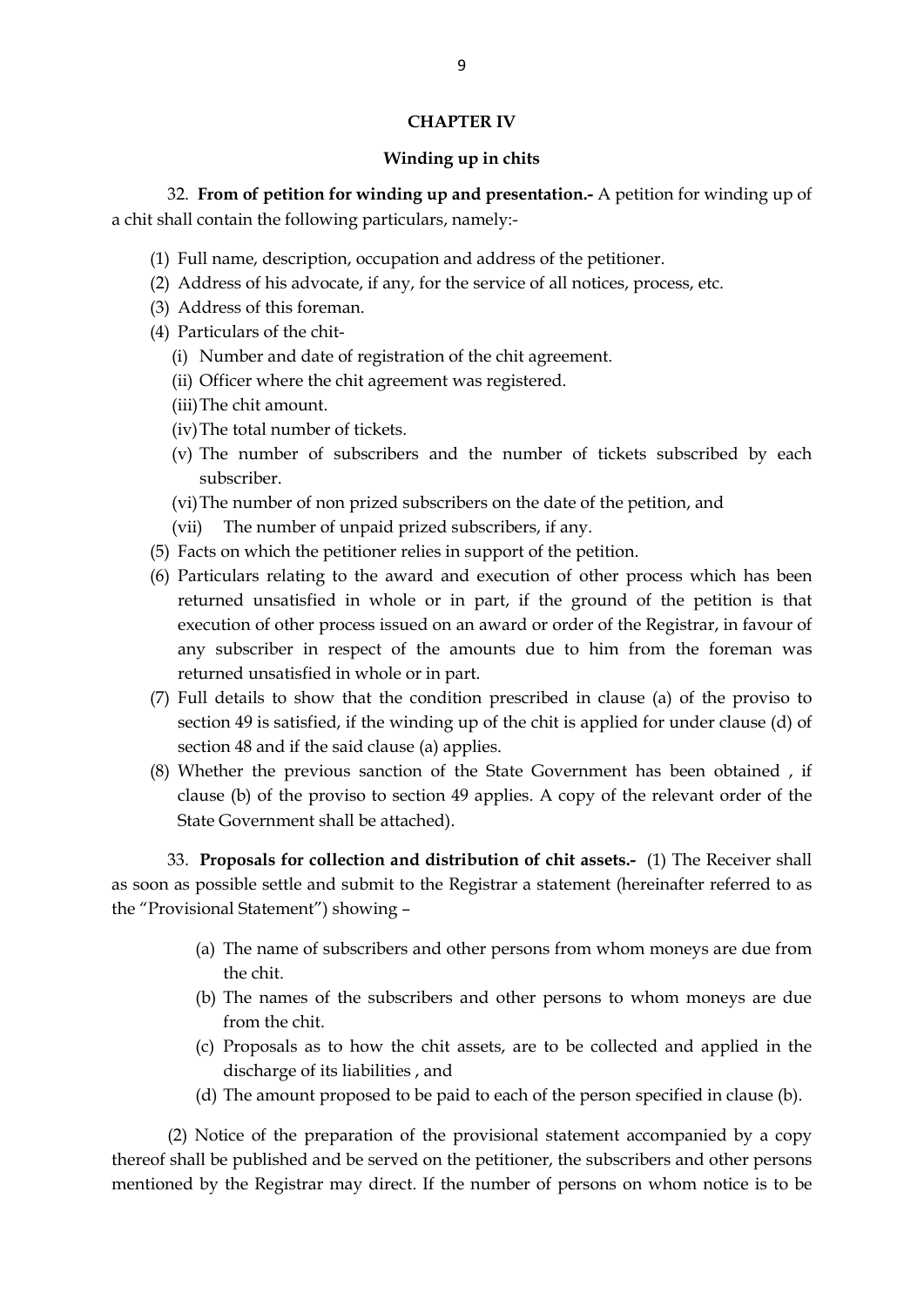served is large, the notice may, in the discretion of the Registrar, be served is large, the notice may, in the discretion of the Registrar, be served on the petitioner only and advertised in one or more daily newspapers. The notice shall specify the date on which objections to the provisional to the provisional statement will be heard and shall call upon any person having such objection –

- (i) to submit his statement of objections and the grounds therefore supported by an affidavit before the date appointed by the Registrar in this behalf; and
- (ii) to appear in person or by advocate is due from the foreman to a subscriber and also from the subscriber to the foreman, the subscriber shall be allowed the benefit of a set-off.

34. **Set-off to be allowed.-** When money is due from the foreman to a subscriber and also from the subscriber to the foreman, the subscriber and also from the subscriber to the foreman, the subscriber shall be allowed the benefit of a set-off.

35. **Hearing of objections to the provisional statement.-** On the date fixed for the hearing of the objections under sub-rule (2) of rule 33, the Registrar shall enquire into the objections and after considering the evidence, if any, adduced in support thereof pass orders on the objections and call upon the Receiver to revise, if necessary, the provisional statement in accordance with his orders. The Registrar shall fix a date by which such revision is to be made and intimate orally or in writing such date to the persons who have appeared in person or through their advocates on the date of the hearing.

36. **Final orders of settlement by Registrar:-** (1) As soon as possible thereafter and at least ten days before the date fixed under rule 35, the Receiver shall submit to the Registrar a fresh list of subscribers or other persons to whom or from whom moneys are due and fresh proposals for the distribution of the available chit assets after making such further enquiry as may be necessary. The Registrar shall thereupon consider the said list and proposals and approve or modify them in such manner as he considers necessary. The Registrar shall pass final orders accordingly on the date fixed under rule 35 for the collection and distribution of the chit assets. The Registrar may also pass such orders as may be necessary for the distribution of the available chit assets in case such assets happen to insufficient to meet the sums which have to be paid to the subscribers.

(2) The final orders passed by the Registrar under this Rule shall be conclusive evidence of the several claims to be met out of the chit assets.

37. **Provision for expenses of winding up –** In making proposals for the distribution of the chit assets, the Receives shall specify the estimated amount of the cost of winding up including remuneration for the Receiver and such other items of expenditure as are incidental to the winding up and such estimated amount shall first be provided for and deducted from the value of the chit assets and the balance amount shall also be proposed for distribution in the provisional statement and the fresh list mentioned in rule 36.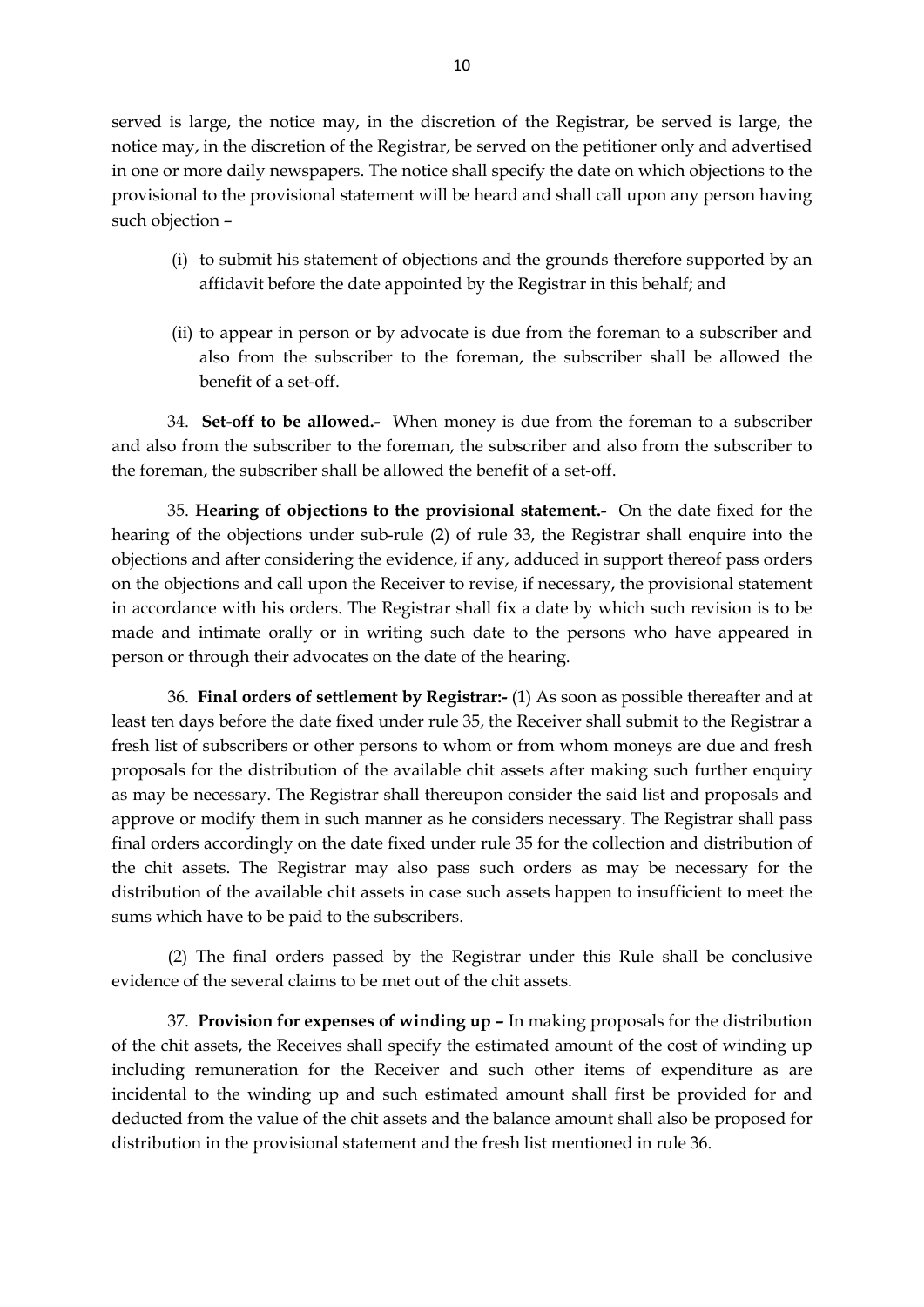38. **Filing of final accounts by Receiver.-** (1) Upon the termination of the proceedings relating to the winding up, the Receiver shall file his final accounts with Registrar within fifteen days of such final accounts being passed by the Registrar, balance of money in the hands of the Receiver shall be paid to the Registrar. The Receiver shall also state how the balance amount may be disposed of together with the reasons for his proposals. He shall also deposits with the Registrar all books, accounts and all other records relating to the chit which has been wound up.

(2) The receiver may thereafter apply to the Registrar for a certificate of discharge from the duties as Receiver and for the vacating of his recognizance bonds entered into by him and the sureties, if any. On receipt of such application, the Registrar may pass orders of such discharge and vacating of the bonds and for the disposal of the final balance of the chit assets, if any.

39. **Final order of winding up by the Registrar.-** (1) The After the affairs of a chit have been completely would up, the Registrar shall make an order recording the fact of such winding up.

(2) A copy of such order shall be exhibited on the notice board of the Registrar.

40. **Disposal of records**.- The books and papers of a chit which has been completely wound up and of the Receiver shall be retained and disposed of in such manner as the Registrar may direct.

41. **Meetings .-** When the number of subscribers is large and the Registrar whether on application of the Receiver or not, at any stage considers that a meeting of all such parties is necessary in order to ascertain their wishes in any matter, the Registrar may pass an order for holding such a meeting. The Registrar may direct the manner in which and the time and place at which the meeting shall be held and the Receiver shall convene and hold the meeting accordingly.

#### **CHAPTER V**

#### **Fees**

**42. Table of fees.-** The fees payable to the Registrar for matters specified in section 62 and section 63 shall be as set out in Appendix II and shall be paid in cash.

43. **Receipt for fees.-** The Registrar shall grant receipts for all fees received by him.

44. **Refund of fees.-** The Registrar may refund any fees paid to him in excess of the amount prescribed or any fee that is unearned.

**Explanation:** The expansion "fee that is unearned" in this rule means fees paid in connection with the registration of the chit agreement, the filing of a document or other service to be performed by the Registrar where such registration or filling is not actually effected or the service is not actually rendered.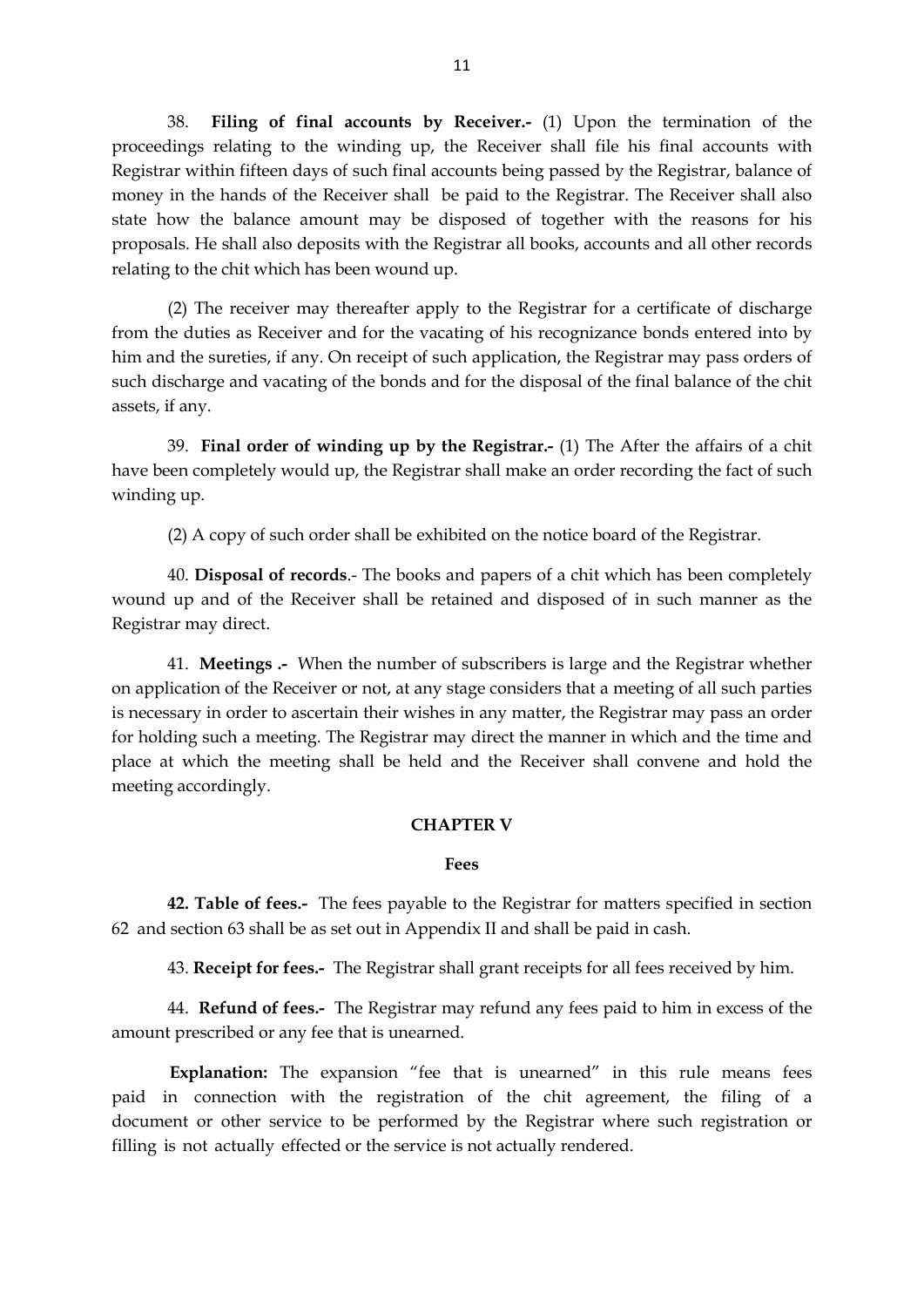#### **CHAPTER VI**

#### **Disputes and arbitration**

45. **Reference of dispute.-** A reference of a dispute under section 64 shall be made in writing to the Registrar in Form XVII. Wherever necessary, the Registrar may require the party referring the dispute to him to produce a certified copy of the relevant records on which the dispute is based and such other statements or records as may be required by him, before proceeding with the consideration of such reference.

46. **Registrar satisfaction regarding existence of a dispute.-** Where any reference of a dispute is made to the Registrar or any matter is brought to his notice, the Registrar shall, on the basis of the reference (if any) made to him in Form XVII and the relevant records and statements submitted to him, record his decision together with the reasons therefore, whether he is or is not satisfied about the existence of a dispute within the meaning of section 64. Such recording of decision shall be sufficient proof of the Registrar's satisfaction whether the matter is or is not a dispute as the case may be.

47. **Disposal of a dispute of reference to a nominee.-** (1) Where the Registrar is satisfied that there is a dispute, the Registrar may decide the dispute himself or refer it for disposal to his nominee.

(2) Neither the Registrar nor his nominee shall take up for consideration any dispute , unless the parties concerned comply with the conditions of affixing the court fees specified in Rule 57 for determining the dispute.

48. **Qualification for appointment as Registrars nominee -** (1) The State Government may appoint a person to be a Registrar nominee provided that –

- (a) he has practised as an Advocate, Pleader or Vakil for not less than five years , or
- (b) he is enrolled as and Advocate or holds a degree or other qualification in law of any University Established by law or of any other authority which entitles him to be enrolled as an Advocate, and either.
	- (i) has held office not less than not lower in rank than that of Deputy Registrar of Chits for not less than five years, or
	- (ii) possess as good knowledge and experience of chit fund legislation and practice.

(2) The State Government may, by notification in the official Gazette appoint as many appoint as many persons as might be necessary to act as Registrars nominees for settlement of disputes arising under the Act.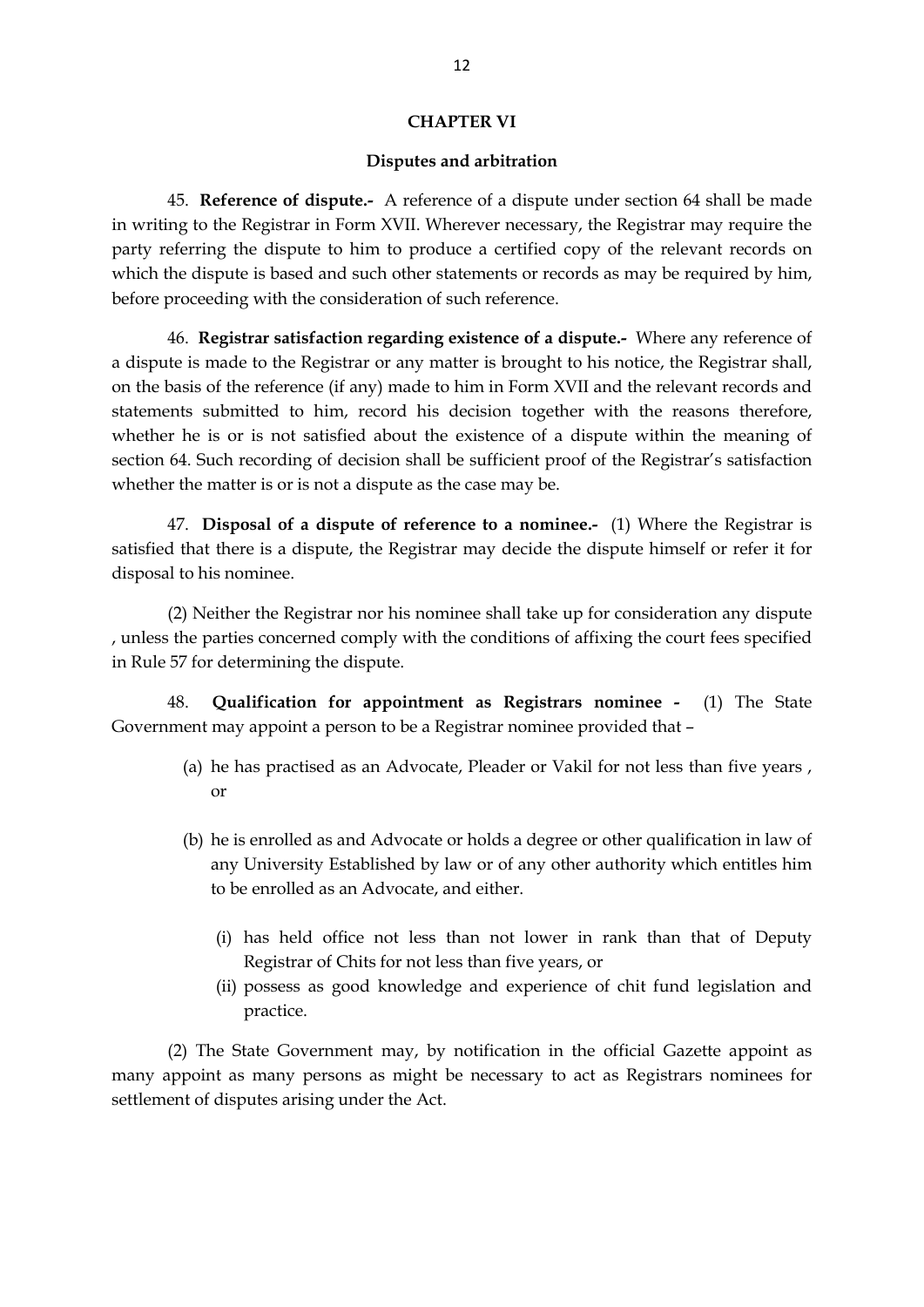49. **Procedure for hearing and decision of disputes.-** (1) The Registrar or his nominee shall record in the official language in vogue in the State, the evidence of the parties to the dispute and the witnesses who attend. Upon the evidence so recorded and upon consideration of any documentary evidence produced by the parties, a decision shall be given by him in writing. Such decision shall be pronounced in the open court, either at once or as soon as may be practicable on some future day, of which due notice shall be given to the parties.,

(2) Where neither party appears when the dispute is called out for hearing, the Registrar or his nominee may make an order that it he dismissed for default.

(3) Where neither party appears and disputant does not appear when the dispute is called out for hearing, the Registrar or his nominee may make an order that the dispute be dismissed, unless the opponent admits the claims or a part thereof, in which case the Registrar or his nominee, as the case may be, may make an order against the opponent upon such admission, and where, part only of the claim is admitted, may dismiss the dispute in so far as it related to the remainder.

(4) Where the disputant appears and the disputant appears and the opponent does not appear when the dispute is called out for hearing, then if the Registrar or his nominee is satisfied from the record and proceedings that the summons was duly served, the Registrar or his nominee may proceed with the dispute, *ex-parte*. Where the summons is served by any officer of the Registrar or his nominee, he shall make his report of service on oath.

(5) The Registrar or his nominee may not ordinarily grant more than two adjournments to each party to the dispute at his request. The Registrar or his nominee may, however, at his discretion grant such further adjournments on payment of such costs to the other side and such fees to the Registrar or his nominee as the Registrar or his nominee as the case may be direct.

(6) Any party to a dispute may apply for and obtain a certified copy of any order, judgement or award made by the Registrar or his nominee on payment of copying fees, at the rate prescribed in Appendix II.

50. **Summonses, notice, and fixing of dates, place, etc., in connection with the disputes.-** (1) The Registrar, or as the case may be, his nominee, may issue summonses or notices at least fifteen days before the date fixed for the hearing of the dispute requiring:

- (i) The attendance of the parties to the dispute and of witnesses, if any! And
- (ii) The production of all books and documents relating to the matter in dispute.

(2) Summonses or notices issued by the Registrar or his nominee may be served through Sub-divisional Officer (Civil) or Block Development Officers or any employee of the Chit Department or by Registered post with acknowledgement due.

(3) The Officer serving a summons or notice shall, in all cases in which summons or notice has been served, endorse or annex or cause to be endorsed on or annexed to, the original summons or notice, a return stating the time when, and the manner in which, the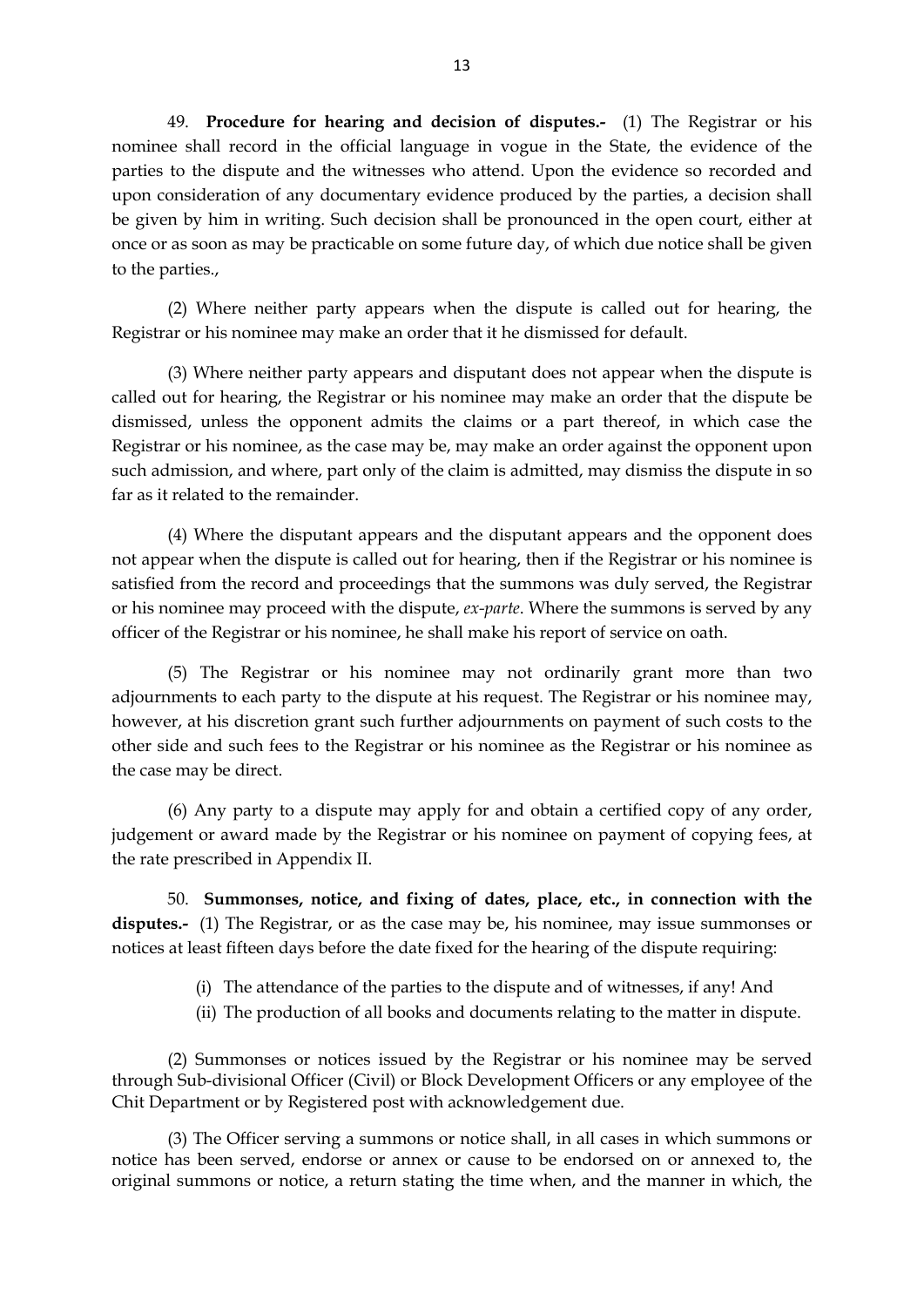summon or, as the case may be, notice was served, and the name and address of the person (if any) identifying the person served and witnessing the delivery or tender of the summons or the notice.

(4) The official issuing the summons and notices may examine the serving Officer on oath or cause him to be so examined by the Sub-divisional Officer (Civil) or Block Development Officer or other Officer through whom it is served and may make such further inquiry in the matter as he thinks fit' and shall either declare that the summons or, as the case may be, notice has been duly served or order it to be served in such manner as he thinks fit.

(5) The mode of serving summonses and notices as laid down in sub-rules (1) to (4) shall mutatis mutandis apply to the service of summonses of notice issued by the Registrar or the person authorised by him, when acting under section 46.

51. **Investigation of claims and objections against any attachment. -** Where any claim or objection has been preferred against the attachment of any property under section 68 on the ground that such property is not liable to such attachment, the Registrar, or as the case may be , his nominee shall investigate into the claim or objection and dispose is of on merits;

Provided that, no such investigation shall be made when the Register or his nominee considers that the claim or objection is frivolous.

**52. Procedure for the custody of property attached under section 68. -** (1) Where the property, other than agricultural produce in the possession of the debtor, the attachment shall be made by actual seizure and the attaching Officer shall keep the property in his own custody or in the custody of one of his subordinates, of a Recover, if one is appointed under sub-rule (2) and shall be responsible for the due custody thereof;

Provided that, when the property seized is subject to speedy and natural decay, or when the expenses of keeping it in custody is likely to exceed its value, the attaching Officer may sell it at once.

(2) Where it appears to the officer ordering conditional attachment under section 68 to be just and convenient, he may appoint a Receiver for the custody of the movable property attached under that section and his duties and liabilities shall be identical with those of a Receiver appointed under Order XI in the First schedule to the Code of Civil Procedure, 1908.

(3) (i) Where the property to be attached is immovable, the attachment shall be made by an order prohibiting the debtor from transferring or charging the property in any way, and all persons from taking any benefit from such transfer or charge.

(ii) The Order shall be proclaimed at some place on, or adjacent to, such property by beat of drums or other customary mode, and a copy of the order shall be fixed on a conspicuous part of the property and upon a conspicuous part of the village Court/Bazar/Hats and where the property is land paying revenue to the State Government, also in the office of the Collector of the district and in the office of the Sub-divisional Officer (Civil) or Block Development Officers or any other revenue Officer within whose jurisdiction the property is situated.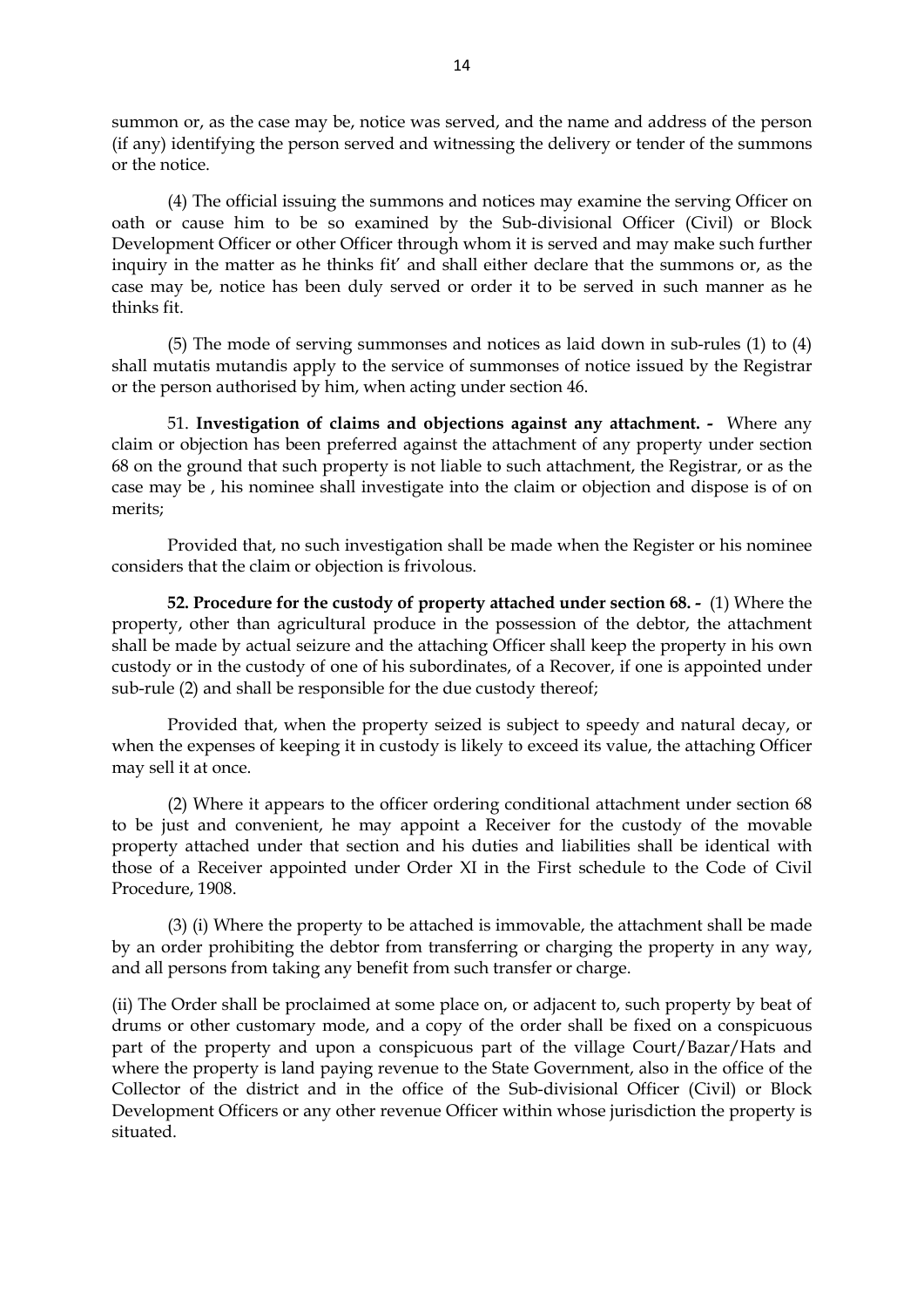53. **Procedure for attachment and sale of property for realisation of any security given by person in course of execution proceedings –**The procedure laid down in rule 51 and 52 shall mutatis mutandis apply for attachment and sale of property for the realisation of any security given by a person in the course of execution proceedings.

54. **Issue of proclamation prohibiting private transfer of property -** The Registrar when acting under clause (a) of section 71 shall, at the time of signing a certificate effecting any property, issue a proclamation inform XVIII and in the case of immovable property shall also forward a copy of the proclamation to the Sub-divisional Officer (Civil) of Block Development Officers or any other revenue officer within whose jurisdiction the property is situated, who shall cause an entry about such certificate to be made in the Record of Rights.

55. **Procedure for execution of awards.-** (1) Every order or award passed by the Registrar, or his nominee under section 68 or 69 shall be forwarded by the Registrar to the foreman or to the party the concerned should initiate execution proceedings forthwith according to the provisions or section 71.

(2) IF the amount due under the award is not forthwith recover, or the order thereunder is not carried out, it shall be forwarded to the Registrar with an application for execution along with all information required by the Registrar, for the issue of certificate under section 71. The applicant shall state whether he desires to execute the award through a civil court or through the revenue authorities as provided under section 71.

(3) On record of such application for execution, the Registrar shall forward the same to the proper authority for execution along with a certificate issued by him under section 71 and a proclamation issue under rule 54 in the manner prescribed therein.

(4) Every order passed in appeal under section 70 shall also be executed in the manner laid down in sub rules (2) and 3.

56. **Transfer of property which cannot be sold.-** (1) When, in execution of an order sought to be executed under section 71, any property cannot be sold for want of buyers, if such property is in the possession of the defaulter or of some person on his behalf, or of some person on his behalf, or of some person claiming it , under a title created by the defaulter subsequent to the issue of the certificate by the Registrar under clause (a) or (b) of the said section, the officer conducting the execution shall as soon as practicable report the fact to the Court or the Collector or the Registrar, as the case may be, and the judgement creditor applying for the execution of the said order.

(2) On receipt of a report under sub-rule (1), the judgement creditor may, within six months from the date of the receipt of the report or within such further period as may for sufficient reasons be allowed in submit an application in writing to the Court, the Collector or the Registrar, as the case may be, stating whether or not he agree to take over such property.

(3) On receipt of an application under sub-rule (2), notices shall be issued to the defaulter and to all persons known to be interested in the property, including those whose names appear in the Record of Rights as persons holding any interest in the property, about the intended transfer.

(4) On receipt of such a notice, the defaulter, or any person owning such property, or holding and interest therein by virtue of a title acquired before the date of issue of a certificate under section 71 may, within one month from the date of the receipt of such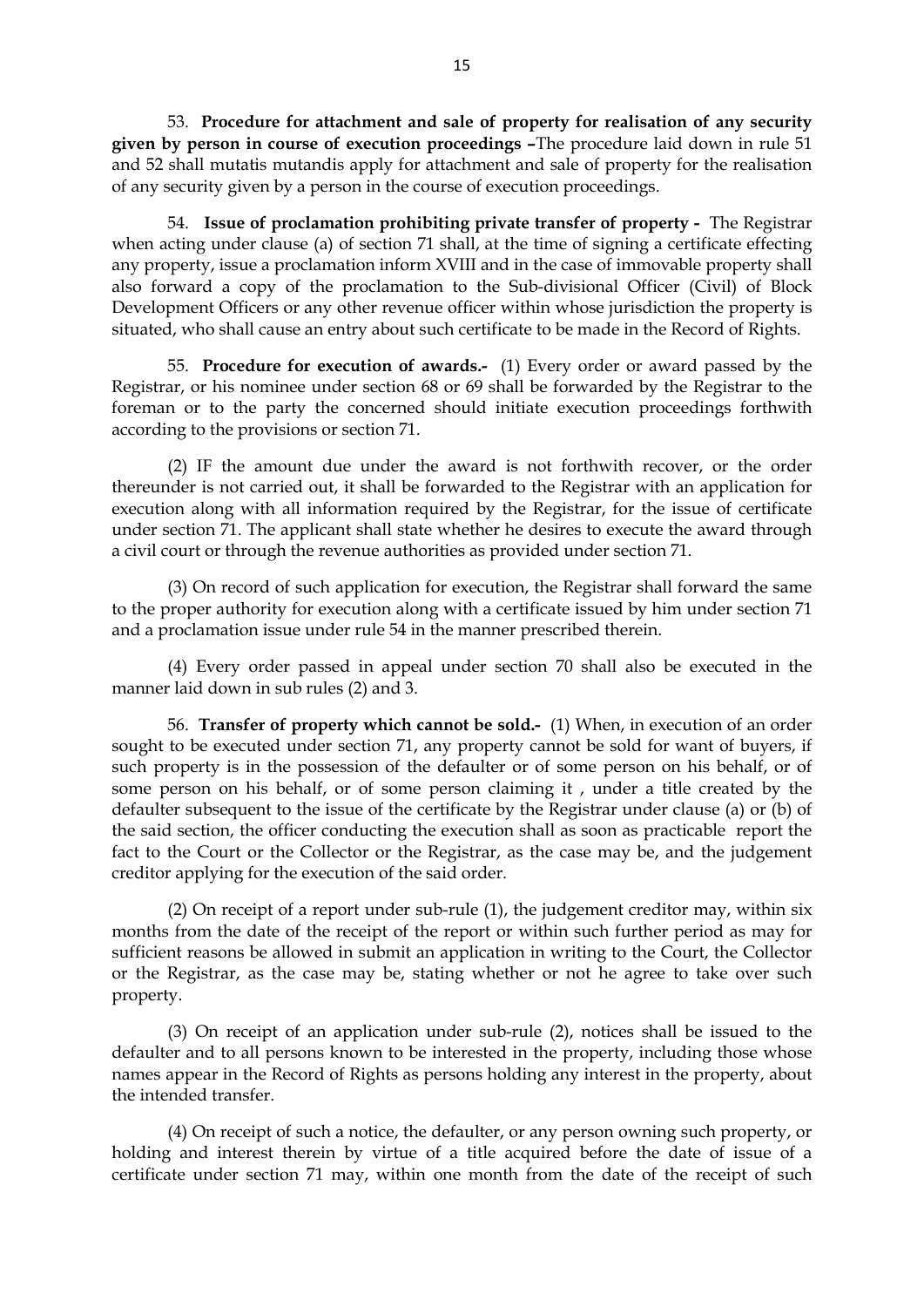notice, deposit with Court or the Collector or the Registrar, for payment to the foreman a sum equal to the amount re due under the order sought to be executed together with interest thereon and such additional sum for payments of costs and other incidental expenses as may be determined in this behalf by the Court or the Collector or the Registrar, as the case may be.

(5) On the failure of the defaulter, or any person interested, or any person holding any interest in eh property, to deposit the amount under sub-rule (4), the Court or the Collector or the Registrar, as the case may be shall direct the property to be transferred to the judgement creditor on the conditions stated in the certificate in Form XIX.

(6) The certificate granted under sub-rule (5) shall state whether the property is transferred to the judgement creditor in full or partial satisfaction of the amount due to him from the defaulter.

(7) If the property is transferred to the judgement creditor in partial satisfaction of the amount due to him from the defaulter, the Court or the Collector or the Registrar, as the case may be, shall on the production by the judgement creditor of a certificate signed by the Registrar, recover the balance due in the manner laid down in section 71.

(8) The transfer of the property under sub-rule (5) shall be effected as follows:

- (i) In the case moveable property –
- (a) Where the property is in the possession of the defaulter himself or has been taken possession of on behalf of the Court of the Collector or the Registrar, it shall be delivered to the judgement creditor.
- (b) Where the property is in the possession of some person on behalf of a defaulter, the delivery thereof shall be made by giving notice to the person in possession directing him to give an actual peaceful possession to the judgement creditor and prohibiting him from delivering possession of the property to any other person.
- (c) The property shall be delivered to a person authorised by the party to take possession on behalf of the judgement creditor.
- (ii) In the case of immovable property –
- (a) Where the property is growing or standing crop, it may be delivered to the judgement creditor, before it is cut and gathered and the judgement creditor shall be entitled to enter on the land, and to do all that is necessary for the purpose of tending and cutting and gathering it.
- (b) Where the property is in the possession of the defaulter or of some person on his behalf or some person claiming under a title created by the defaulter subsequent to the issue of a certificate under section 71, the Court or the Collector or the Registrar, as the case may be, shall order delivery to be made by putting the judgement creditor or any person whom he may appoint to receive delivery on his behalf in actual possession of the property and if need be by removing any person who illegally refuse to vacate the same.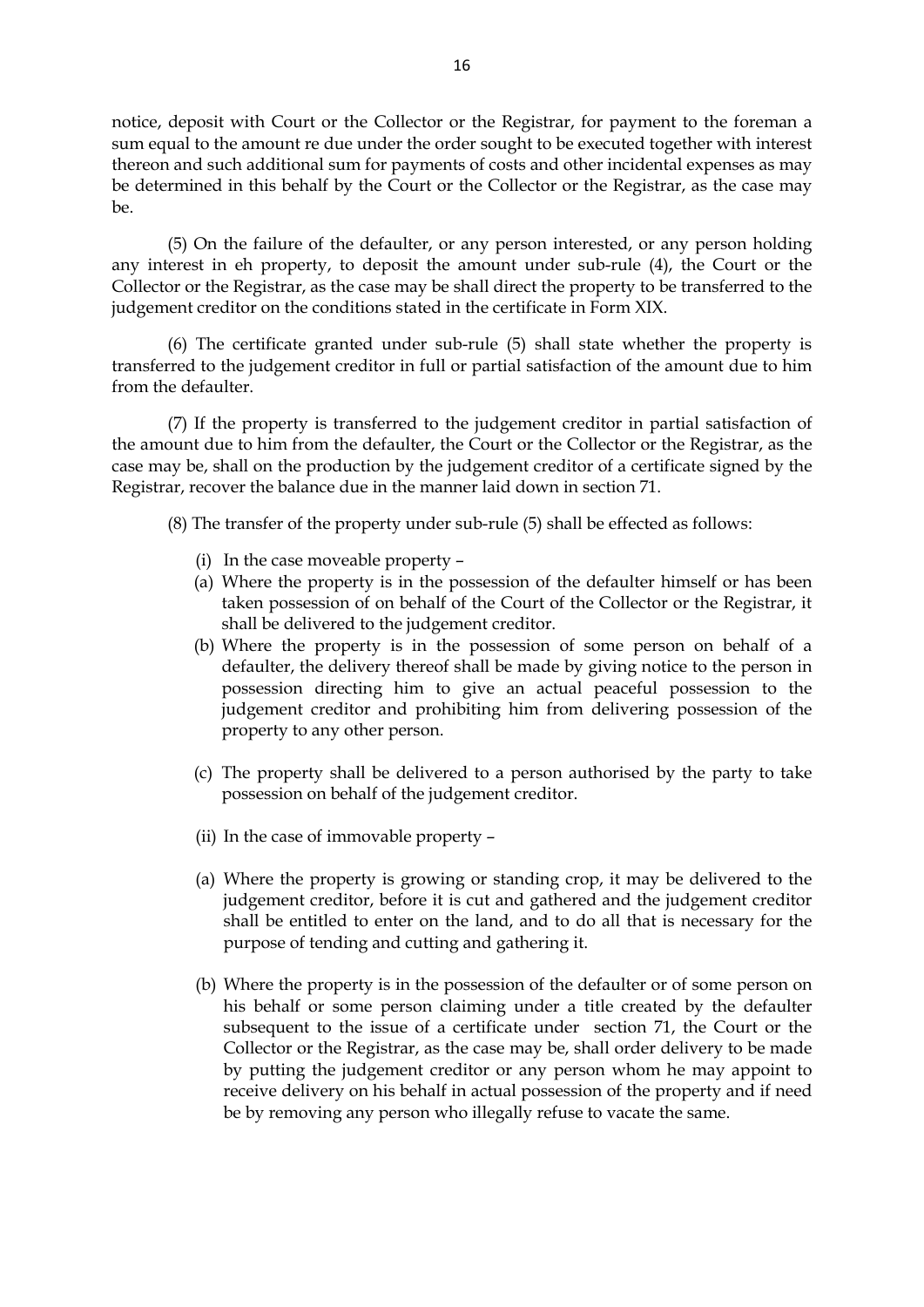(c) Where the property is in the possession of a tenant or other person entitled to hold same by a title acquired before the date of issue of a certificate under section 71, the Court or the Collector or the Registrar as the case may, be shall order delivery to be made by affixing a copy of the certificate of transfer of the property to the judgement creditor in some conspicuous place on the property and proclaiming to such person by beat of drum or other customary mode at some convenient place that the interest of the defaulter has been transferred to the judgement creditor.

(9) The judgement creditor shall be required to pay expenses incidental to sale including the cost of maintenance of live-stock, if any, according to such scale as may be fixed by the Registrar from time to time.

(10) Where land is transferred to the judgement creditor under sub-clause (a) of clause (ii) of sub-rule (8) before the growing or standing crop is cut and gathered, the judgement creditor shall be liable to pay the current year's land revenue on the land.

(11) The judgement creditor shall forthwith report any transfer of property under sub-clause (b) or (c) of clause (ii) of sub-rule (8) to the competent revenue and other dues on the property and all the income derived from it.

(12) The judgement creditor to whom the property is transferred under sub-rule (5) shall maintain for each defaulter a separate account showing all the expenses incurred including payment to outside encumbrances, land revenue and other dues on the property and all the income derived from it.

(13) The judgement creditor to whom the property is transferred under sub-rule (5) shall use his best endeavour to sell the property as soon as practicable to the best advantage of the foreman as well as that of the defaulter, the first option being always given to the defaulter who originally owned the property. The sale shall be subject to confirmation by the Registrar. The proceeds of the sale shall be applied to defraying the expenses of the sale and other expenses incurred by the judgement of creditor and referred to in sub-rule (9) and (12) and to the payment of the arrears due by the defaulter under the order in execution, and the surplus (if any) shall then be paid to the defaulter.

(14) Until the property is sold, the judgement creditor to whom the property is transferred under of sub-rule (5) shall use his best endeavours to lease it or to make any other use than can be made of it so as to derive the largest possible income from the property.

(15) When the judgement creditor to whom property is transferred under sub-rule (5) has realised all his dues, under the order in execution of which the property, was transferred, from the proceeds of management of the property, the property, is unsold shall be restored to the defaulter.

57. **Payment of fees for decision of disputes –** (1) The Registrar or his nominee, as the case may be, may take a dispute on the file only if Court fees has been paid for the application regarding reference for such disputed in Form XVII.

(2) The rate of Court Fee payable under sub-rule (1) shall be according to the Court Fees Act, 1870 as amended by the Government of Meghalaya from time to time.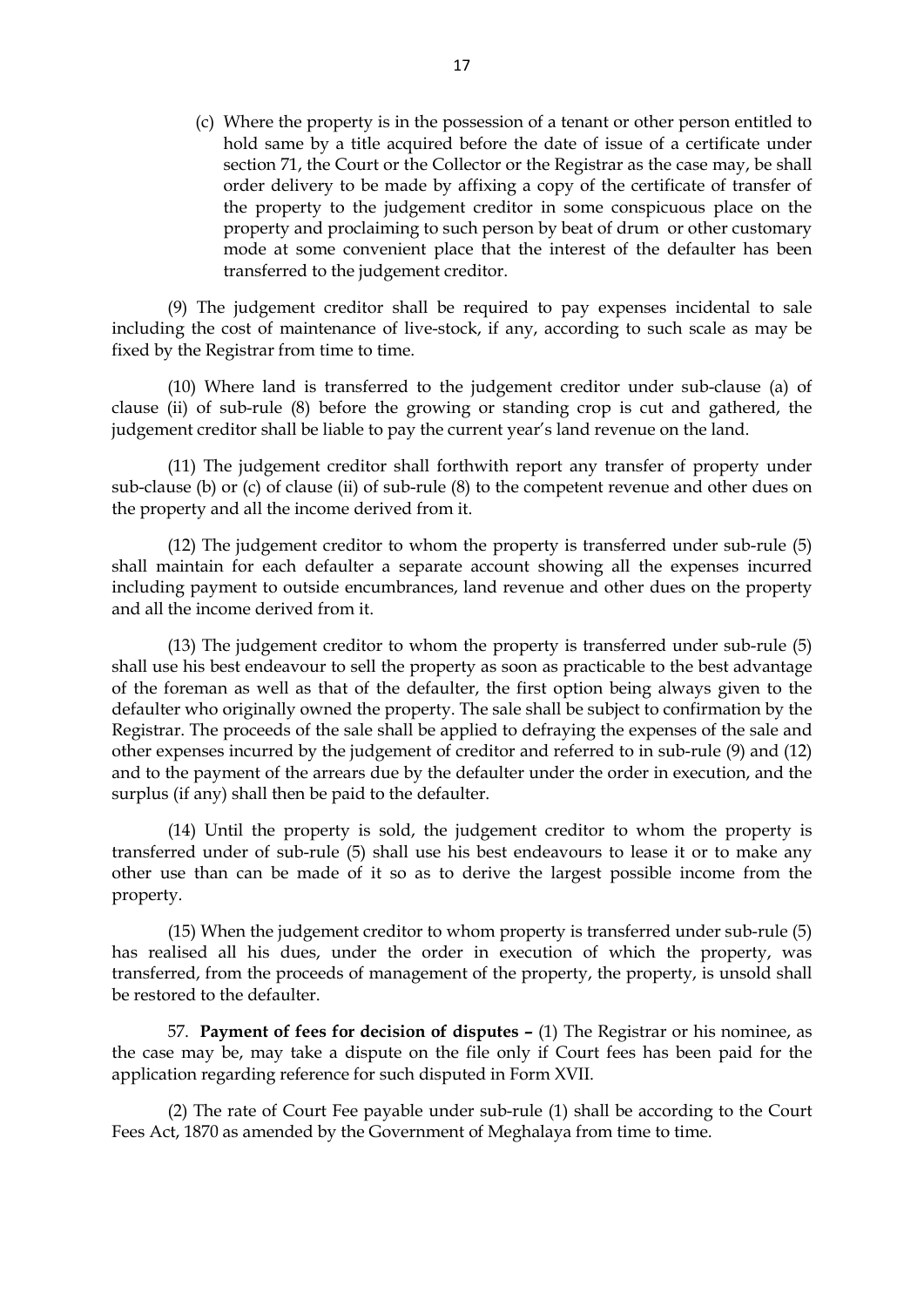(3) No Vakalatnama, application for adjournment or for interim stay or relief shall be filed before the Registrar or his nominee unless it is affixed with the proper Court Fee Stamp as specified under the Court Fees Act, 1870, as amended by the Government of Meghalaya, from time to time.

#### **CHAPTER VII**

#### **MISCELLANEOUS**

58. **Appeal to be in writing –** (1) An appeal under section 70 or subsections (1) and (2) of Section 74 shall be either presented in person or sent by registered post to the State Government or to such Officer or authority (hereinafter referred to as the appellate authority) as may be empowered by the State Government by notification in the Official Gazette in that behalf.

(2) The appeal shall be in the form of a Memorandum which shall be affixed with Court Fees Stamp according to the rates as may be specified under the Court Fees Act, 1870 as amended by Government of Meghalaya, from time to time.

(3) Every appeal shall –

- (a) Specify the name and address of the appellant as well as the respondent.
- (b) State by whom the orders appeal against was made.
- (c) Set forth concisely and under distinct heads the grounds of objections to the order against with a memorandum of evidence.
- (d) State precisely the relief which the appellant claims and
- (e) Giver the date of the order appealed against.

59. **Hearing and disposal of the appeal :-** (1) On receipt of the appeal, the appellant authority shall, as soon as possible examine it and ensure that –

- (a) the appeal memorandum is affixed with court fee stamps of the value specified in rule 58 (2);
- (b) the person presenting the appeal has the locus standing to do so;
- (c) it is made within the specified time limit; and
- (d) it conforms to all the provisions of the Act and these rules.

(22) In the proceedings before the appellate authority, the appellant and the respondent may be represented by an agent holding a power of attorney or by a legal practitioner.

(3) The appellate authority, on the basis of the enquiry conducted and with reference to the records examined; pass such order on appeal as may seem just and reasonable.

(4) Every order of the appellate authority under sub-rule (3) shall be in writing and it shall be communicated to the parties concerned and the Registrar.

6o. **Period of retention of records by the Registrar.-** The records of a chit including registers and books of accounts shall be preserved in the Office of the Registrar for eight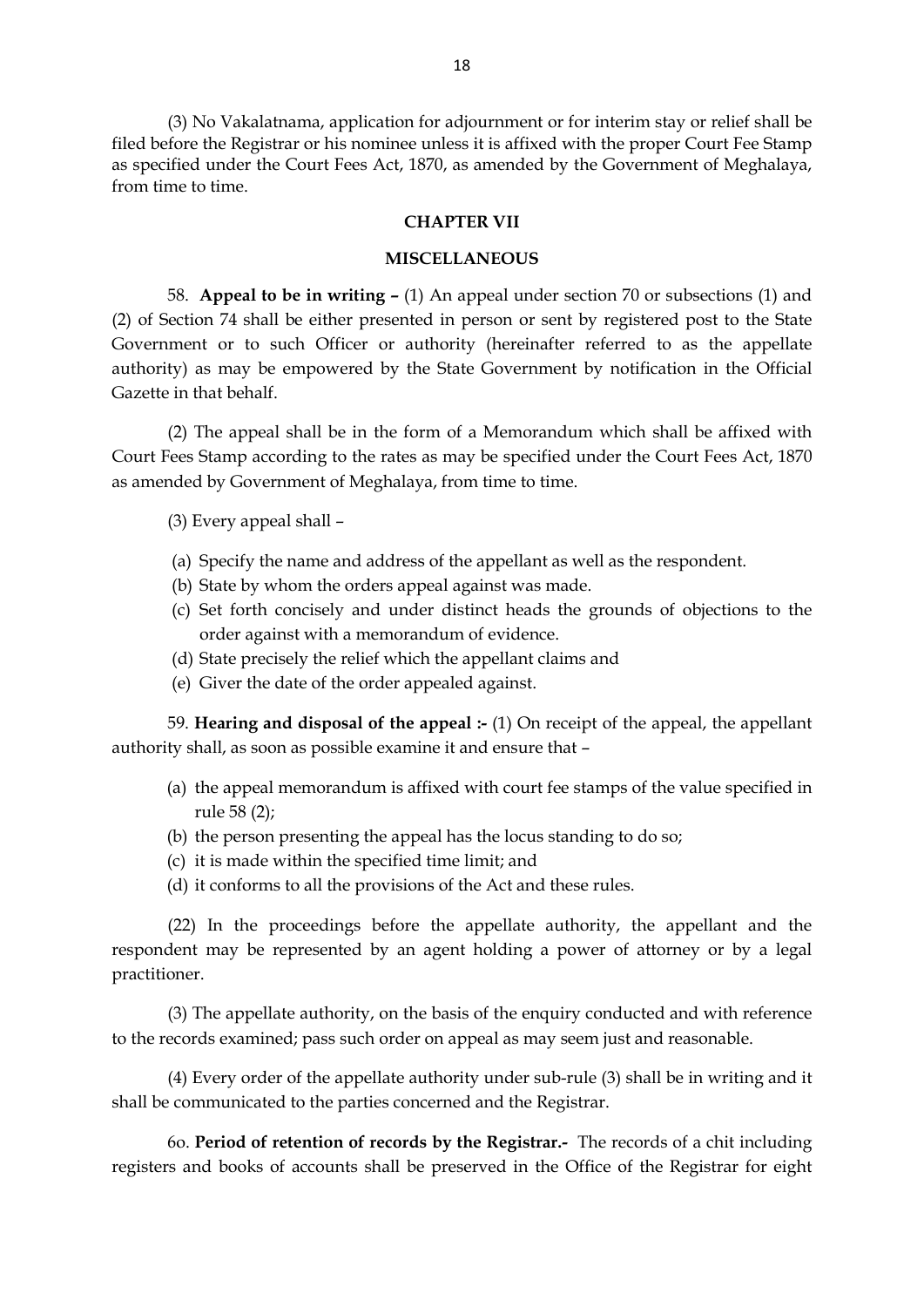years (a) from the release of the security in the case of the chits which are terminated and (b) from the date when the affairs of the chit are completely wound up in cases dealt with in Chapter X of the Act and if orders passed under that Chapter are appealable, from the date of disposal of the appeal.

61. **Registers of records kept.-** Every Registrar shall keep a separate register in which shall be entered particulars of all records relating to chits registered in his office.

62. **Compounding of offences arising under the Act.-** (1) Any officer empowered by the State Government shall issue a show cause notice before taking any action under sections 76 or 77 of the Act against any person who has committed, or reasonably suspected to have committed, any offence under the Act, or rules made thereunder asking him to show cause within a period of fifteen days, why action under the said section 76 or as the case may be, under section 77 of the Act should not be taken against him.

(2) Notwithstanding anything contained in the said provision –

(i) any officer empowered by the State Government to compound the offence committed under the Act or reasonably suspected to have committed any offence under the Act and Rules made thereunder may compound the said offence committed by any person, either before or after the institution of the criminal proceedings under the Act.

Provided that the said proposal to compound the offence is accepted by any officer authorised by the State Government.

(ii) On an approval of the said proposal by the officer empowered to approve such a proposal referred above, the officer empowered to compound the offence shall send an intimation in writing in that behalf to that person specifying therein,

(a) a sum determined by way of composition;

(b) the date on or before which the sum shall be paid.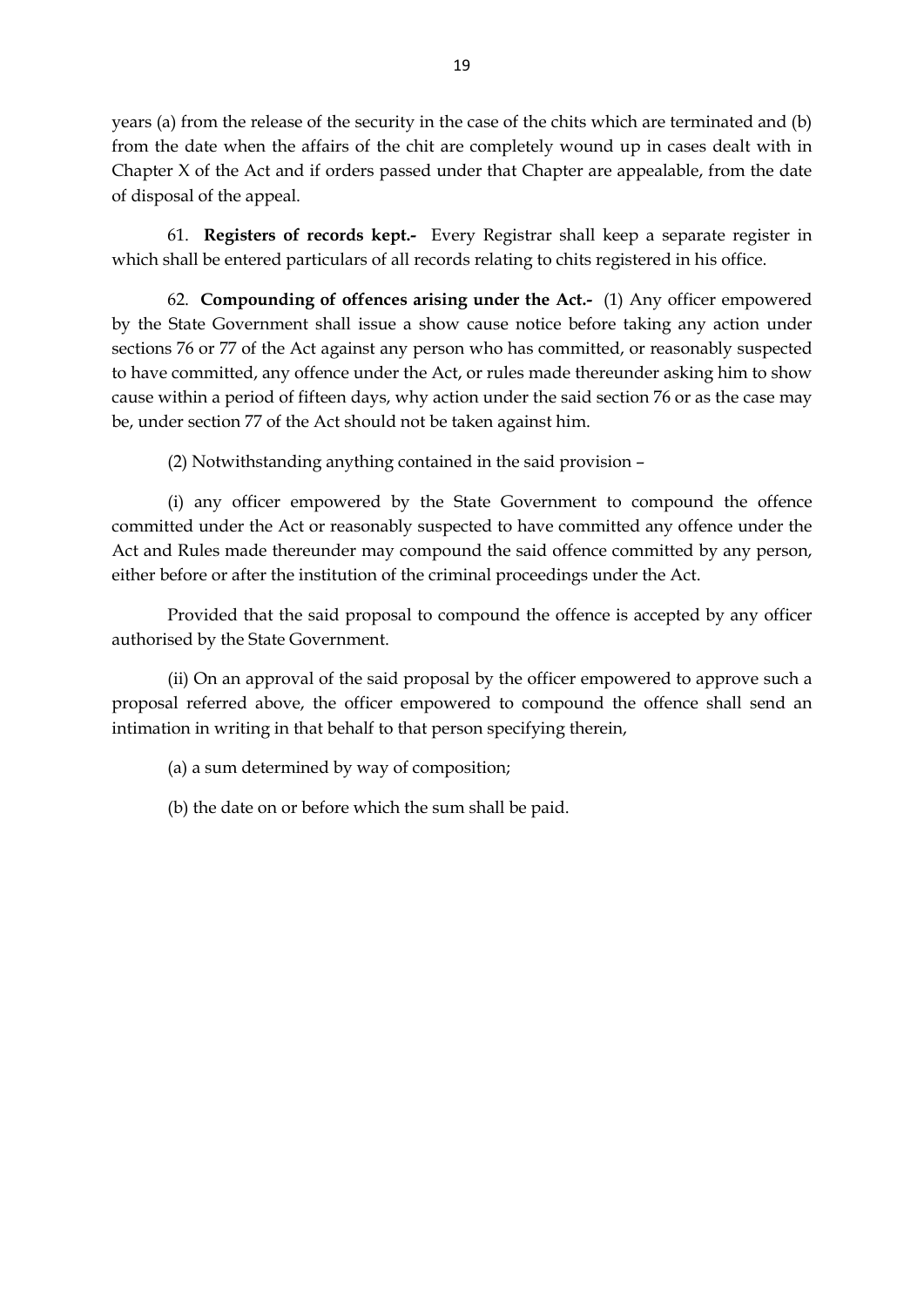#### **FORM I**

(*See* Section 4 (2) and rule 3)

(Form of application to be used by a foreman for obtaining prior sanction to commence or conduct a chit).

PLACE:

FROM

DATE:

……………………………………. ……………………………………. …………………………………………

To

The Secretary to the Government of ………………………………………

OR

(The Authorised Officer by designation)

----------------------------------------------------

Sir,

I son/wife/daughter of

(here state profession or occupation) residing at …………………………………………. We/ the Chairman and Secretary respectively\* on behalf of (name of firm, company, cooperative society, etc.) situate at/having its registered office at …………………………………. ………………………………. Desire to commence and conduct a chit as foreman at (here specify the place with postal address in detail). Full particulars in this regard are given in the Annexure hereto.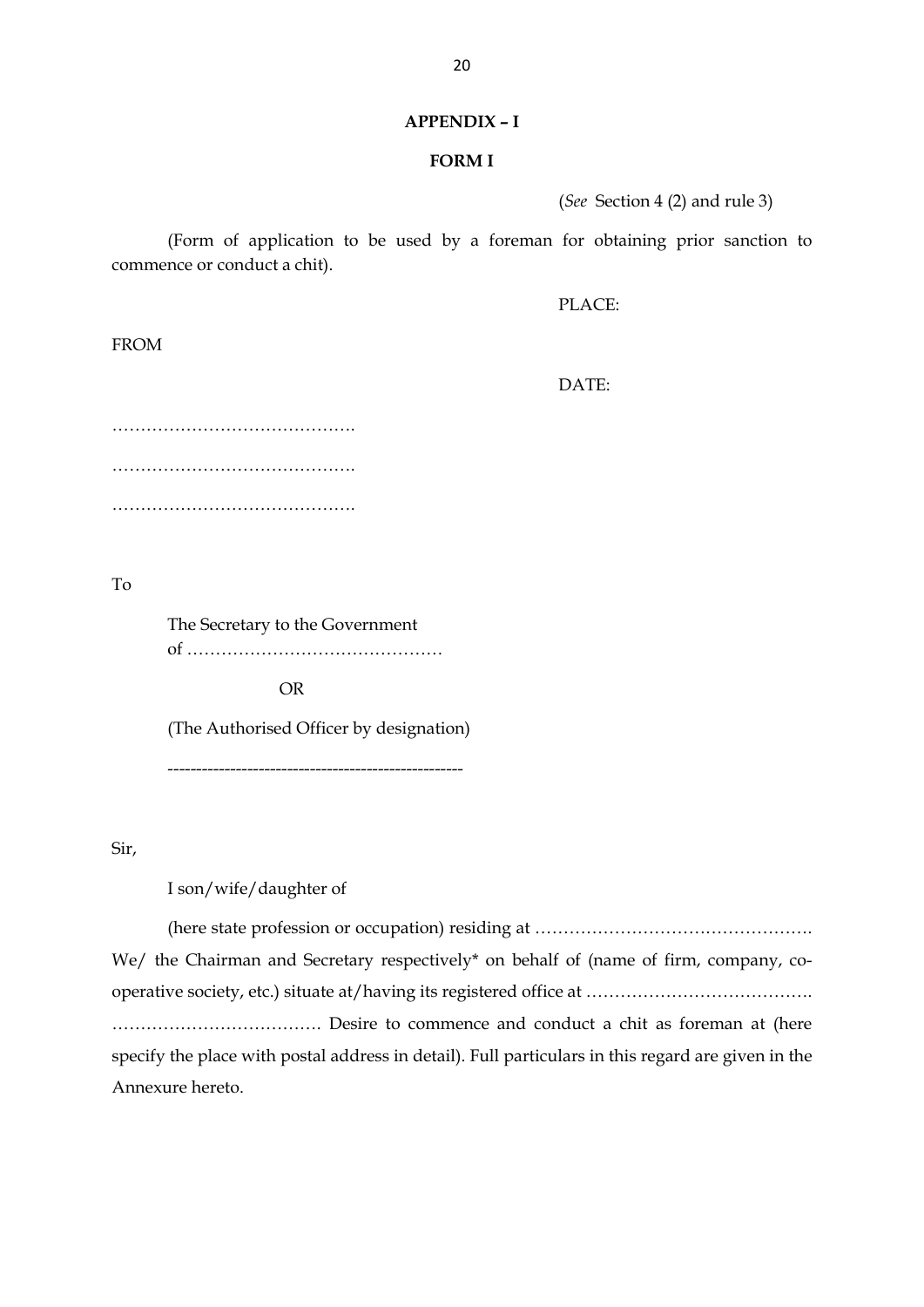2. A certified true copy of the resolution passed by the Managing Committee/Board of Directorate at its meeting held on the ……………………………………………………………. ……………………. for commencing and conducting the chit in question is enclosed.

3. I/We remit herewith a sum of Rs. (Rupees (in words………………………………… ……………………………………………..) only being the fees prescribed for the purpose.

4. I/We hereby certify that the aggregate chit amount of the chits run by me/us in Rs. /- (Rupees ……………………………………….) on the date of this application and does not exceed the aggregate chit amount prescribed by section 13 of the Chit Funds Act 1982 (Central Act No.40 of 1982).

5. I/We request you to accord your sanction for Commencing and conducting the chit. On receipt of such sanction further steps for registration, etc., of the chit will be taken.

> Yours faithfully, Chairman **Secretary** @for or on behalf of

Encls : sheet

*Strike* out or delete whatever is not applicable.

\**Insert* the designation as may be appropriate to the applicant.

@ Here enter the name of the applicant institution, if any.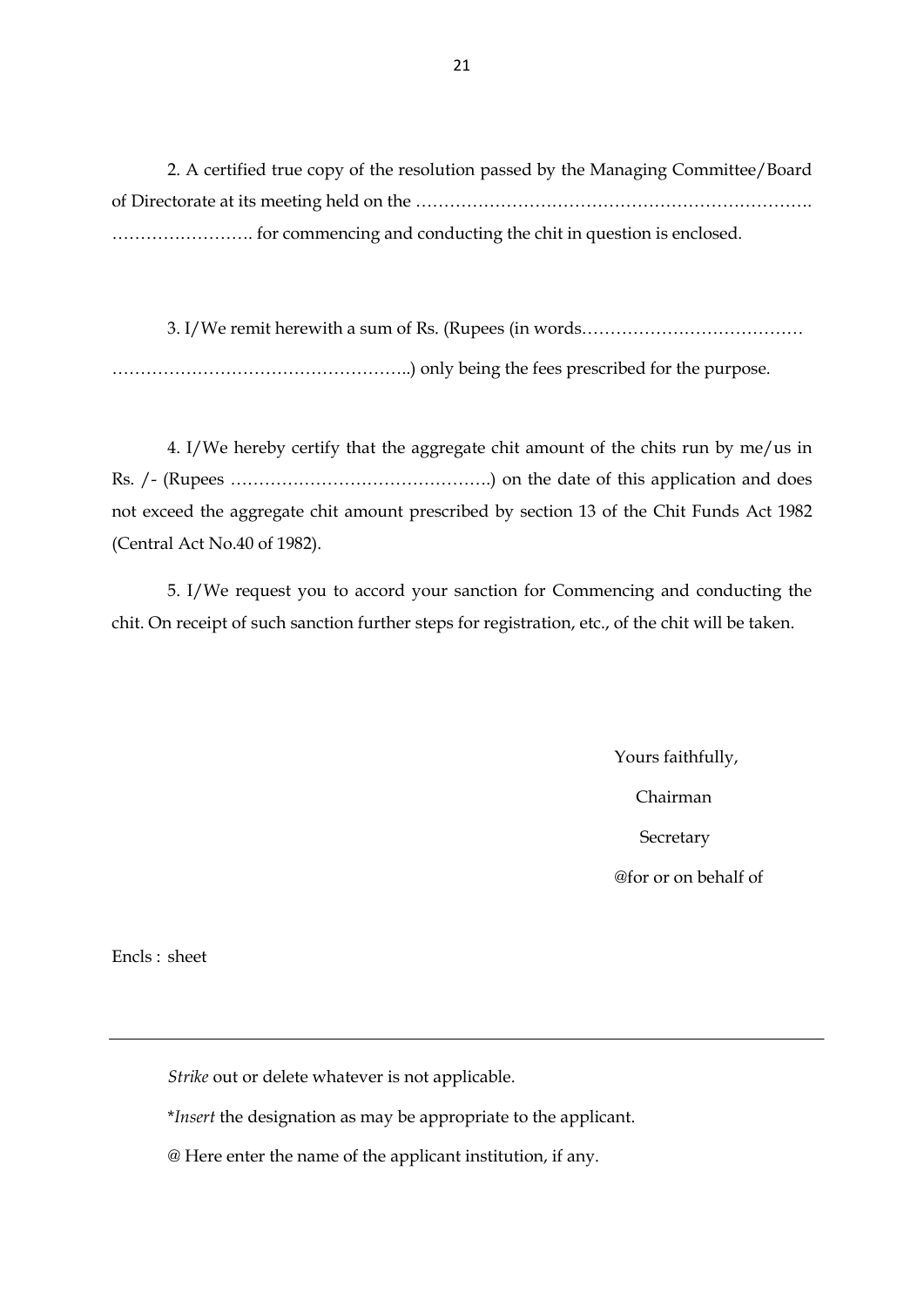#### **ANNEXURE**

#### Statement of particulars

- 1. Name and address of the company/association of individuals/co-operative society/partnership/sole proprietorship (address of the Registered as well as the Head office/ Administrative office, if any should be given).
- 2. Constitution i.e., whether incorporated as company/co-operative society or registered/unregistered association of individuals/partnership/sole proprietor-ship (Also specify the provision) of the Act under which incorporated/registered/along with the date of incorporation/registration).
- 3. Names and address of the branches/offices, if any.
- 4. Main objects of the institution (enclose a copy of the Memorandum and Articles of Association or as the case may be, of the Bye-laws or Rules regulating the activities of the institution).
- 5. Names, occupations and residential addresses of the directors or as the case may be, of the promoters/members for the committee of management/partners, etc.
- 6. Names, occupations and residential addresses of the Chief Executive Officer and two other officers immediately next to him, in the managerial set-up.
- 7. Names of the bankers and their addresses.
- 8. Names of the auditors and their addresses.
- 9. Particulars of the chit (s) to be started (such as the chit amount, duration of the chit, frequency of the draws, manner of draws, etc. Also attach a copy of draft of the chit agreement to be entered into with the subscribers).
- 10. Places where the chit scheme (s) are proposed to be conducted.
- 11. Names and addresses of the associate companies/co-operatives societies/associations of individuals/ partnerships/ sole proprietorships.
- 12. Names, occupations and residential address of the directors or as the case may be, of the promoters/members of the committee of the management, etc. of the institution (s) referred to in item 11.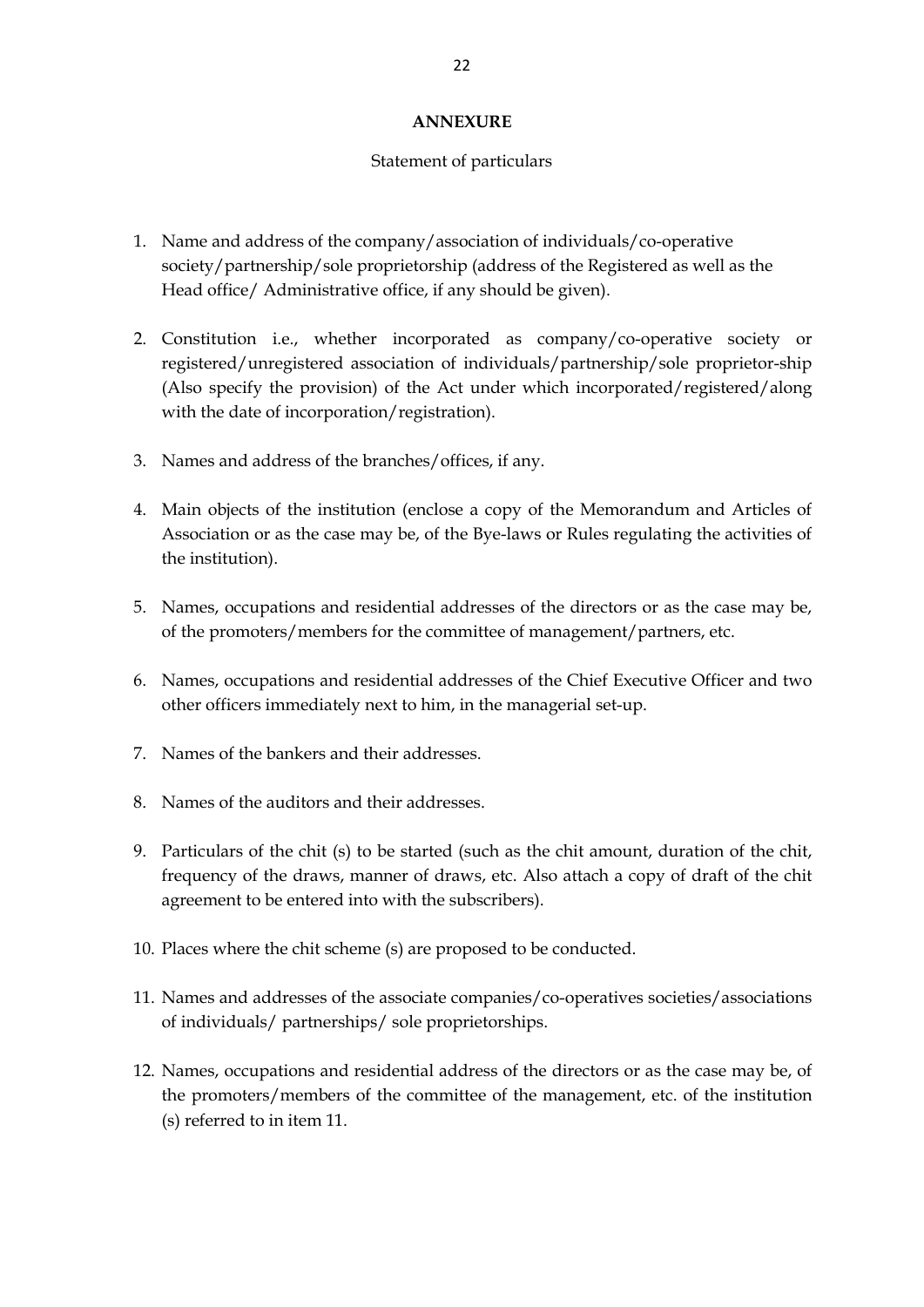I/We solemnly declare that the facts stated herein also in the enclosures are true to the best of my/our knowledge, information and belief.

Dated this ……………………………………….. day of ………………………………….19……. at………………………………………………..... Name (s) Designation (s) Signature (s) For and on behalf of …………………………………………………………………………………. .

\* Here enter the name of the applicant institution, if any, Strike out or whatever is not applicable.

*Note :* 

- (i) If the space against any item is inadequate for furnishing full particulars, the required information should be given in separate sheets indicating the cross reference against the relative item of this statement.
- (ii) A copy of each of the latest available audited Balance Sheet and Pilot and Los Account, if any, should be attached.

#### **FORM II**

#### **Application for registration of the Chit agreement**

(*See* Section 7 and rule 5)

Place :

Date:

To

The Registrar of Chits

…………………………………………. ………………………………………….

Dear Sir,

I, (a) I ………………………………………………………………………………… son of Shri………………………………………………………………… being the foreman conducting chit under the name and style of @ ……………………………………………………………….. ………………………………………………………………………………….. or …………………. …………………………………………………………………………………………………………. …………………………………………………………………………………………………………. …………………………………………………………………………………………………………. (b) We ………………………………………………………………………………………… ………………………………….. the Chairman and Secretary respectively of the foreman conducting chit business under the name and style @ …………………………………………..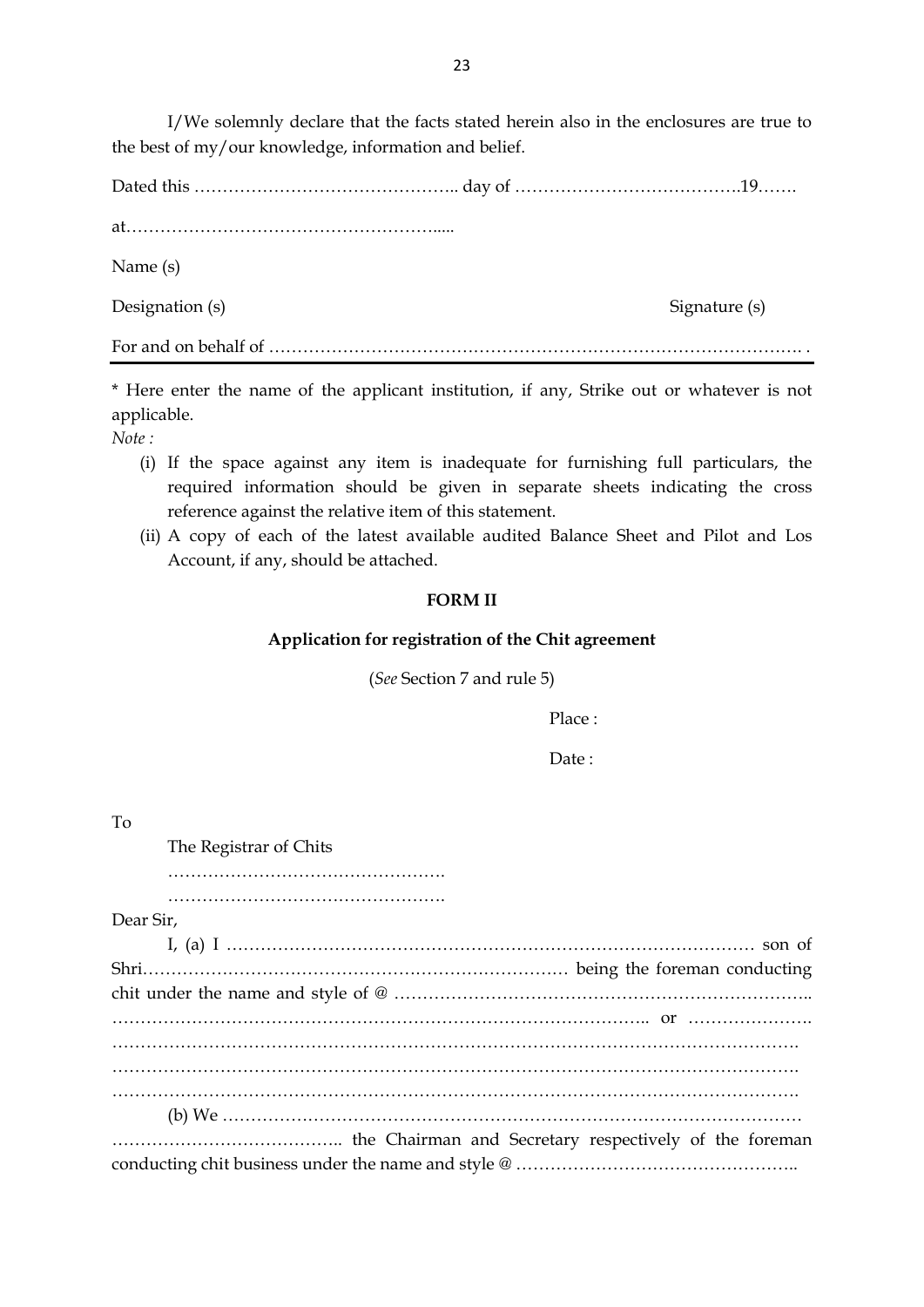……………………………………………………… at ……………………………………………… ………………………………………….. hereby apply for registration of the chit agreement. 2. The chit agreement in duplicate is attached herewith together with a sum of Rs. ………..…………. Being the registration fees as required under the Chit Funds (Meghalaya)

Rules, 1988.

3. The number of current chits which are running as on the date of this application is …………………………… and the aggregate chit amount of these chits involved therein is Rs. ……………………. Which is within the limits specified in section 13 of the Chit Funds Act 1982 (Central Act No. 40 of 1982).

4. A certified true copy of the sanction obtained under section 4 of the above Act for commencement and conduct of the chit in question is enclosed. A copy of the application dated the …………………… together with its enclosures made to the State Government/ Authorised Officer in this behalf is also enclosed for information and ready reference.

5. I/We remit herewith a sum of Rs. …………………. (Rupees in (words)………….. …………………………………………………………………..) being the fee prescribed for the purpose.

6. Declaration I/We have read the Chit Funds Act, 1982 (Central Act No. 40 of 1982) and the Rules made by the State Government thereunder and I/We declare that the Chit agreement has been drawn up in conformity with the provisions of the said Act and the Rules.

The above statements are true and complete to the best of my/our knowledge, information and belief.

> Yours Faithfully, Chairman **Secretary** Name (s) Designation (s) @ for and on behalf of (Foreman)

*Note* : (i) @ Here enter the name of the applicant institution, if any.

(ii) Strike out or delete whatever is not applicable. Insert the designation (s) as may be appropriate (s) as may be appropriate to the applicant.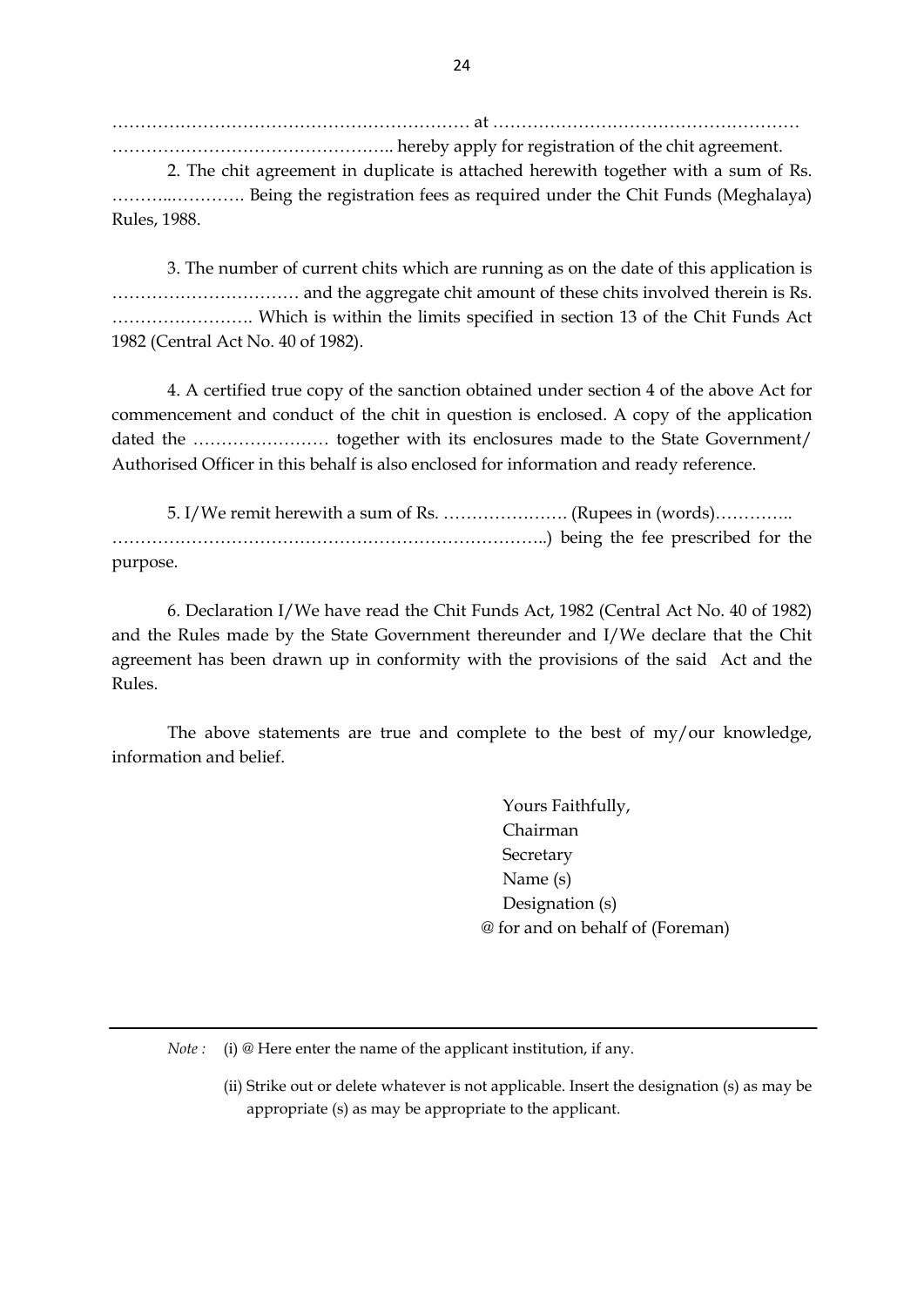#### **FORM III**

#### [*See* **section 7 (2) and rule 6**]

#### **Endorsement of Registration**

| I hereby certify that the chit agreement relating to the chit proposed to be conducted |
|----------------------------------------------------------------------------------------|
|                                                                                        |
| (the name and address of foreman should be filled in here) as a foreman has this       |
|                                                                                        |
| 19 been registered by me under sub-section (2) of section 7 of the Chit Funds Act,     |
|                                                                                        |
|                                                                                        |
|                                                                                        |

Given under my hand and seal this ………………………………………………………... day of ……………………………………… 19 ………….. at ……………………………………….

Signature of Registrar

(Seal)

#### **FORM IV**

#### [*See* **section 8 (4) and rule 9**]

Place :

Date:

To

The Registrar of Chits

------------------------------------------

------------------------------------------

Dear Sir,

In terms of sub-section (4) of section 8 of the Chit Funds Act 1982 (Central Act No. of 1982) we hereby seek your approval for appropriating as sum of Rs. ……………. (Rupees (in words) ………………………………………………….) by withdrawal from the Reserve Fund of the company. This withdrawal has been necessitated by the following circumstances –

(Here state the circumstances under which withdrawal from the Reserve Fund has become necessary).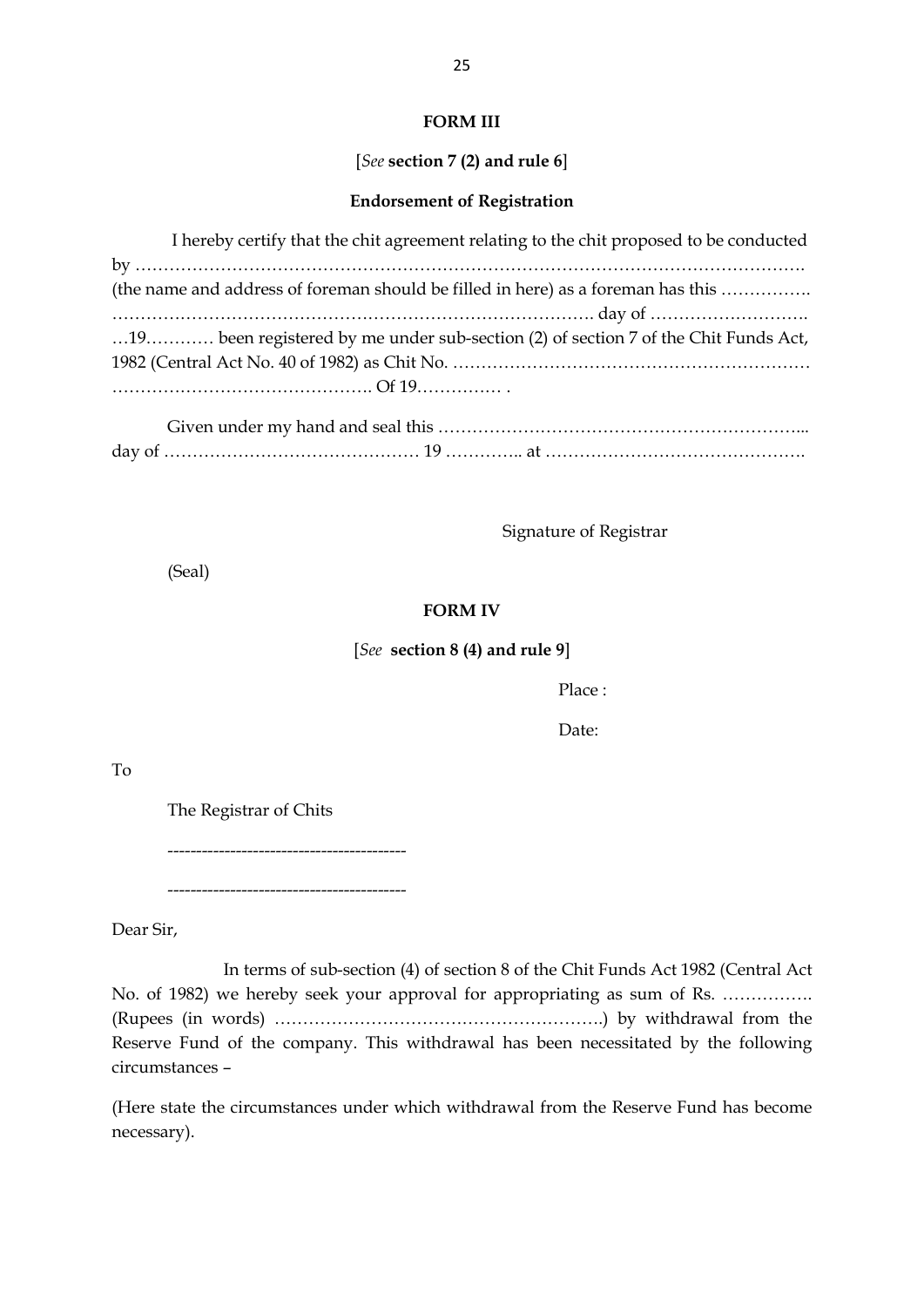2. We enclose for your information a copy , each of the profit and loss account and the balance sheet for the last two accounting years as also a proforma of the balance sheet and profit and loss account for the current year ended ……………………… 19 . A true copy of the resolution passed by the Managing Committee/Board of Directors on the ……… for appropriation of the said sum from the Reserve Fund is also enclosed. We shall be glad to furnish such further information as may be required by you.

3. We remit herewith a sum of Rs.………………(Rupees ……………………………… ……………………………………………………..) being the fees prescribed for the purpose.

4. We shall be glad if you will kindly grant us permissions to withdraw a sum of …… …………………… from the Reserve Fund.

> Yours faithfully, Chairman **Secretary** \*for and on behalf of (Foreman/Company)

\* Here enter the name of the applicant/company

#### **FORM V**

#### [*See* **section 9 (1) and rule 10**]

Place :

Date :

The Register of Chits

…………………………………………………

…………………………………………………

Dear Sir,

By your letter dated the …………………………………………………… ……..you were

pleased to grant me/us a certificate of registration to start a new chit of a chit amount of Rs.

………………………………………………………………………. And of a duration …………….

………………………………………………. months.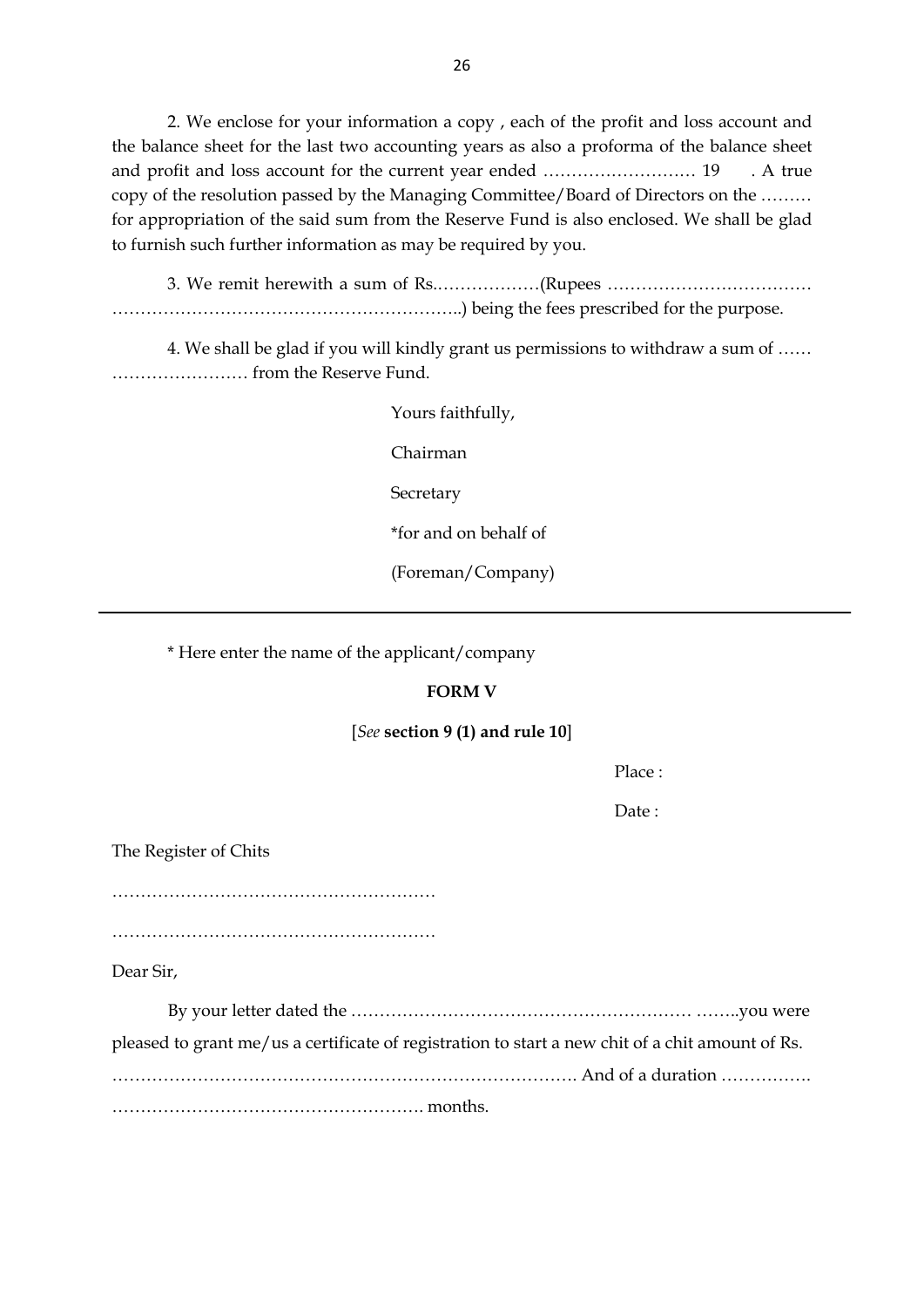2. I/we have subsequently enlisted the required number of members and we hereby declare in terms of sub-section (1) of section 9 of the Chit Funds Act, 1982 (Central Act No.40 of 1982) that all the tickets specified in the Chit agreement have been fully subscribed.

3. I/we remit herewith a sum of Rs…………………………………………………………. (Rupees in words)…………………………………………………… being the fees prescribed for the purpose of filling this declaration.

> Yours faithfully, Chairman **Secretary** for and on behalf of (Foreman)

Strike out or delete whatever is not applicable. Insert such designation (s) as may be appropriate to the applicant.

#### **FORM VI**

[*See* section 9 (2) and rule 11]

#### Certificate of commencement of chit

Place: Date ·

Office of the Registrar of Chits

………………………………………………….. …………………………………………………..

I hereby certify that ………………………………………………………. is entitled to commence and conduct the chit @ ………………………………………………………………… ………………………. the chit agreement in respect of which was registered in my office as Chit No. ……………………….. of 19 ……………………….

Given under my hand and seal, this ………………………………………………day of ………………………………………….. 19 at ………………………………………

Signature of Registrar

(Seal)

\* Here enter the name of the foreman.

@ Here mention the chit amount and duration, etc of the chits.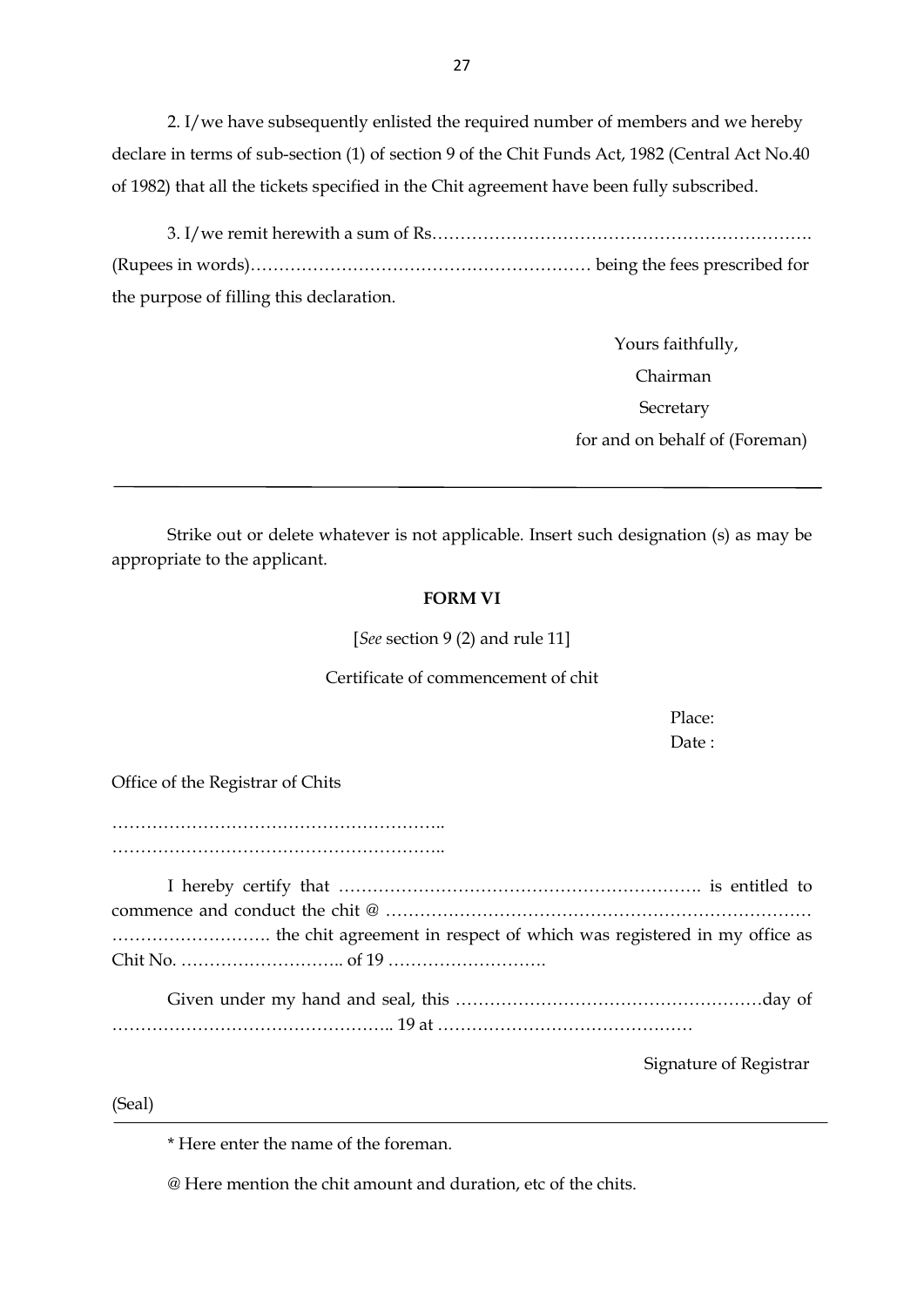#### **FORM VII**

[*See* section 10 (2) and rule 12]

The Register

…………………………………………

Dear Sir,

#### **The Chit Funds Act 1982**

#### **(Central Act No. 40 of 1982)**

I/We…………………………………………………………………………….. the Foreman of the chit/Chairman and Secretary on behalf of the foreman firm/company conducting the chit, the chit agreement bearing registration number …………………………. Of 19 ………… ………….. has been registered in the office of the Registrar of Chits, ………………………… do hereby certify that I/We have furnished to every subscriber of the chit of copy of the said chit agreement duly certified by me/us to be a true copy. The copies were furnished to each of the subscribers on …………………………………………………………………..

The date of obtaining the certificate of commencement of the said chit granted under sub-section (2) of section 9 is ……………………………………………………………………….. …………….

The first draw of the said chit was held on ………………………………………………. …………………………………………………

Place:

Date: Yours faithfully,

Chairman

**Secretary** 

For and on behalf ………………………………….

(Foreman)

Strike out/delete whatever is not applicable.

Insert the designation (s) as may be appropriate to the applicant.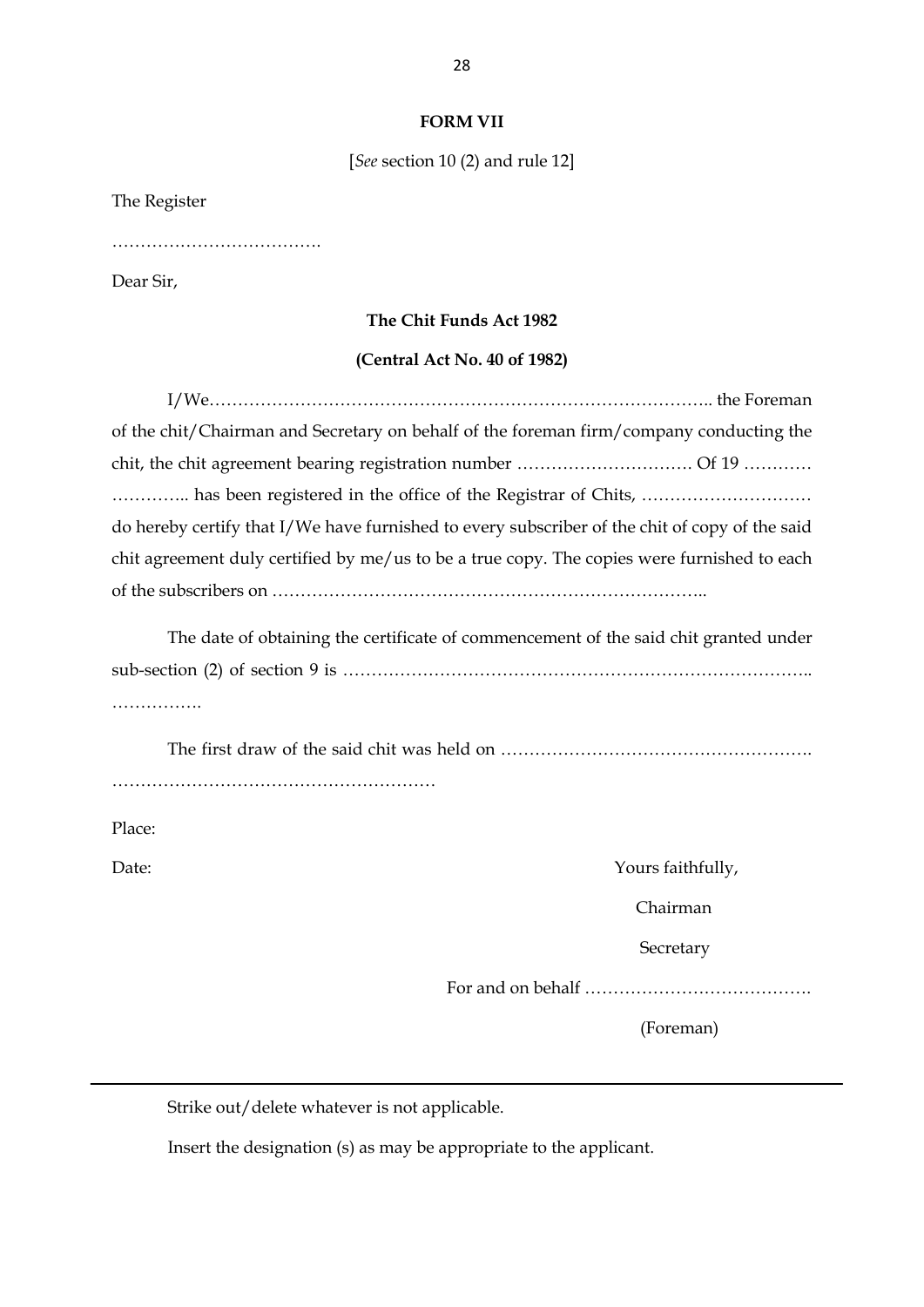#### **FORM VIII**

## **[***See* **Section 6 and Rule 13]**

## Form of Chit agreement

| (Article of agreement between the foreman and the subscribers)                                                                                                                                    |                                                      |               |
|---------------------------------------------------------------------------------------------------------------------------------------------------------------------------------------------------|------------------------------------------------------|---------------|
| $(1)$ Office where the chit is/registered.<br>(2) Year and registered No.<br>(3) Full name and address of foreman<br>(4) Occupation (if applicable)<br>do<br>$(5)$ Age<br>$\sqrt{2}$<br>$\lambda$ | Year                                                 | No.           |
| I. Chit amount and number of tickets                                                                                                                                                              |                                                      |               |
| (1) No. of tickets or fraction thereof                                                                                                                                                            |                                                      |               |
| held by each subscriber.                                                                                                                                                                          | Full<br>$\frac{3}{4}$<br>1/2<br>$\frac{1}{4}$<br>1/8 |               |
| (2) No. of installments and amount<br>payable for each ticket at<br>every installment.                                                                                                            | No.                                                  | Amount<br>Rs. |
| (3) Chit amount                                                                                                                                                                                   |                                                      | Rs.           |
| II. Duration of the Chit                                                                                                                                                                          |                                                      |               |
| (1) Date of $1st$ installment                                                                                                                                                                     |                                                      |               |
| (2) Date of subsequent installments                                                                                                                                                               |                                                      |               |
| (3) No. of installments per year.                                                                                                                                                                 |                                                      |               |
| (4) Date of termination.                                                                                                                                                                          |                                                      |               |
| (5) Duration of the chit.                                                                                                                                                                         | Years                                                | Months        |
| III. The place time and probable date                                                                                                                                                             |                                                      |               |
| when the chit is to be commenced.                                                                                                                                                                 |                                                      |               |
| (1) Place (give full particulars)                                                                                                                                                                 |                                                      |               |
| (2) Probable date                                                                                                                                                                                 |                                                      |               |
| (3) Time of commencement of the proceedings.                                                                                                                                                      |                                                      |               |

IV. Particulars of security given or deposited by foreman.

(1) Under section 20 of the Act, the following security sufficient to the satisfaction of the Registrar for Chits, the particulars of which are described below, has been given for the proper conduct of the chit –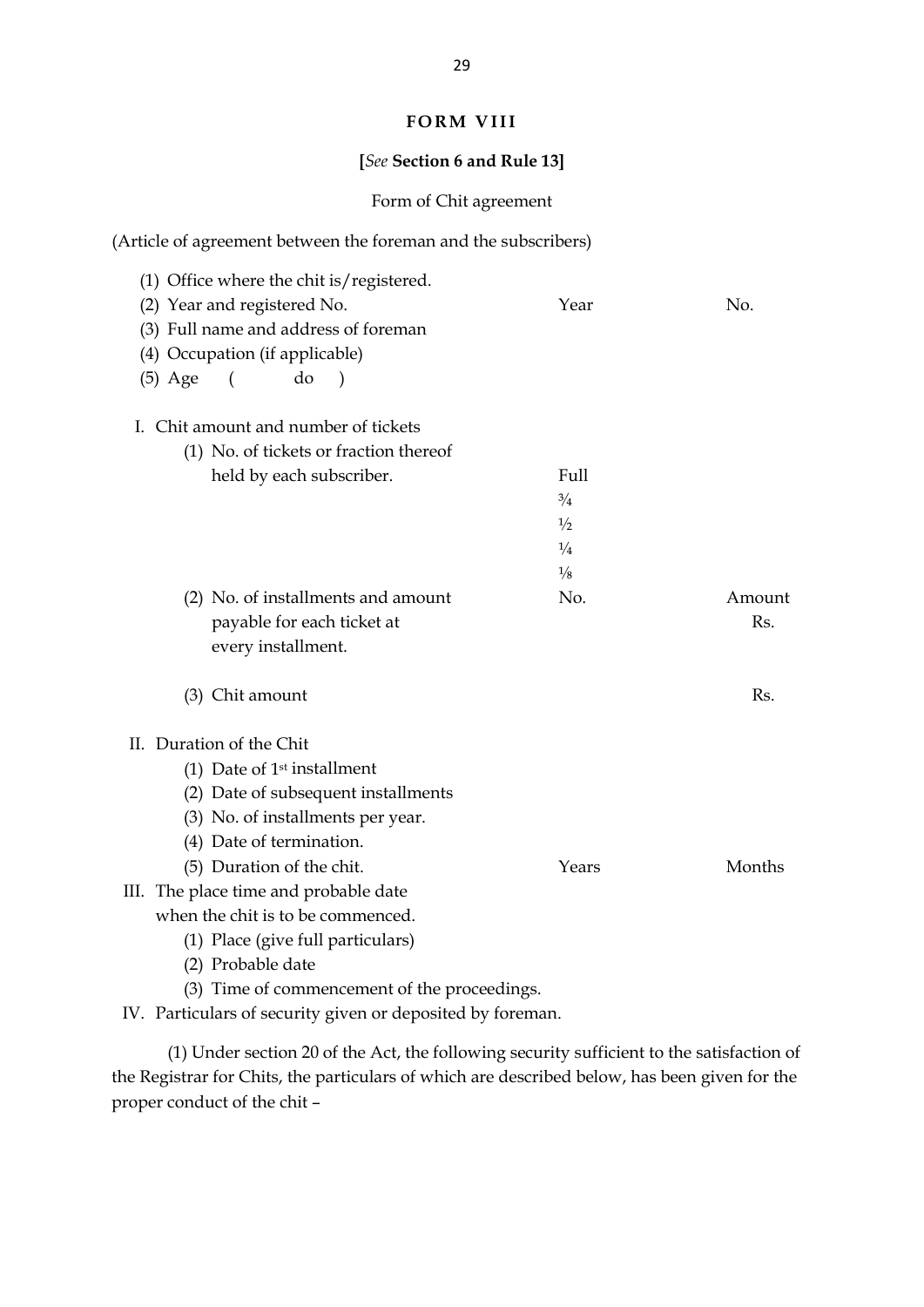(Here enter description of security such as cash Government security (immovable property), etc. (In case of immovable property has been charged, its particulars such as its description/location/market value, etc. should be given).

(2) No. date of the certificate of Registrar of Chits regarding the sufficiency of security, if obtained.

(3) The foreman shall not get release of the security in full until all the liabilities under the chit are discharged.

V. Mode of conducting the chit.

(1) The Subscriber who is to get prize at any installment shall be determined by lot of auction at the time and place specified in Article III.

(Here specify the smallest fraction of a ticket, the prize at any installment shall determined by lot or by auction, and the time allowed for each purpose).

(2) Where the prize is to be determined by auction, a tickets, or fraction thereof shall be auctioned for a sum not less than the chit amount minus foreman's commission, and the subscriber who bids for the highest discount not exceeding 30 percent of the total amount of the chit shall be entitled to have it confirmed in his name.

*Note:-* Where a fraction of a ticket is auctioned, the subscriber, the subscriber who bids it for the highest discount's entitled to have confirmed in his name at the same rate as many such fractions as he wished to bid.

(3) In case where the subscribers are not prepared to bid any ticket or fraction thereof or where the discount is not sufficient to meet the foreman's commission, and subscriber who is entitled to the prize amount shall be determined by lot. The subscriber so determined shall be deemed to be the prized subscriber who shall be entitled to the chit amount for his ticket less foreman's commission for that ticket.

(4) A defaulter subscriber shall not be entitled to take part in the proceedings.

(5) If for any reasons the subscriber is unable to take part in the proceedings, he may in writing authorise and agent in that behalf, Such agent shall have all the rights and privileges of a subscriber at such proceedings.

VI. Mode of payment of each installment.

(1) Every subscriber shall on the date of each installment pay to the foreman the amount due for his due for his ticket for each such installment and get a receipt in that behalf from the foreman.

(2) In the case of a prized subscriber, if the amount due from him for a particular installment is not paid on the date of that installment, it shall be paid within (here mention weeks or months) with interest at (here specify the rate) failing which it shall be open to the foreman to realize from the …………………………………………………………………………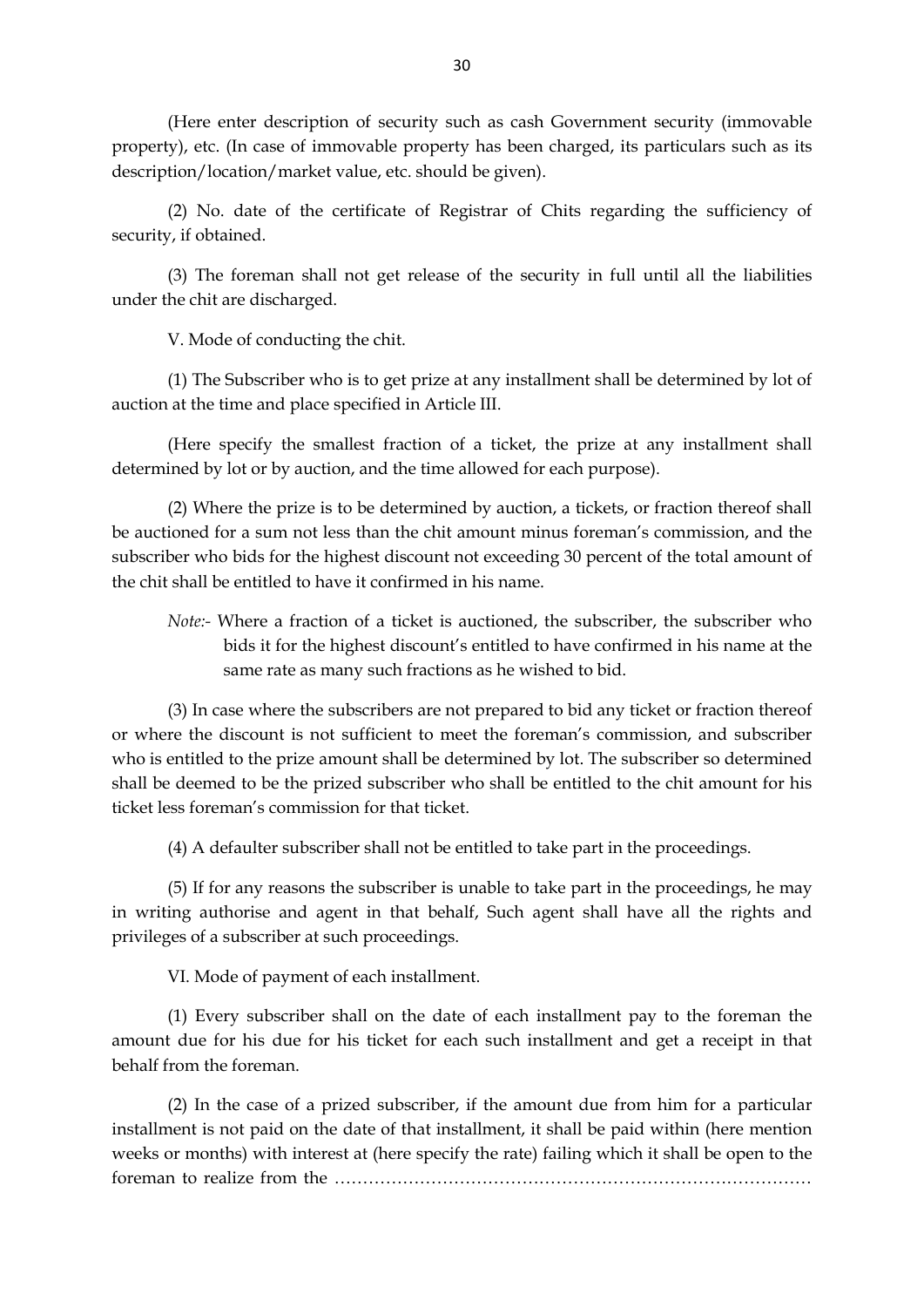from the defaulter in a lump all the future subscriptions due from him together with the interest due thereon and other incidental expenses.

(3) In the case of a non-prized subscriber, if the amount due from him for a particular installment is not paid on the date of that installment, it shall be paid within (here mention weeks or months) with interest at (here specify the rate) failing which it shall be open to the foreman to remove him from the list of subscribers and have another person substituted for such defaulter subscriber.

The foreman shall duly inform the defaulter subscriber of the action taken against him.

*Note:-* Under clauses (2) and (3) the period within which the amount shall be paid and the rate at which interest due thereon shall be paid may be such as shall be not be inconsistent with the provisions of the Act or any law for the time being in force.

(4) A non-prized defaulting subscriber shall be entitled to the amount paid by him and the discount due to him on his executing acknowledgement on writing at the time the substituted subscriber draws the prize amount. If the defaulter subscriber fails to obtain the amount due to him, the foreman shall deposit the same in the approved bank. If the foreman fails to pay such subscriber, the amount so due to him on the due date, it shall be competent for such subscriber to realize such amount with interest permissible under the law for the time being in force.

VII. Procedure for receiving the prize amount by a prized subscriber.-

(1) A prized subscriber or his nominee shall receive from the foreman the prize amount within (here specify the period) after furnishing up to the satisfaction of the foreman sufficient security, for the payment of future subscriptions.

(2) In case the period subscriber or his nominee fails to receive the prize amount after furnishing sufficient security, the foreman shall deposit the amount in the approved bank and inform the prized subscriber of the fact.

(3) In case the amount so deposited in sot sufficient for the payment of future subscriptions, it shall be competent to the foreman to realize from such prized subscriber such amount as may be deficient together with the interest due thereon and all other incidental charges.

(4) In case there remains any portion of the amount deposited after paying the future subscriptions and other charges such portion, shall be payable by the foreman to the prized subscriber after the termination of the chit, failing which it shall be competent to the prized subscriber or nominee to realize to realize from the date of termination of the chit.

(5) If at any time after the prize amount is deposited in an approved bank, the prized subscriber or his nominee furnishes sufficient security, the foreman shall withdraw the amount so deposited and pay it to the prized subscriber or his nominee after deducting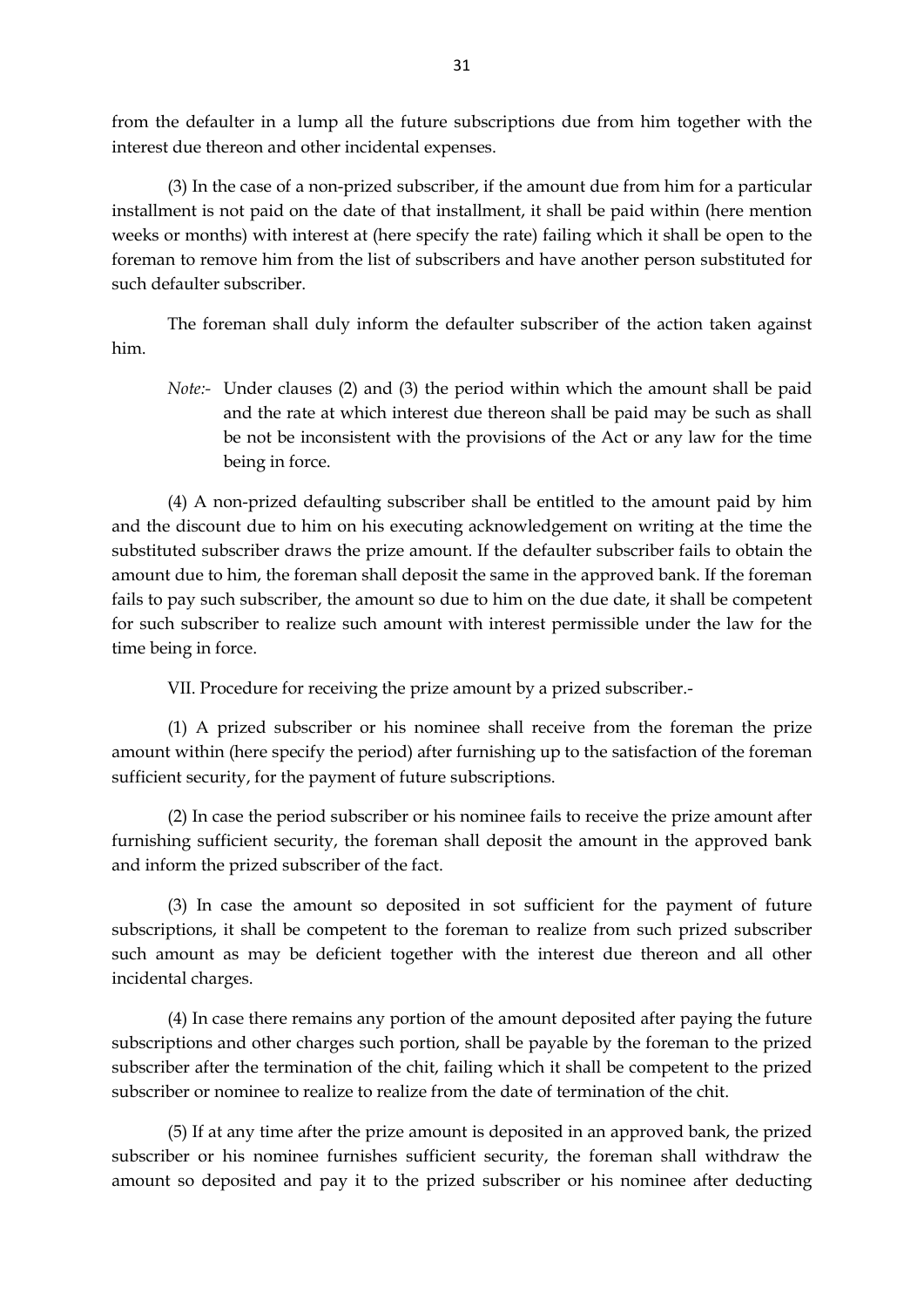therefrom the amount due from him for the payment of the installments prior to the date on which the security is furnished.

(6) If the foreman fails to pay the prize amount to the prized subscriber or his nominee furnishing sufficient security it shall be competent to such subscriber or nominee to realize from the foreman the prize amount together with the interest due thereon from the date of furnishing such security.

VIII. Disbursement of discount.

The discount for every ticket auctioned shall be distributed equally between the prized and non-prized subscribers after deducting therefrom the foreman's commission.

IX. Foreman's commission and the installment at which the foreman is to get the prize.

(1) (Here specify the date and number of installment at which the foreman is to get prize) First and the last installment not being subject to auction, the subscribers shall be liable to pay the full amount or their tickets.

(2) Here specify the rate percent of foreman's commission and the total amount of commission chargeable on the chit amount.

*Note:-* Any other amount agreed to by the subscribers for any other purpose may also specified here.

X. Transfer how to be effected.

(1) It shall not be competent to any subscriber to transfer his rights in a chit except with a consent in writing of the foreman provided that no such consent shall be necessary in the case of transfer by a subscriber whose name has been removed by the foreman from the list of subscribers for default of payment of subscriptions.

The transferee (Whether he is already a subscriber or not) shall be entitled to no more rights than the transferor had in the chit in respect of the ticket or fraction thereof is transferred.

(2) No transfer of the rights of a foreman to receive subscriptions from the prized subscribers shall be made without the previous sanctions in writing of the Register of Chits. Any such transfer shall, if it defeats or delays a non-prized subscriber, be avoidable at the instance of such subscriber.

XI. Balance Sheet and subscriber's right to examine chit records.

(1) On termination of a chit, the foreman shall prepare balance sheet containing a summary of the asset and liabilities of the chit and giving such particulars will disclose the nature if the assets and liabilities and how the value of the assets has been arrived at. Such balance sheet shall be made available for auditing by the auditors specified in rule 29 and a certificate of such auditing shall be received by the foreman and kept by him.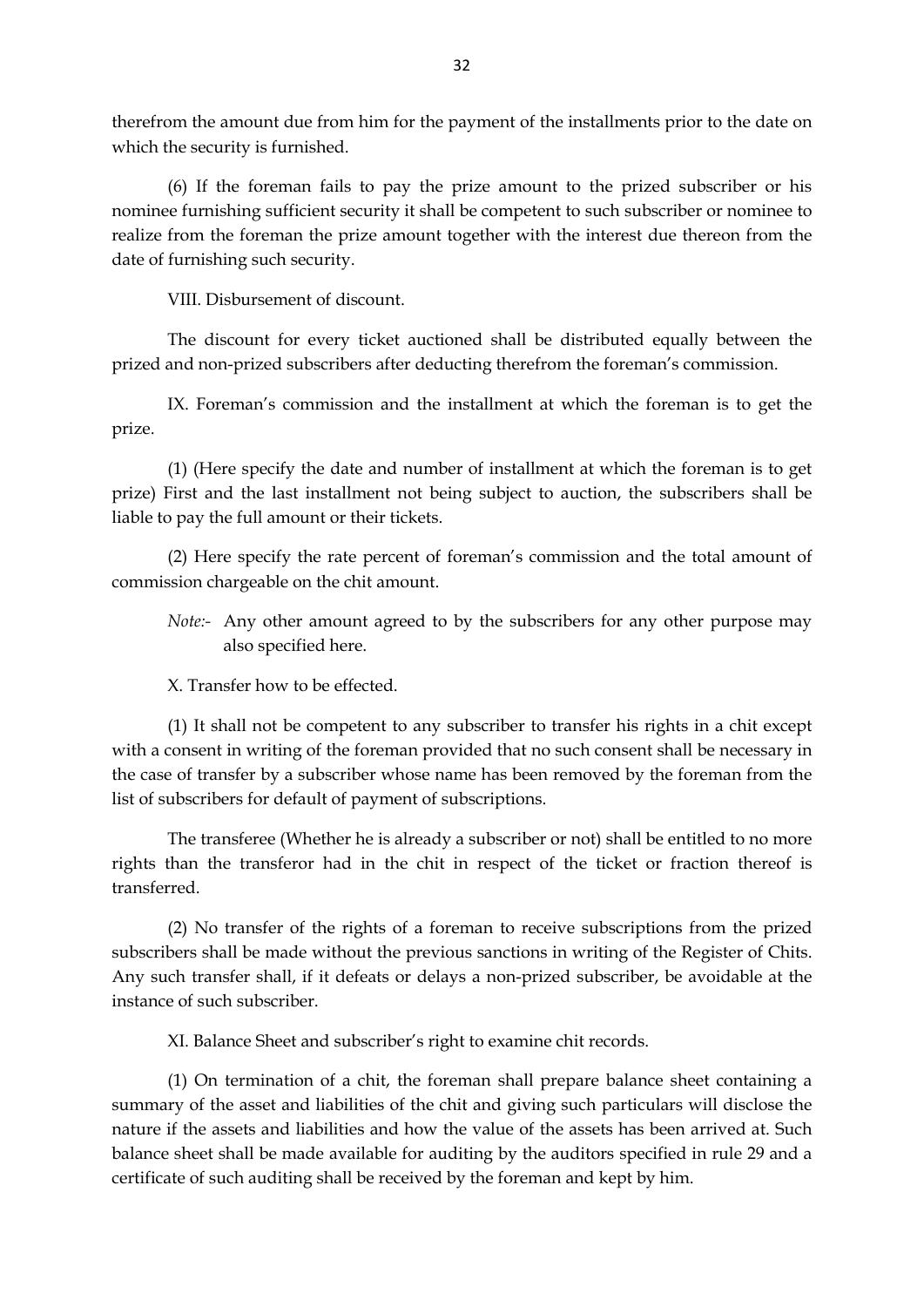(2) The foreman shall make available for examination by the subscriber all the chit records between (here specify the time) on all the dates of the draw.

XII. Banks where chit money to be deposited.

(Here specify the name for the approved bank (s), the foreman proposes to deposit chit money).

XIII. Miscellaneous.

(1) The subscriber who gets his prize at the last installment shall be entitled to the chit amount less the foreman's commission. The foreman shall pay up such amount within (here specify the period) after the date of termination of the chit failing which the prized subscriber shall be competent to realize the amount from the foreman together with interest due thereon liable for from the date aforesaid.

(2) Any amount due to the foreman from any subscriber on account of the chit shall be a first charge on the subscriptions paid by such subscriber. Similarly the security and all chit moneys deposited by the foreman shall be discharging any amount due from the foreman to the subscribers.

(3) Receipts shall be granted for all payments by the foreman to the subscribers or by the subscribers to the foreman.

(4) The chit amount shall in no case be enhanced ; but if necessary it may be reduced.

(5) The foreman shall convene a meeting on the requisition in writing of not less than 25 percent of the number of non-prized and unpaid prized subscribers for making any alteration in the chit agreement not inconsistent with the provisions of eh Act and the Rules made thereunder.

(6) If for any default of the foreman, the conduct of the chit is not continued, the foreman shall pay to the non-prized subscribers their contributions including discount within cautions including discount within (here specify the period) failing which it shall be competent to such subscribers to realize the amount together with the interest due thereon from the foreman or from all or any of the following assets:

- (a) The security given or deposited by the foreman;
- (b) Other properties belonging to the foreman;
- (c) The future subscriptions due to the foreman from the prized subscribers.

(7) In case where the foreman holds tickets as an ordinary subscriber in addition to the ticket of which he is entitled to the prize without deduction of the discount, he shall not have any more rights or privileges than the other subscribers have in the chit. When the foreman bids such tickets, he shall furnish sufficient security for the payment of future subscriptions as required by the Act and the Rules made thereunder.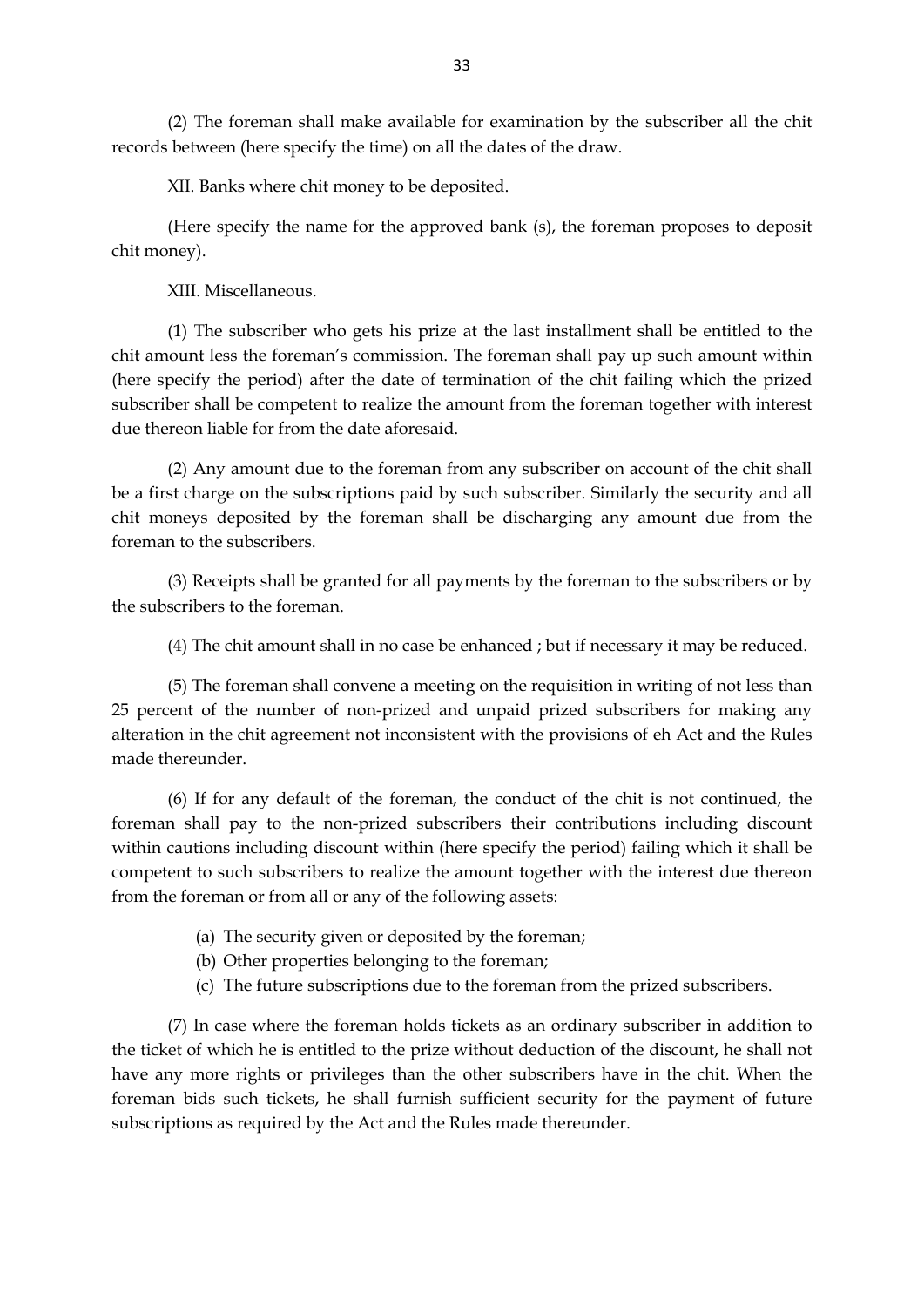(8) If before the termination of the chit, the foreman dies or otherwise becomes unable to conduct the chit.

- (i) Here specify the arrangements made for the conduct of the chit.
- (ii) In such a case any one or more of the non-prized subscribers authorized by a special resolution may, in the absence of any provisions in the his chit agreement for the future conduct of the chit, take the place of the foreman and have the right to continue the chit or to make suitable arrangements for the future conduct of the chit.

(9) Here specify any other provisions that may be agreed to such as payment of interest or penalty, if any, payable or any default in the payment of stipulated installments, etc.

(10) The subscribers who have affixed their signature hereunder agreed to the above articles.

| Serial<br>Number | Name and full address of<br>subscriber | No. of tickets<br>taken | Subscribers<br>signature<br>date | and | Name, signature<br>and address of<br>witness |
|------------------|----------------------------------------|-------------------------|----------------------------------|-----|----------------------------------------------|
| 1.               | Foreman                                |                         |                                  |     |                                              |
| 2.               |                                        |                         |                                  |     |                                              |
| 3.               |                                        |                         |                                  |     |                                              |
| 4.               |                                        |                         |                                  |     |                                              |
| 5.               |                                        |                         |                                  |     |                                              |
| etc.             |                                        |                         |                                  |     |                                              |
|                  |                                        |                         |                                  |     |                                              |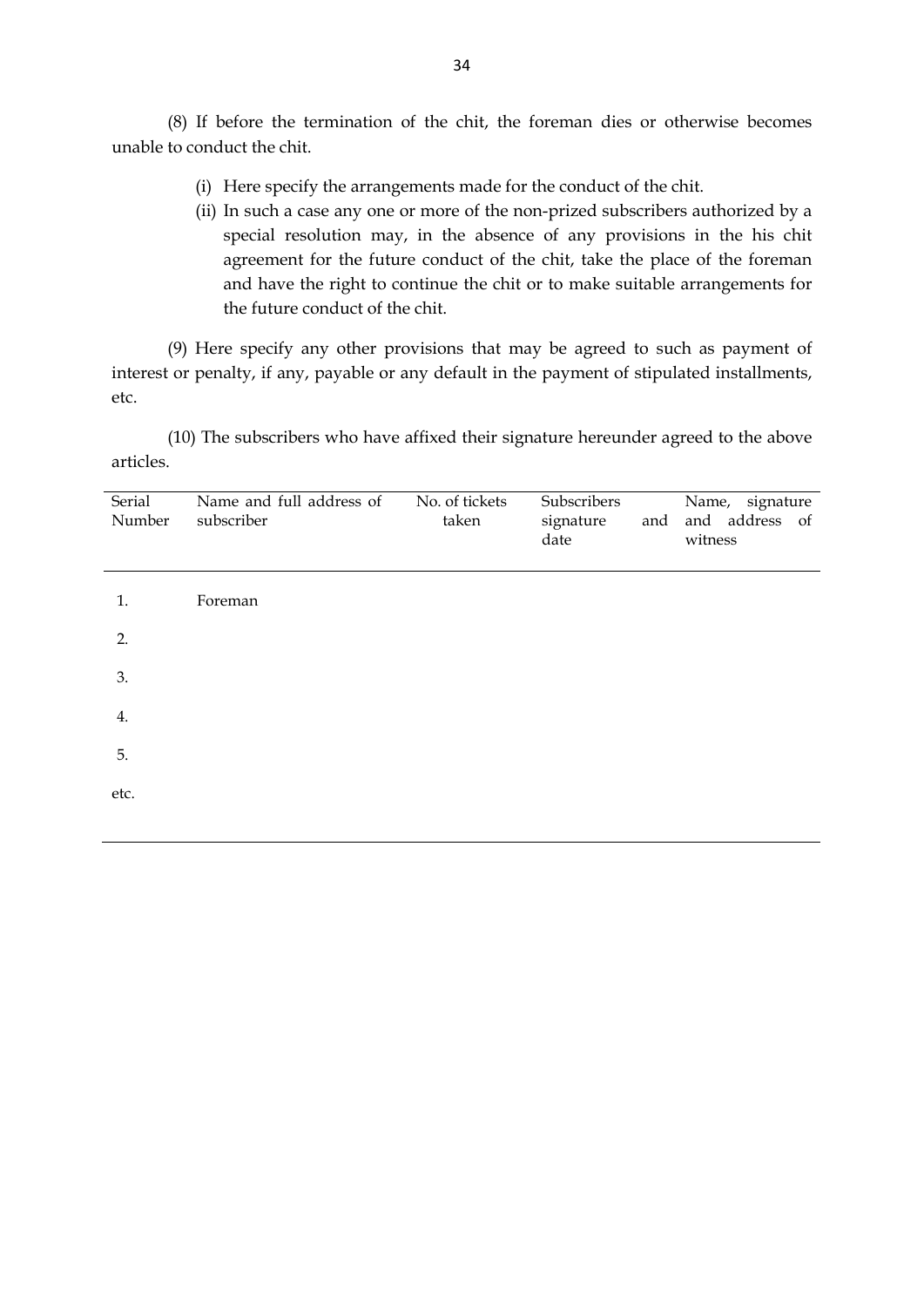#### **FORM IX**

(*See* section 16 and rule 16)

Sir,

| (address) |  |
|-----------|--|

you may kindly make it convenient to be present at the draw in person or by your duly authorised agent.

Yours faithfully,

Secretary

for and on behalf of (foreman)

strike out or delete whatever is not applicable. Insert such designation (s) as me be appropriate

#### **FORM X**

#### **Application for permission to furnish security for conducting the chit**

**(***See* **section 20 and rule 18)**

The Register of Chits

…………………………………

…………………………..

Dear Sir,

I/W propose to give the undernoted security in respect of the chit proposed to be started by me/us, the certificate for commencement of which was granted by you on ………………………………. (*vide* No. …………………………… dated ………………………) Other particulars are also given below: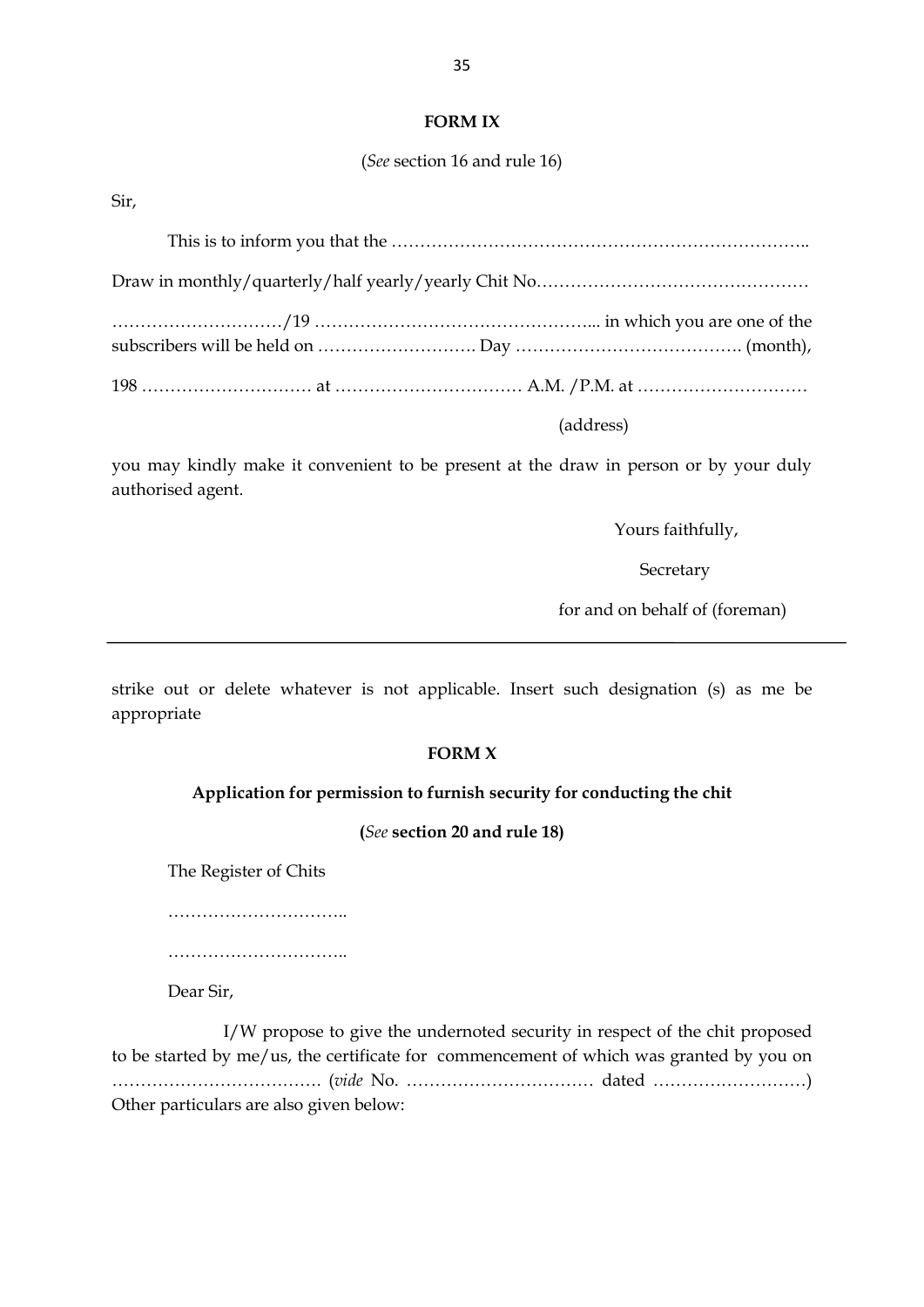- 1. Name and address of the of the applicant
- 2. Age and occupation
- 3. Chit amount
- 4. Details of cash/Government security/any other movable security offered as security.
- 5. Details of immovable properties 1 ……………………………..District …………………….. offered as security.

|           | Village  Sl.No. |    |
|-----------|-----------------|----|
| Area etc. |                 |    |
| 2.        | do              | do |
| etc.      |                 |    |

- 6. Rights of the applicant over the property
- 7. Market value of the property
- 8. Details for prior encumbrances, if any, on the property)
- 9. Movable (and immovable) properties belonging solely to the applicant (to be shown separately).
- 10. Whether the applicant has any debt and if so, the amount of such debt.
- 11. Whether the applicant has conducted any chit before and if so, whether there is any subsisting liability under the same.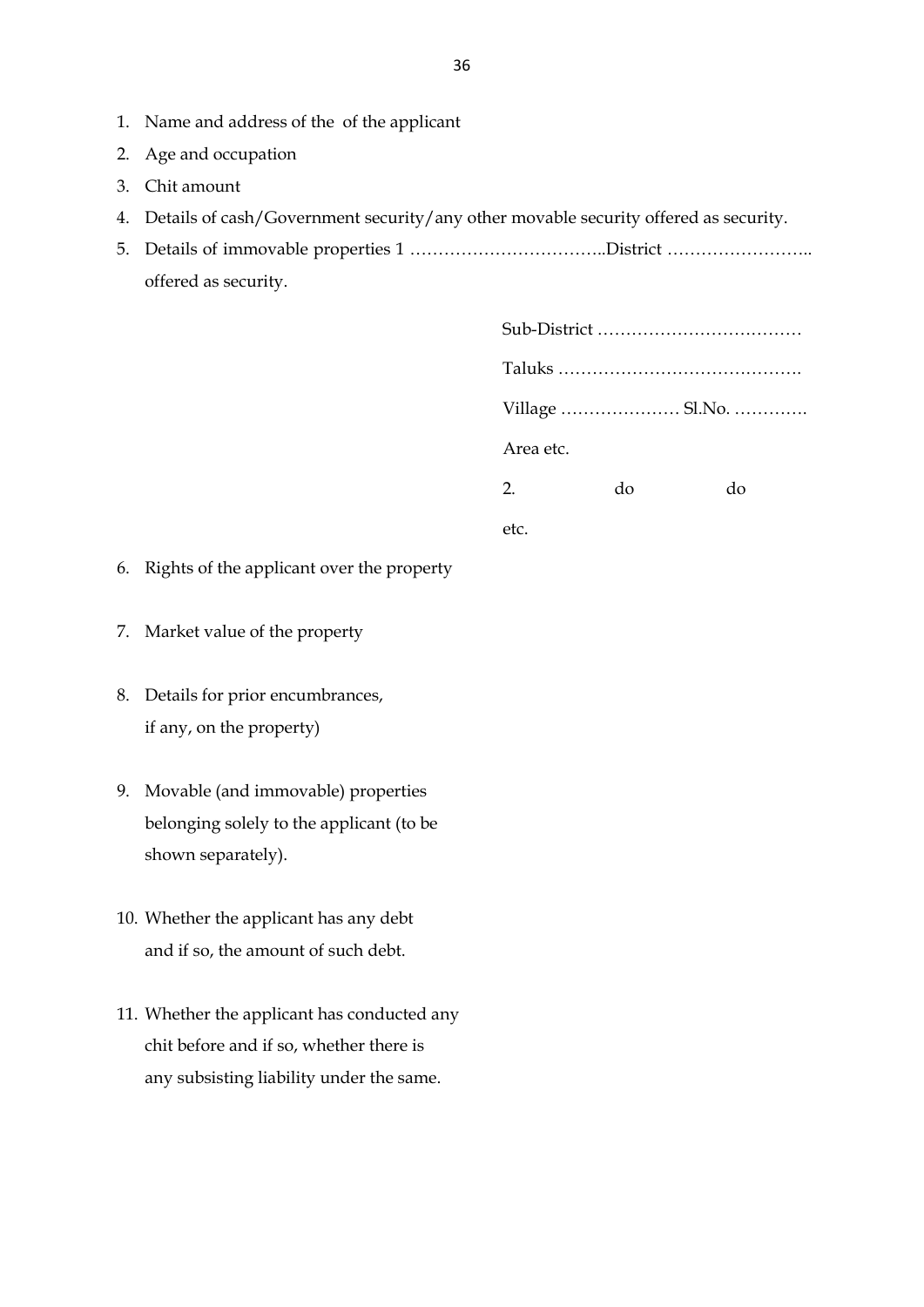£) I am/We are appending herewith:-

- (1) Title deeds in support of title to the property offered as security; and
- (2) The encumbrance certificate of the property for the past 30 years.)

The information and particulars furnished herein are true and correct to the best of my/our knowledge, information and belief.

> Yours faithfully Chairman **Secretary** Signature (s)

Date :

Place : for and on behalf of ………………………

Note :- (1) £ Applicable only when the security offered is immovable property.

(2) Strike out/delete whatever is not applicable. Insert the designation as may be appropriate to the applicant.

Details of decision

Signature of Registrar of Chits.

(seal)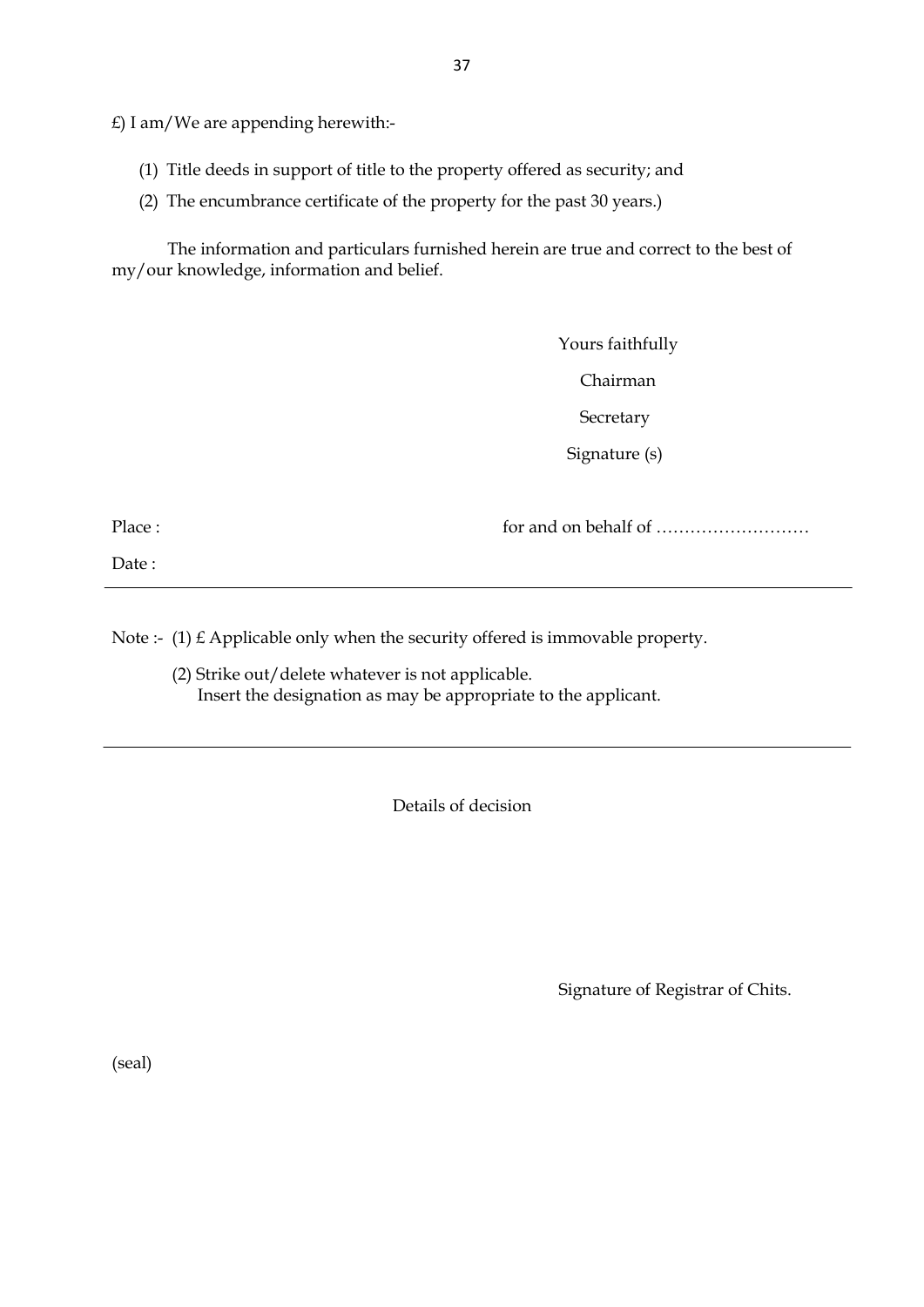#### **FORM XI**

#### **CERTIFICATE OF SUFFICIENCY OF SECURITY**

**(***See* **rule 18)**

#### **Office of the Register of Chits**

……………………………………..

Place :

Date :

In the case of

1. Cash/ Government security/other movable security

I hereby certify that I am satisfied that the amount/Government security/other security (to be specified) mentioned herein and deposited in an approved hank/transferred in my name is adequate and that the same can be accepted under section 20 of the Chit Funds Act 1982 (Central Act No. 40 of 1982).

(seal)

Signature of Registrar of Chits.

2. Security of immovable property

I hereby certify that the valuation of the properties as given in the application dated filed by the foreman/subscriber foreman is correct, and that it can be accepted under section 20 of the Chit Funds Act, 1982).

(seal)

Signature of Registrar of Chits

strike out/delete whatever is not applicable.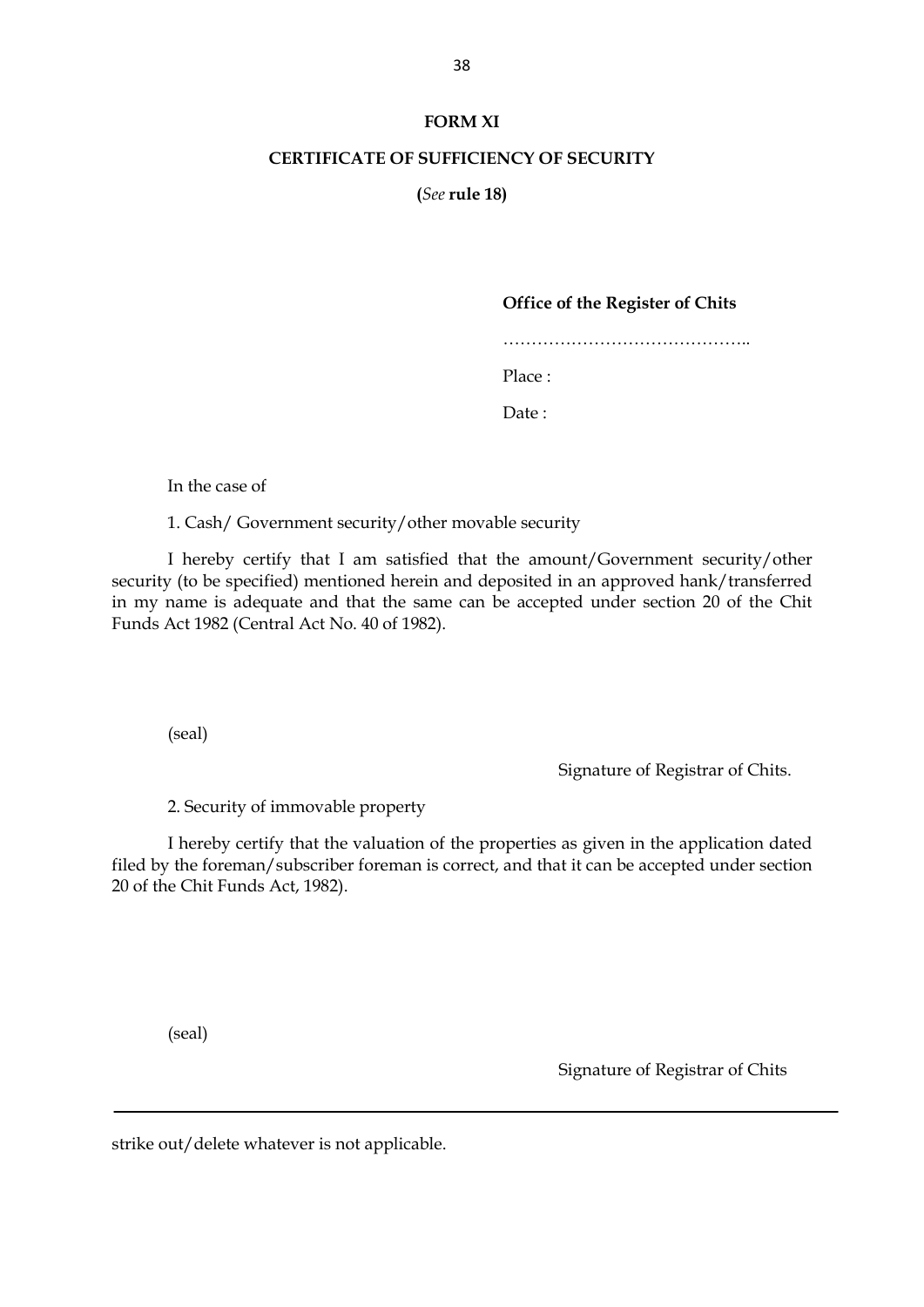#### **FORM No. XII**

#### (*See* section 20(3) and rule 20) **Application for the substitution of the security**

Place: Date:

The Registrar of Chits

………………………………………

………………………………..

Dear Sir,

I/We propose to give the undernoted security in substitution of the original security for proper conduct of the chit, for the commencement of which a certificate had been granted by you (*vide* No. ………………………………. Date ……………………………). Certain other particulars are also given below:-

| 1. | Name of Foreman.                                                                                                         |          |     |
|----|--------------------------------------------------------------------------------------------------------------------------|----------|-----|
| 2. | Age of occupation if the foreman<br>is not firm of a company                                                             | .        |     |
|    | 3. The office in which the chit agreement<br>of the chit has been registered and the<br>number and year of registration. | $\cdots$ |     |
| 4. | Chit amount                                                                                                              | .        | Rs. |
| 5. | Details of the original security given                                                                                   | .        |     |
| 6. | Details of all movable (and immovable)<br>properties belonging solely to the<br>applicant                                | .        |     |
|    | 7. Whether the applicant has any debt and<br>if so, the amount of any such debt and to<br>whom they are due.             | $\cdots$ |     |
| 8. | Details of Government security/other secu-                                                                               |          |     |

-rities offered as substituted security.

I/We hereby declare that the information and particulars furnished herein are true and correct to the best of my/our knowledge, information hap belief.

> Yours faithfully Chairman Secretary Signature(s) for and on behalf of ……………….

Strike out/delete whatever is not applicable.

Insert the designations as may be appropriate to the applicant.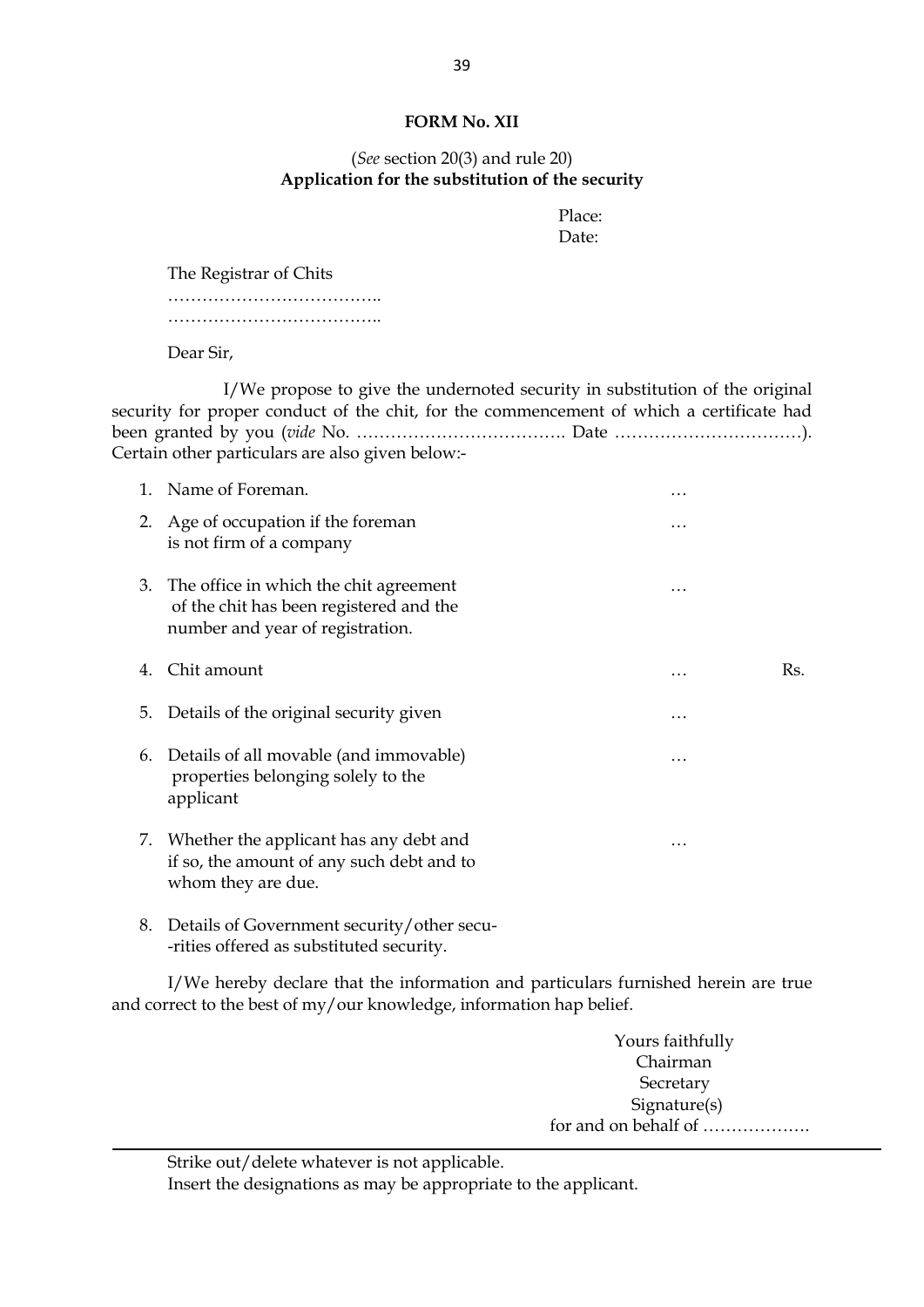Decision of Registrar

Signature of Registrar

(Seal)

#### **FORM XIII**

(*See* Section 23 and rule 25)

Form of Register of subscriber to be maintained

Office where the chit agreement of the chit is registered \_\_\_\_\_\_\_\_\_\_\_\_\_\_\_\_\_\_\_\_\_\_\_

\_\_\_\_\_\_\_\_\_\_\_\_\_\_\_\_\_\_\_\_\_\_\_\_\_\_\_\_\_\_\_\_\_\_\_\_\_\_\_\_\_\_\_\_\_\_\_\_\_\_\_\_\_\_\_

The registration number and year of registration of chit agreement of the chit \_\_\_\_\_\_\_\_\_\_\_\_\_

| Serial Number<br>according to<br>chit agreement | Name and full<br>address the<br>subscribers | Date of<br>signing the<br>chit agreement | Date of receipt<br>of the copy of<br>the chit<br>agreement by<br>the<br>subscribers | Chit subscriber<br>Number of<br>tickets | Amount       |
|-------------------------------------------------|---------------------------------------------|------------------------------------------|-------------------------------------------------------------------------------------|-----------------------------------------|--------------|
|                                                 |                                             |                                          | 4                                                                                   | b.                                      | <sub>b</sub> |

Rs.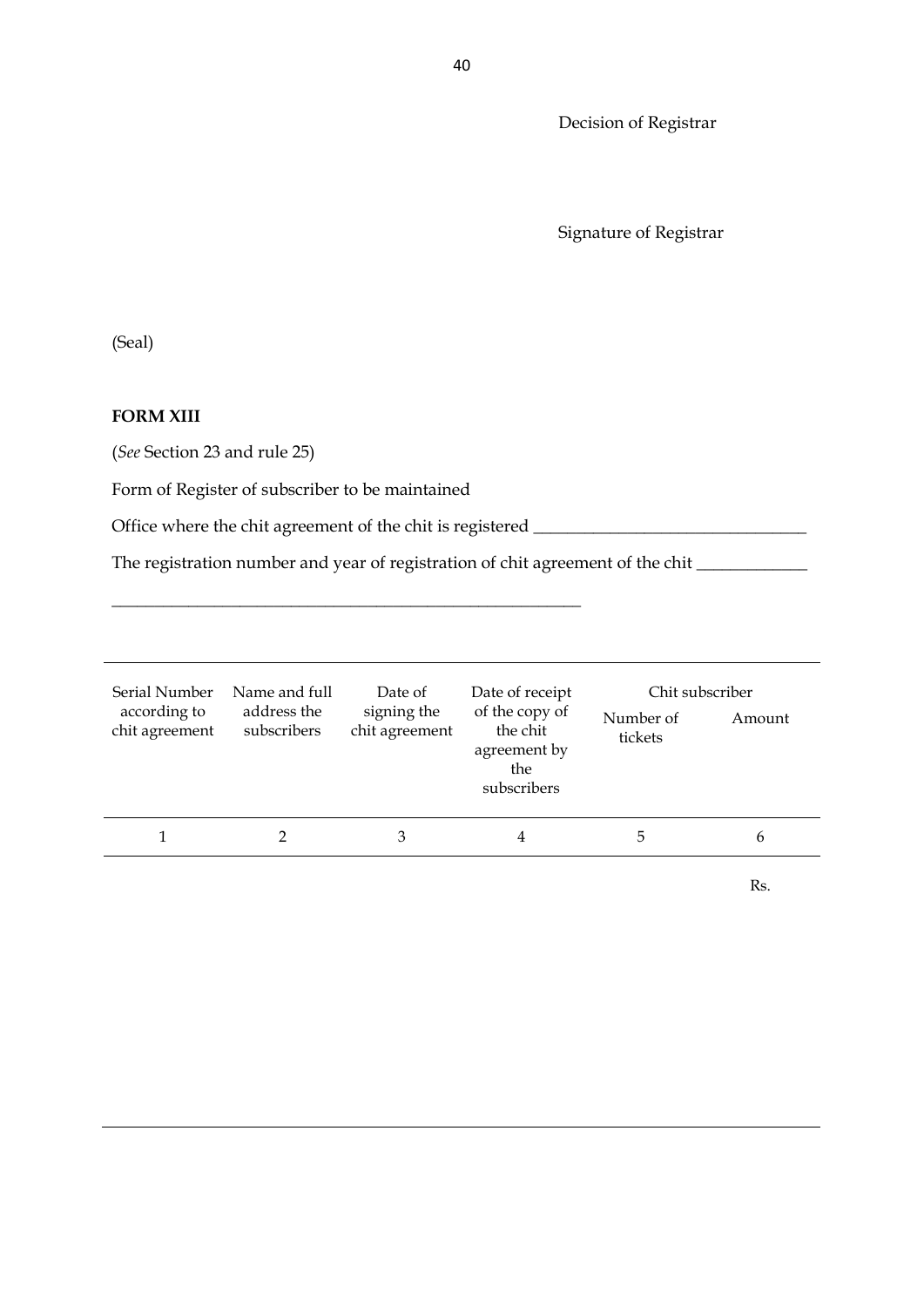| Assignment                               |                       |                                      |        |                                                              |  |  |
|------------------------------------------|-----------------------|--------------------------------------|--------|--------------------------------------------------------------|--|--|
| Name and full<br>address the<br>assignee | Date of<br>assignment | Number and<br>fraction of<br>tickets | Amount | Date on which the<br>Foreman<br>recognised the<br>assignment |  |  |
| 7                                        | 8                     | 9                                    | 10     | 11                                                           |  |  |
|                                          |                       |                                      |        | Rs.                                                          |  |  |

## Substitution

| Reason for<br>the<br>removal of<br>subscriber | Date of<br>removal | Name and<br>address of<br>the<br>substitution<br>subscriber | Date of<br>substitution | Number<br>and<br>fraction<br>of tickets | Amount | Date of<br>intimation<br>of the<br>substitution<br>to the<br>removed<br>subscriber | Remarks |
|-----------------------------------------------|--------------------|-------------------------------------------------------------|-------------------------|-----------------------------------------|--------|------------------------------------------------------------------------------------|---------|
| 12                                            | 13                 | 14                                                          | 15                      | 16                                      | 17     | 18                                                                                 | 19      |

Rs.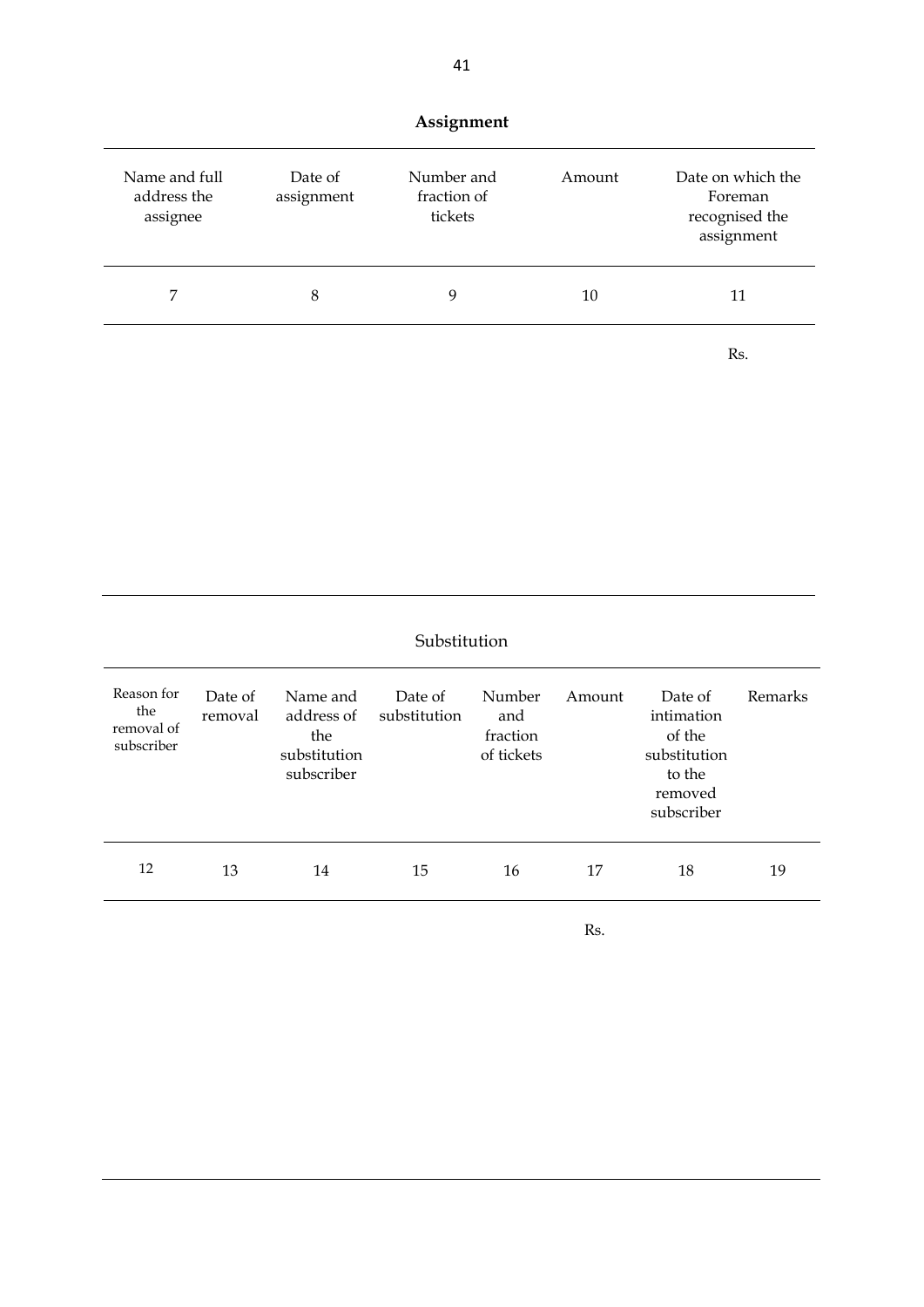## FORM XIV

#### (*See* **Section 23 and rule 25**) Form of the Leger to be maintained

|                               |                    |                                   | Office where the chit agreement of the chit is registered _______________________ |                                                      |         |                                                            |
|-------------------------------|--------------------|-----------------------------------|-----------------------------------------------------------------------------------|------------------------------------------------------|---------|------------------------------------------------------------|
|                               |                    |                                   | Section I - Receipts and payments in respect of subscriber -                      |                                                      |         |                                                            |
|                               |                    | Number of subscriber              | .                                                                                 |                                                      |         |                                                            |
|                               | Name of subscriber |                                   | .                                                                                 |                                                      |         |                                                            |
|                               |                    | Number of tickets taken           | .                                                                                 |                                                      |         |                                                            |
|                               | Chit amount        |                                   |                                                                                   | .                                                    | Rs.     |                                                            |
|                               |                    |                                   | Ledger                                                                            |                                                      |         |                                                            |
| Date                          |                    | Number of<br>installment          | On what<br>account<br>received or paid<br>by the Foreman                          | Amount<br>Of subscription<br>for each<br>installment |         | Dividend due to<br>the subscriber for<br>each installment. |
| $\mathbf{1}$                  |                    | $\overline{2}$                    | 3                                                                                 | 4                                                    |         | 5                                                          |
|                               |                    |                                   |                                                                                   | Rs.                                                  |         | Rs.                                                        |
| Amount paid by                |                    | Amount                            | General                                                                           | Signature of the                                     |         | Remarks                                                    |
| subscriber<br>Share<br>amount | Interest           | received<br>back by<br>subscriber | number in<br>the day<br>book                                                      | Subscription                                         | Foreman |                                                            |
| $\boldsymbol{6}$              | $\overline{7}$     | $\,8\,$                           | 9                                                                                 | 10                                                   | 11      | 12                                                         |
| Rs.                           | Rs.                | Rs.                               |                                                                                   |                                                      |         |                                                            |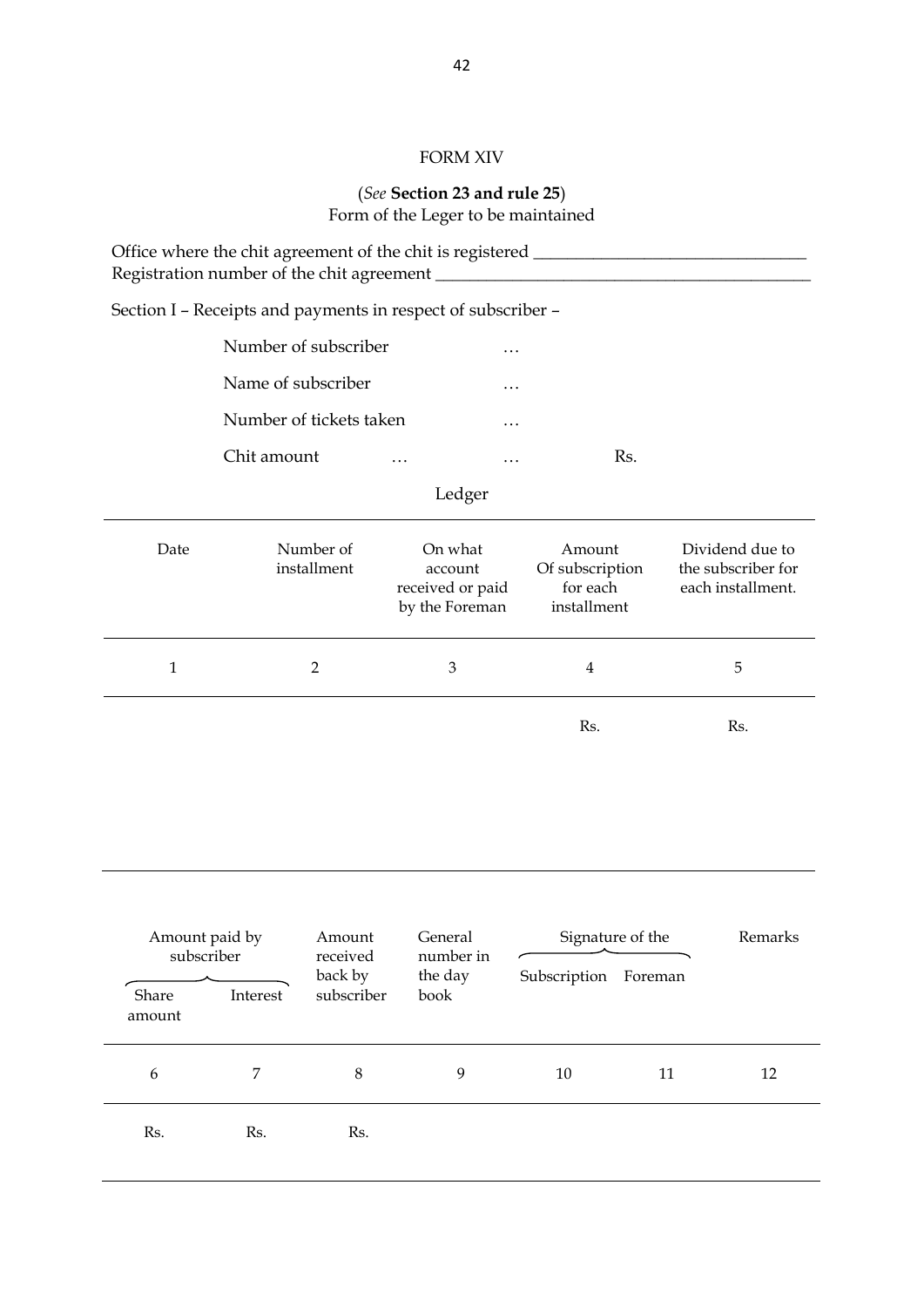## Section II – Deposit and withdrawal account of Foreman

| Date           | For what<br>purpose<br>deposited of<br>withdrawn | Amount<br>deposited       | Interest<br>accruing | Balance<br>each<br>transaction | Amount<br>withdrawn |
|----------------|--------------------------------------------------|---------------------------|----------------------|--------------------------------|---------------------|
| $\mathbf{1}$   | $\overline{2}$                                   | $\mathfrak{B}$            | $\overline{4}$       | 5                              | 6                   |
|                |                                                  | Rs.                       | Rs.                  | Rs.                            | Rs.                 |
| Balance        |                                                  | Number in the day<br>book |                      | Signature of the<br>Foreman    | Remarks             |
| $\overline{7}$ |                                                  | $\,8\,$                   | 9                    |                                | 10                  |
|                | Rs.                                              |                           |                      |                                |                     |

Name of the Bank in which money is deposited \_\_\_\_\_\_\_\_\_\_\_\_\_\_\_\_\_\_\_\_\_\_\_\_\_\_\_\_\_\_\_\_\_\_\_\_\_\_\_

 $\overline{\phantom{a}}$  , where  $\overline{\phantom{a}}$  , where  $\overline{\phantom{a}}$  ,  $\overline{\phantom{a}}$  ,  $\overline{\phantom{a}}$  ,  $\overline{\phantom{a}}$  ,  $\overline{\phantom{a}}$  ,  $\overline{\phantom{a}}$  ,  $\overline{\phantom{a}}$  ,  $\overline{\phantom{a}}$  ,  $\overline{\phantom{a}}$  ,  $\overline{\phantom{a}}$  ,  $\overline{\phantom{a}}$  ,  $\overline{\phantom{a}}$  ,  $\overline{\phantom{a}}$  ,

## **FORM XV** (*See* Section 23 and rule 25) **Form of Day Book to be maintained**

Office where the chit agreement of the chit is registered \_\_\_\_\_\_\_\_\_\_\_\_\_\_\_\_\_\_\_\_\_\_\_ Registered number of the chit agreement\_\_\_\_\_\_\_\_\_\_\_\_\_\_\_\_\_\_\_\_\_\_\_\_\_\_\_\_\_\_\_\_\_\_\_\_\_\_\_\_\_\_\_\_\_

| Date | General<br>number | On what<br>account  |                       |     |                               |       |                   |
|------|-------------------|---------------------|-----------------------|-----|-------------------------------|-------|-------------------|
|      |                   | received<br>or paid | Subscription Interest |     | Withdrawal Other<br>from bank | items | Total<br>receipts |
|      |                   | 3                   | 4                     |     | h                             |       | ŏ                 |
|      |                   |                     | Rs.                   | Rs. | Rs.                           | Rs.   | Rs.               |

\_\_\_\_\_\_\_\_\_\_\_\_\_\_\_\_\_\_\_\_\_\_\_\_\_\_\_\_\_\_\_\_\_\_\_\_\_\_\_\_\_\_\_\_\_\_\_\_\_\_\_\_\_\_\_\_\_\_\_\_\_\_\_\_\_\_\_\_\_\_\_\_\_\_\_\_\_\_\_\_\_\_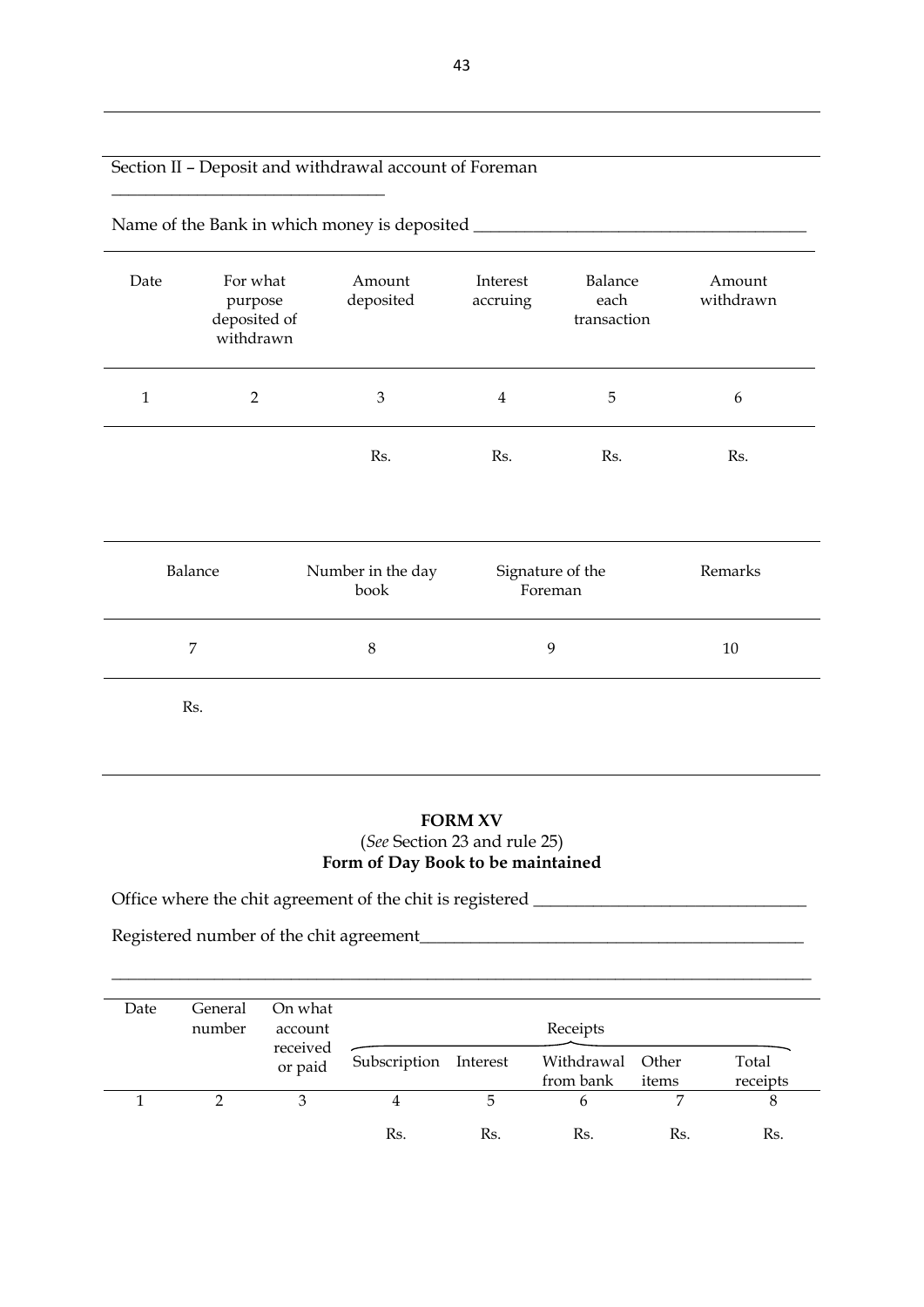|                                             | Expenditure                                                               |                         |                        |             |                      |  |  |  |
|---------------------------------------------|---------------------------------------------------------------------------|-------------------------|------------------------|-------------|----------------------|--|--|--|
| Reference to receipt in<br>the receipt book | Account paid to<br>subscriber                                             | Foreman's<br>commission | Deposit in<br>the bank | Other items | Total<br>expenditure |  |  |  |
| 9                                           | $10\,$                                                                    | 11                      | 12                     | 13          | 14                   |  |  |  |
|                                             | Rs.                                                                       | Rs.                     | Rs.                    | Rs.         | Rs.                  |  |  |  |
|                                             |                                                                           |                         |                        |             |                      |  |  |  |
|                                             |                                                                           |                         |                        |             |                      |  |  |  |
|                                             |                                                                           |                         |                        |             |                      |  |  |  |
| Balance                                     | Reference to the page<br>number of the voucher<br>in the file of vouchers |                         | Signature of Foreman   |             | Remarks              |  |  |  |
| $15\,$                                      | 16                                                                        |                         | 17                     |             | 18                   |  |  |  |
| Rs.                                         |                                                                           |                         |                        |             |                      |  |  |  |
|                                             |                                                                           |                         |                        |             |                      |  |  |  |

- *Note –* (1) The balance should be struck in column (15) at the close of each day. The monthly total of receipts and expenditure shall be struck at the end of each month.
	- (2) In column (2) each transaction shall be assigned a serial number. There shall be one separate set of serial number for each calendar year.
	- (3) If any amount is received from or paid to more than one subscriber at a time the amount paid to or received from each subscriber should be entered as a separate item.
	- (4) If more than one amount is received from or paid to the subscriber at a time amount paid to or received from the subscriber should be entered as separate item.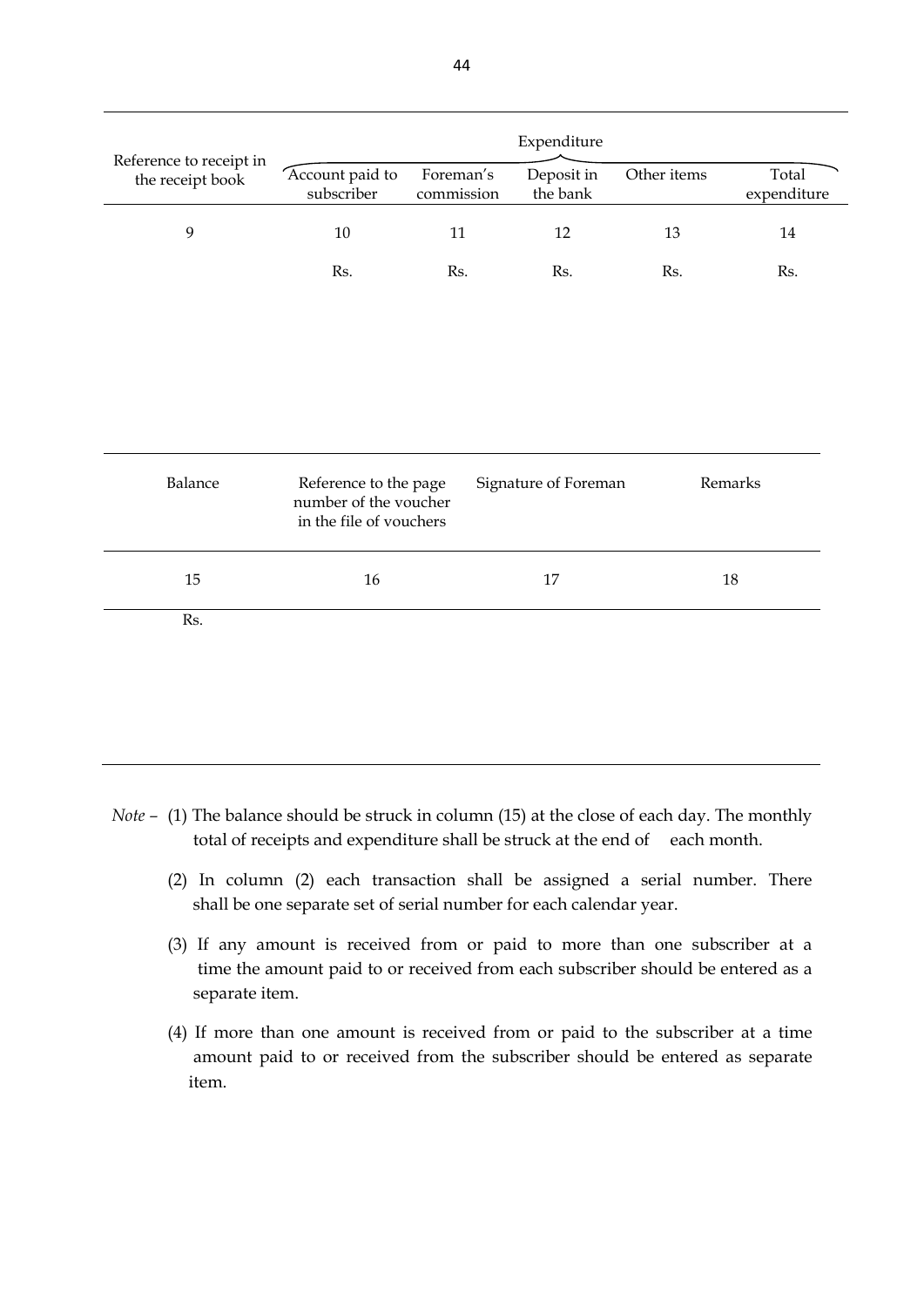## **FORM XVI** (*See* **Section 23 and rule 25**) **Form of the Receipt book to be maintained**

| Original                                                                                      | Receipt                                               |          |       | Serial number        |    |  |
|-----------------------------------------------------------------------------------------------|-------------------------------------------------------|----------|-------|----------------------|----|--|
| Duplicate                                                                                     |                                                       |          |       |                      |    |  |
|                                                                                               |                                                       |          |       |                      |    |  |
|                                                                                               |                                                       |          |       |                      |    |  |
|                                                                                               |                                                       |          |       |                      |    |  |
|                                                                                               |                                                       |          |       | Rs.                  | P. |  |
| Payment for current installment                                                               |                                                       | $\cdots$ |       |                      |    |  |
| Arrears of subscription (with details)                                                        |                                                       | .        |       |                      |    |  |
| Penalty for overdue subscription                                                              |                                                       |          |       |                      |    |  |
| Fees for inspection of records                                                                |                                                       |          |       |                      |    |  |
| Other receipts (to be specified)                                                              |                                                       | .        | .     |                      |    |  |
|                                                                                               |                                                       |          |       |                      |    |  |
|                                                                                               |                                                       |          | Total |                      |    |  |
|                                                                                               |                                                       |          |       |                      |    |  |
| (In words Rupees                                                                              |                                                       |          |       | Paise                |    |  |
| Date:                                                                                         |                                                       |          |       |                      |    |  |
|                                                                                               |                                                       |          |       | for and on behalf of |    |  |
|                                                                                               |                                                       |          |       | Foreman              |    |  |
| <i>Note:- Strike out/delete whatever is not applicable. Insert the designation (s) as may</i> |                                                       |          |       |                      |    |  |
| be appropriate to the applicant.                                                              |                                                       |          |       |                      |    |  |
|                                                                                               |                                                       |          |       |                      |    |  |
|                                                                                               | <b>FORM XVII</b>                                      |          |       |                      |    |  |
|                                                                                               | (See Section 64 and rule 45)                          |          |       |                      |    |  |
|                                                                                               | Application for reference of a dispute to arbitration |          |       |                      |    |  |
|                                                                                               |                                                       |          |       |                      |    |  |
| Before                                                                                        |                                                       |          |       |                      |    |  |
| The Registrar/Additional/Joint/Deputy/Assistant Registrar,                                    |                                                       |          |       |                      |    |  |
| Name:<br>1.                                                                                   |                                                       | Age:     |       |                      |    |  |

|    | Avame:<br>Occupation: | Age:<br>Address: |            |
|----|-----------------------|------------------|------------|
| 2. | Name:<br>Occupation:  | Age:<br>Address: | Disputants |
| 3. | Name:<br>Occupation:  | Age:<br>Address: |            |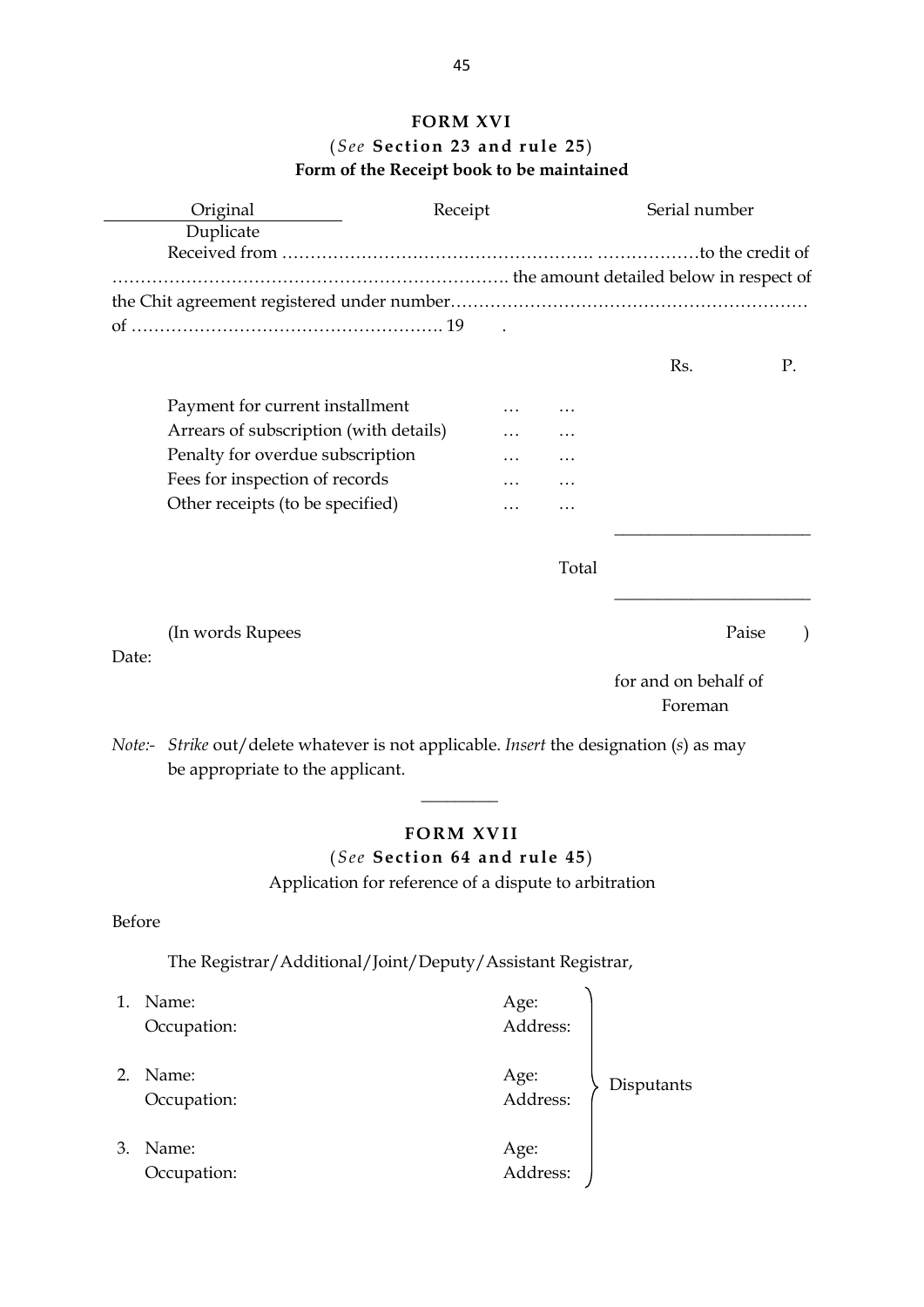**Versus**

| 1. | Name:<br>Occupation: | Age:<br>Address: |           |
|----|----------------------|------------------|-----------|
| 2. | Name:<br>Occupation: | Age:<br>Address: | Opponents |
| 3. | Name:<br>Occupation: | Age:<br>Address: |           |

(Here give full particulars of the claim or the facts of the case constituting the cause of action when it arose etc.)

The disputant/disputants prays/pray as under:-

…………………………………………………………………………

…………………………………………………………………………………

In support of the above claim or relief sought/I/we enclose document and papers as the list annexed hereto.

> Signed……………………. Disputant/Disputants.

Date:

I/We ……………………………………………………………………. Disputant/ disputants declare that the facts stated above are true to the best of my/our knowledge and belief.

| Date: |  |  |
|-------|--|--|
|       |  |  |
|       |  |  |
|       |  |  |

- *Note:-* (1) In case there are more disputants or Opponents their names, addresses, ages and occupations should also be mentioned.
	- (2) In disputes relating to monetary claims, the disputants should state the precise amount claimed but where this cannot be exactly ascertained the disputants shall state the approximate amount claimed.
	- (3) When the disputant foreman is a company.co-operative society or a partnership firm, a copy of the resolution of its Board of Directors or as the case may be Managing Committee shall accompany the application.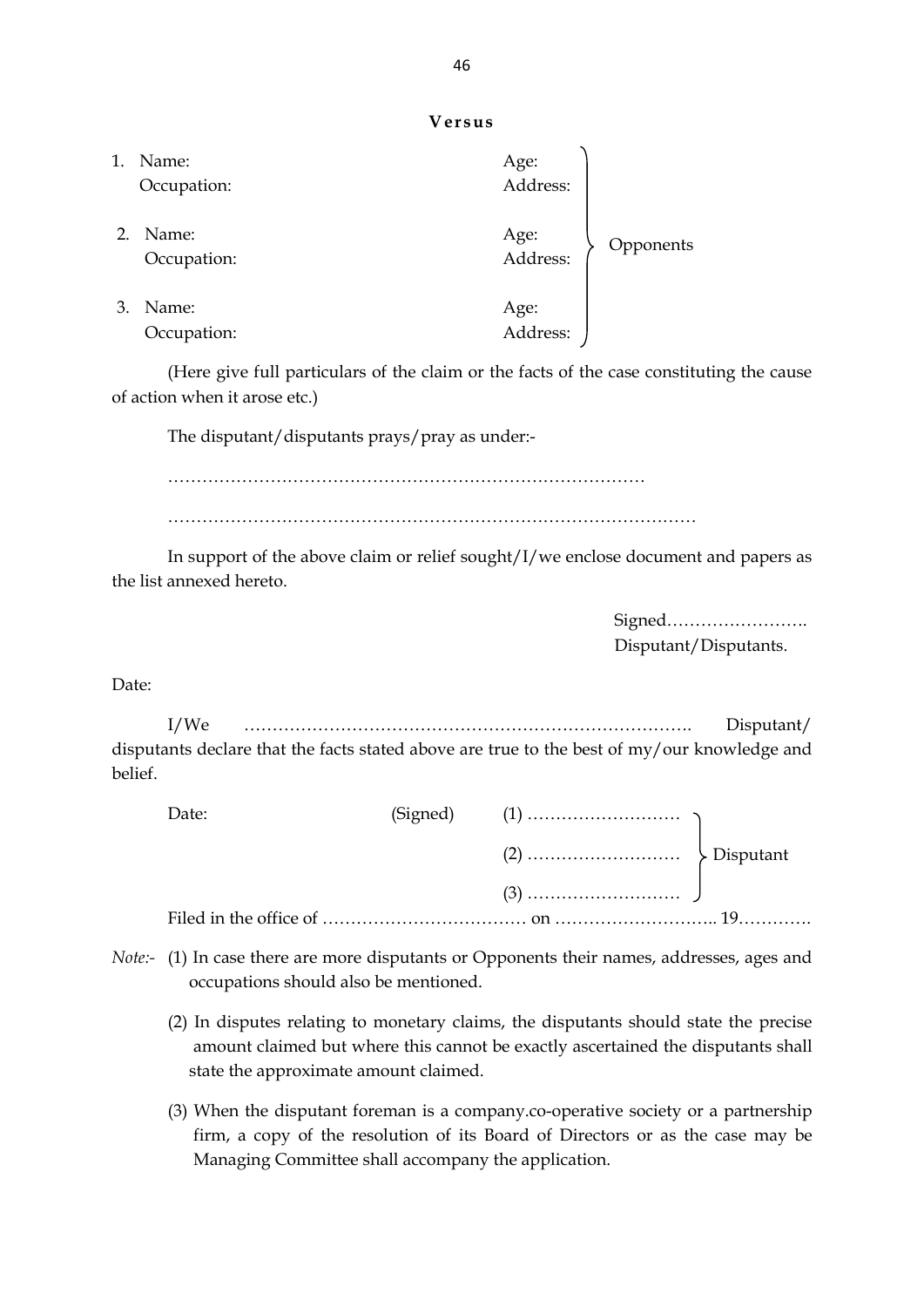## **FORM XVIII** (*See* **Section 71 and rule 54**) **Proclamation to be issued at the time of the issue of a certificate**

A. In the case of immovable property:

Whereas ……………………………………………….. (judgement-creditor) has obtained an award under section 69 of the Chit Funds Act, 1982 (Central Act No.40 of 1982) for an amount of Rs. …………………….. against …………………. (Judgement-debtor) and proposes to execute the same by sale of the under mentioned property of the said judgement debtor and whereas the said judgement-creditor has obtained a certificate dated ................ for execution of the award under section 71 of the said Act.

Notice is hereby given that any private transfer or delivery of, or encumbrance or charge on the property made or created after the issue of the certificate shall be null and void against the said judgement-creditor under section 72 of the Act aforesaid.

| Date of award or order | Name of the parties against<br>been passed and certificate<br>whom award or order has<br>under section 71 has been<br>issued. | Survey No. or House No. | ð<br>Name of the village<br>town, etc | Area | Assessment or other taxes |    | Other description of the<br>property such as | etc.<br>boundaries | Remarks |
|------------------------|-------------------------------------------------------------------------------------------------------------------------------|-------------------------|---------------------------------------|------|---------------------------|----|----------------------------------------------|--------------------|---------|
| 1                      | 2                                                                                                                             | 3                       | 4                                     | 5    | 6                         |    | 7                                            | $\,8\,$            |         |
|                        |                                                                                                                               |                         |                                       |      | Rs.                       | Ρ. |                                              |                    |         |

#### **DESCRIPTION OF THE PROPERTY**

The notice shall be proclaimed at some place on or adjacent to such property by beat of drum or other customary mode, and a copy of the said notice shall be fixed on a conspicuous part of the property and up to a conspicuous part of the village and also where the property is land paying revenue to the State Government, in the office of the collector of the District in which the land is situated.

Place ……………………………….. Date: ……………………………

Registrar of Chits

 $\frac{1}{\sqrt{2}}$  ,  $\frac{1}{\sqrt{2}}$  ,  $\frac{1}{\sqrt{2}}$  ,  $\frac{1}{\sqrt{2}}$  ,  $\frac{1}{\sqrt{2}}$  ,  $\frac{1}{\sqrt{2}}$  ,  $\frac{1}{\sqrt{2}}$  ,  $\frac{1}{\sqrt{2}}$  ,  $\frac{1}{\sqrt{2}}$  ,  $\frac{1}{\sqrt{2}}$  ,  $\frac{1}{\sqrt{2}}$  ,  $\frac{1}{\sqrt{2}}$  ,  $\frac{1}{\sqrt{2}}$  ,  $\frac{1}{\sqrt{2}}$  ,  $\frac{1}{\sqrt{2}}$ 

B. In the case of movable property a similar notice may be given with necessary changes as to the description of the property. A copy of the notice shall be delivered to the judgementdebtor.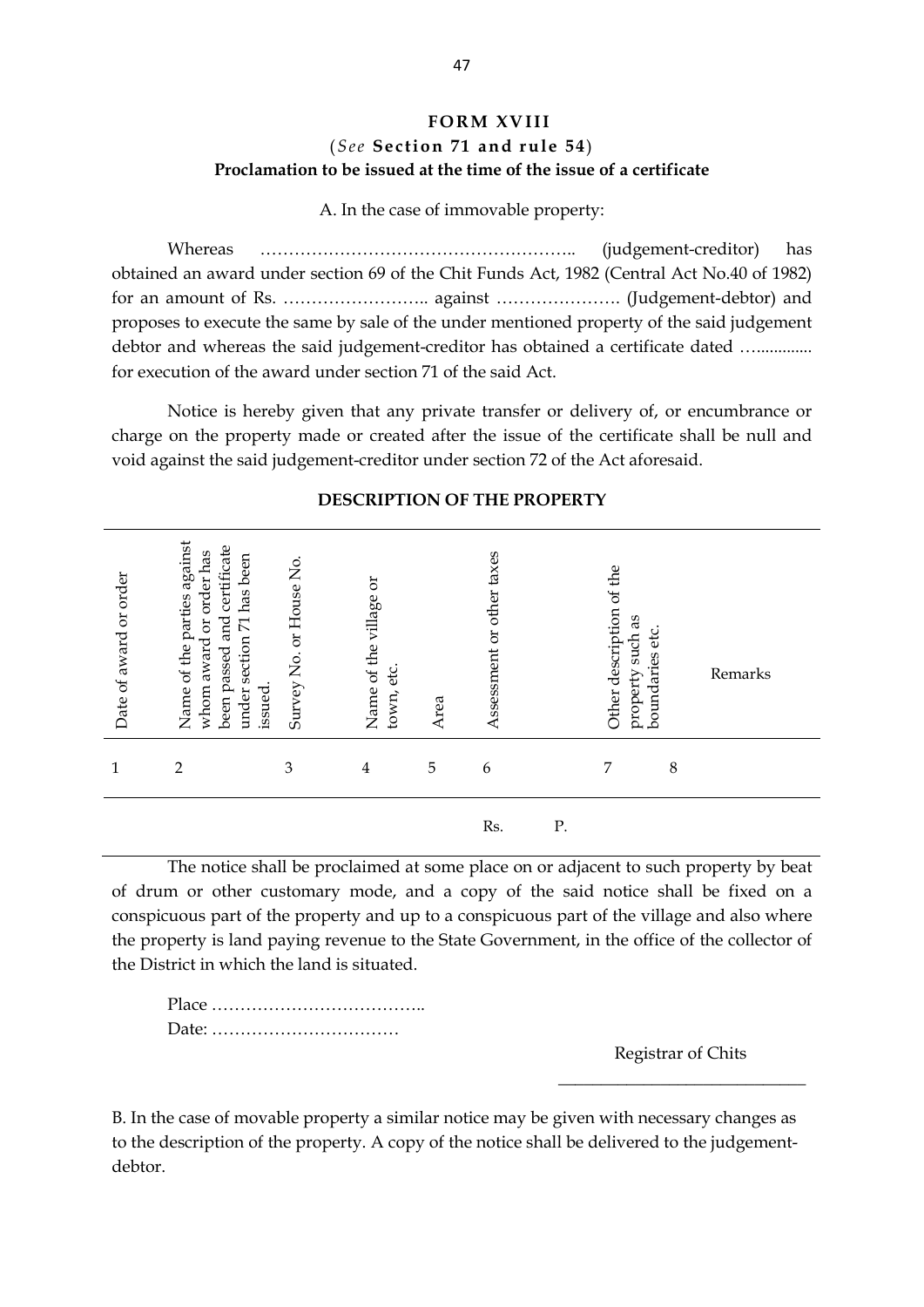#### **FORM XIX**

#### [(*See* Rule 56 (5)]

Certificate for Transfer Property In the case of immovable Property:

WHEREAS in execution of the award made under section 69 of the Chit Funds Act 1982 (Central Act No. 40 of 1982) in favour of ………………………. ……………………….. ………………… (hereinafter referred to as the judgement-creditor) an order was passed on …………………………….. day of……………………………19 ……… for sale of the under mentioned property of the person or persons (debtor or debtors):

And whereas the Court/the Collector/ the Registrar is satisfied that said property cannot be sold for want of buyers;

It is hereby order that the right, title and interest of the debtor in the said property shall vest in the said judgement-creditor and shall be delivered to him subject to the terms and conditions laid down in the Schedule hereto annexed.

#### **DESCRIPTION OF THE PROPERTY**

| Survey No. | Area and   | Nature of right, title and | Details of encumbrances to |
|------------|------------|----------------------------|----------------------------|
|            | assessment | interest of the defaulter  | which property is subject. |

#### **THE SCHEDULE**

The said property is transferred to the judgement-creditor in full/partial satisfaction of the amount due to him from the debtor.

Given under my hand and seal of the Court/Collector/Registrar this ………………… day of …………………………………… 19 .

Court/Collector/Registrar of Chits.

In the case of moveable property:

(the form shall be similar with necessary changes as regards the description and delivery of the property).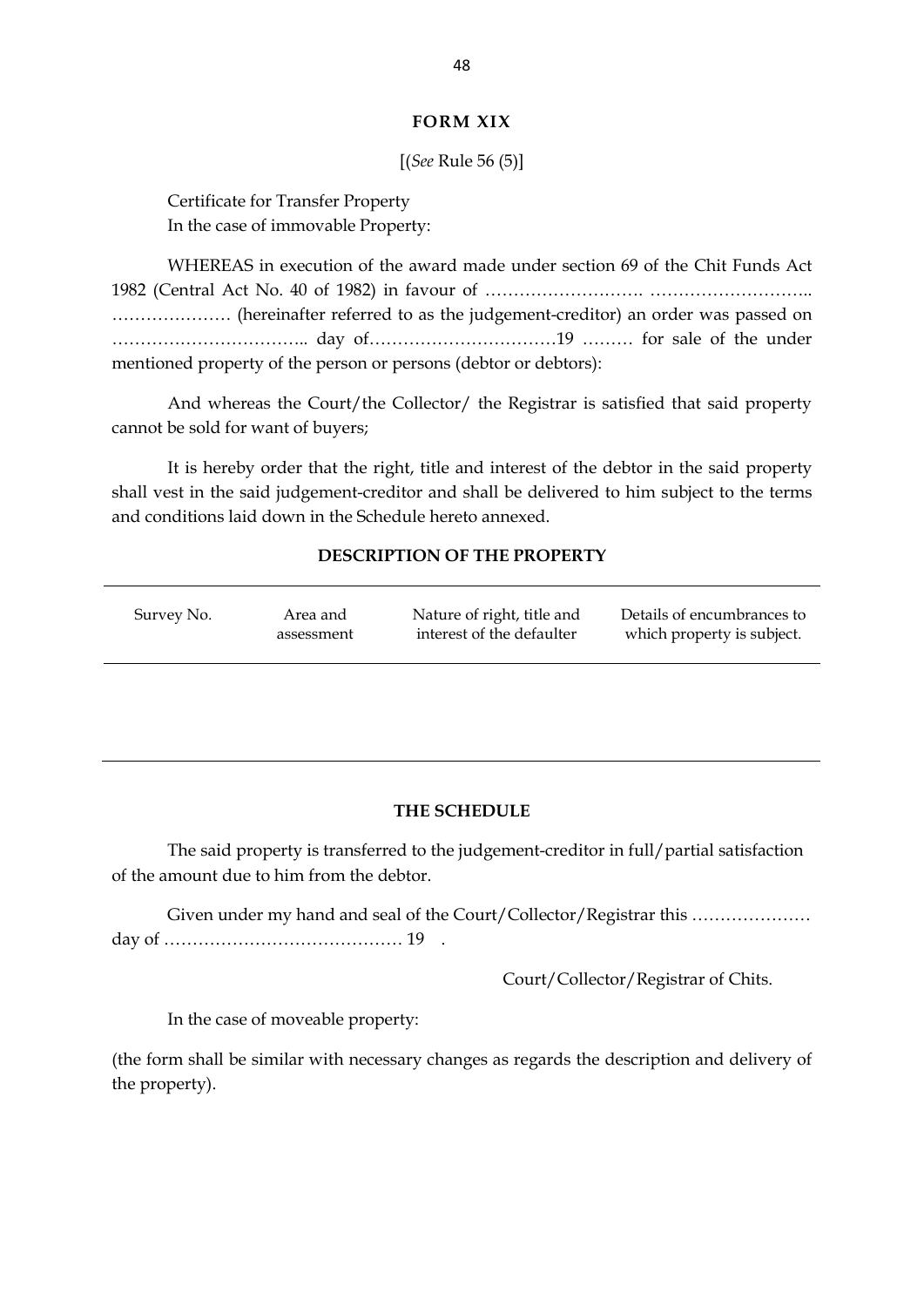#### **FORM XX**

Form of letter of authority

(*See* sub-rule (c) of Rule 2)

I……………………………………. who/am/is ……………………………………………. ………………………………………….. of M/s ……………………………………………………...

#### (Designation)

being a Foreman of the Chit Series No: ……………………………………………… registered under registration No. …………………………………………… hereby appoint Shri ………… ……………………………………………………… as my authorise representative to attend on my/our/behalf in the matters connected with the above chit to produce accounts and documents and to receive on my/our/behalf any notice or document issued and to take all necessary steps in the matter.

| in the said matter |  |
|--------------------|--|

I/We agree to ratify all act done by the said Shri. ……………………………………… ………………………………….. in pursuance of the this authority.

Place: Signature: Signature: Signature: Signature: Signature: Signature: Signature: Signature: Signature: Signature: Signature: Signature: Signature: Signature: Signature: Signature: Signature: Signature: Signature: Signat

Date: Status: Status: Status: Status: Status: Status: Status: Status: Status: Status: Status: Status: Status: Status: Status: Status: Status: Status: Status: Status: Status: Status: Status: Status: Status: Status: Status: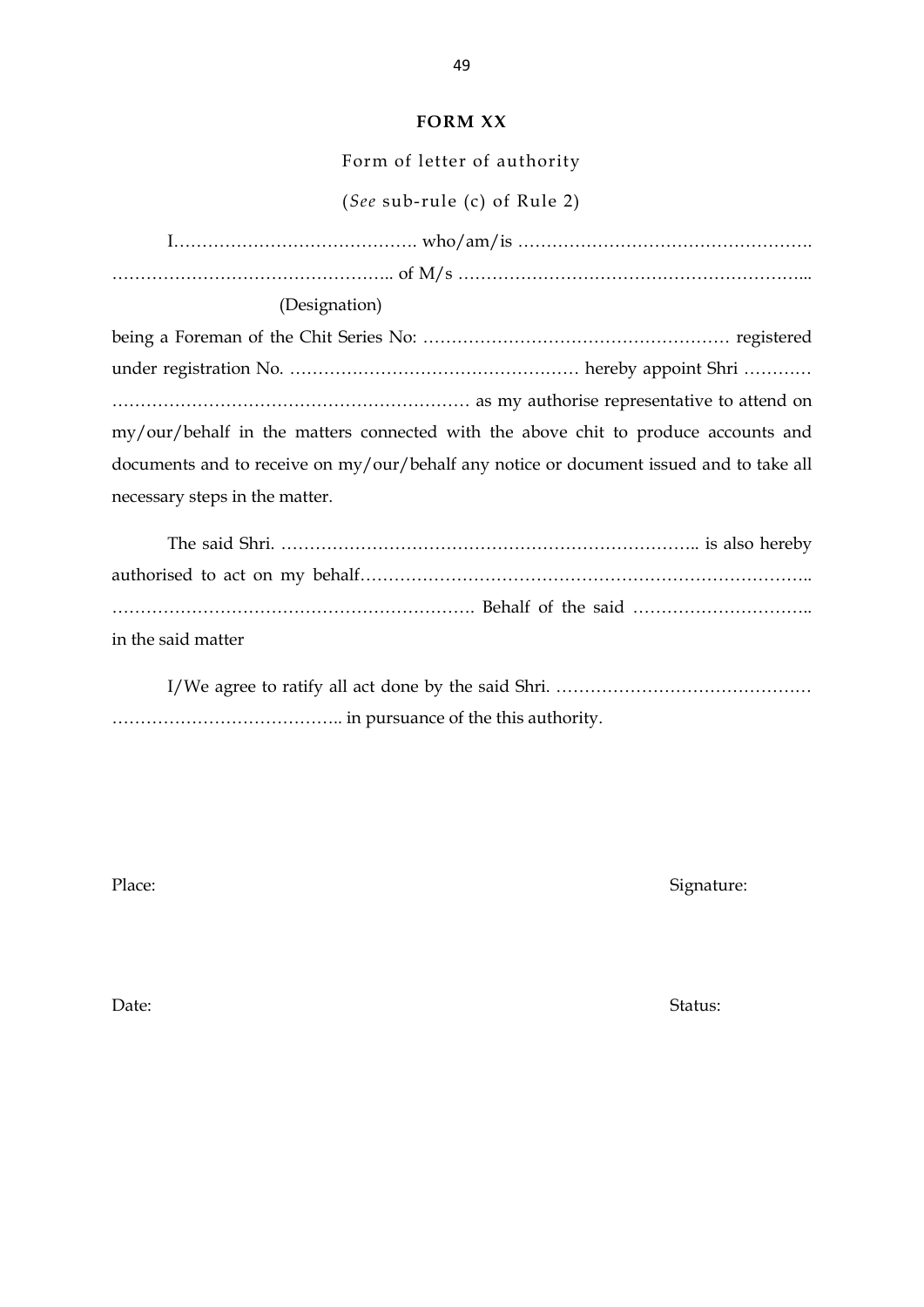#### **FORM XXI**

## *See* **rule 28(2)**

Name of the Foreman.

- (i) Office where the bye-Laws of the Chit are registered.
- (ii) Date of which the balance sheet was prepared.
- (iii) Number of Installments conducted till date of Balance-Sheet.
- Registration number and year of the bye-Laws of the Chit.
- (ii) Name of the Foreman.
- (iii) Chit amounts.
- (iv) Number of installments.

#### **I. RECEIPTS AND EXPENDITURE**

|    | Current Year<br>Receipt                                                                                          | including<br>Total | previous year |    | Expenditure                                                                                | Current<br>Year | including<br>previous<br>Total | years. |
|----|------------------------------------------------------------------------------------------------------------------|--------------------|---------------|----|--------------------------------------------------------------------------------------------|-----------------|--------------------------------|--------|
|    |                                                                                                                  | Rs. P.             | Rs. P.        |    |                                                                                            |                 | Rs. P. Rs. P.                  |        |
| 1. | Subscriptions paid by<br>the prized and non-<br>prized.                                                          |                    |               | 1. | Prize amount disbursed to prized<br>subscribers                                            |                 |                                |        |
| 2. | Receipts under<br>dividend.                                                                                      |                    |               | 2. | Interest paid to subscribers.                                                              |                 |                                |        |
| 3. | Interest realized from<br>the subscribers.                                                                       |                    |               | 3. | Amounts paid to the defaulter non-<br>prized subscribers.                                  |                 |                                |        |
|    | 4. Contributions by<br>substituted or<br>assignee non-prized<br>subscribers in respect<br>of dues of defaulters. |                    |               | 4. | Amount contributed by Foreman for<br>payment of the prize amount.                          |                 |                                |        |
| 5. | Any other amount<br>received from<br>subscribers.                                                                |                    |               | 5. | Foreman's Commission                                                                       |                 |                                |        |
| 6. | Amount contributed<br>by the foreman for<br>payment of prize<br>amount.                                          |                    |               | 6. | Amounts on account of interest<br>realized for delayed payments and<br>forfeited dividend. |                 |                                |        |
| 7. | Interest accrued from<br>investments.                                                                            |                    |               | 7. | Dividend paid.                                                                             |                 |                                |        |
| 8. | Other items (detail to<br>be annexed)                                                                            |                    |               | 8. | Sinking Fund.                                                                              |                 |                                |        |
| 9. | Investments<br>withdrawn.                                                                                        |                    |               | 9. | Other items (details to be annexed).                                                       |                 |                                |        |
|    | Grand Total:                                                                                                     |                    |               |    | Total expenditure<br>10. Investments made<br>Grand Total:                                  |                 |                                |        |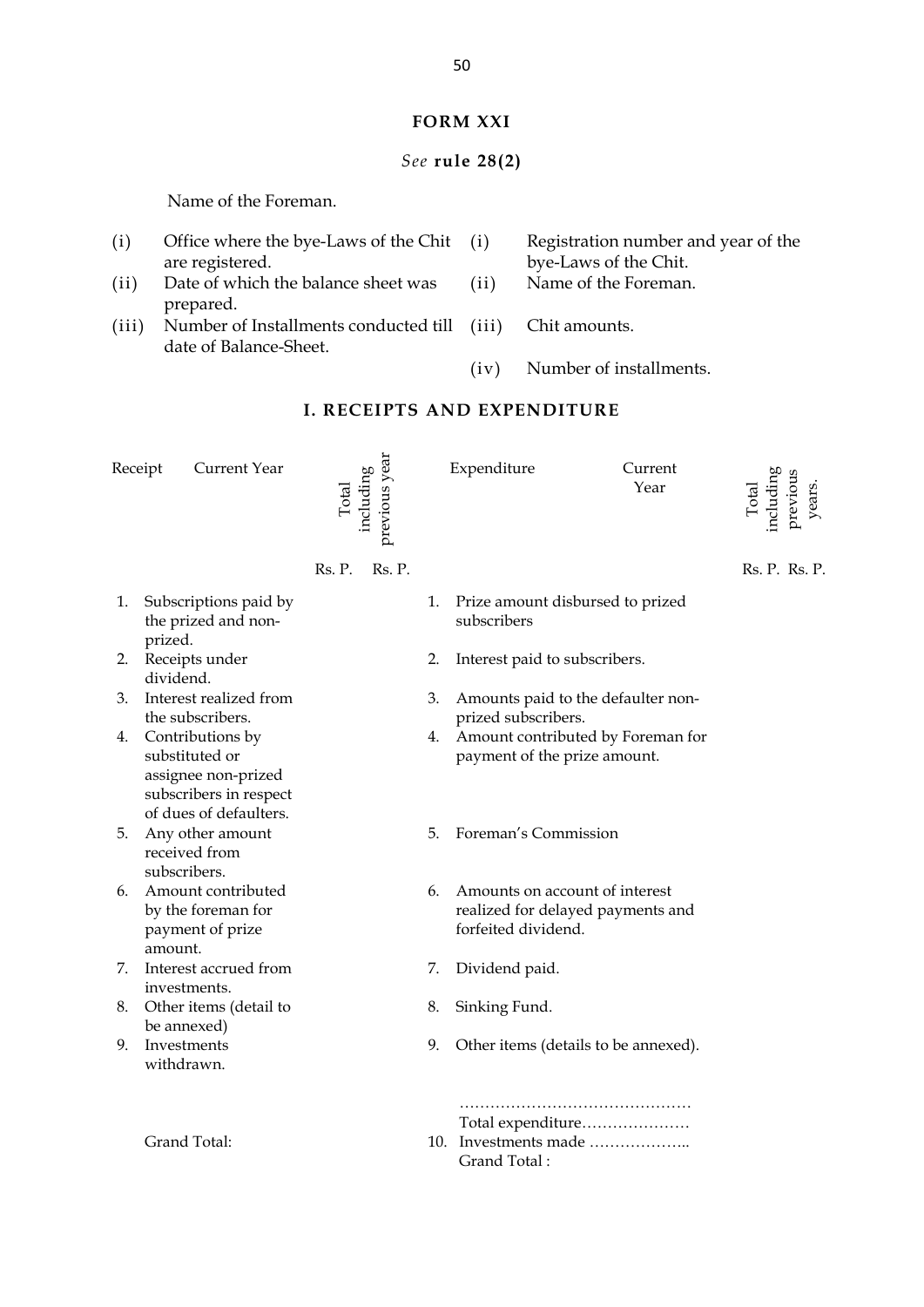## **II. STATEMENT OF ASSETS AND LIABILITIES.**

|    | Assets                                                                                     | $Rs.$ P. |    | Liabilities                                                                                           | Rs. | Р. |
|----|--------------------------------------------------------------------------------------------|----------|----|-------------------------------------------------------------------------------------------------------|-----|----|
| 1. | Amounts due on account or<br>arrears of subscription due from<br>prized subscribers.       |          | 1. | Amounts paid by non-prized<br>subscribers (including<br>dividend)                                     |     |    |
| 2. | Amounts due from the subscribers<br>including the Foreman towards<br>future subscriptions. |          | 2. | Amount due to non-prized<br>defaulter subscribers.                                                    |     |    |
| 3. | Interest due from defaulter<br>subscribers.                                                |          | 3. | Arrears of prize amount due<br>to prized subscribers.                                                 |     |    |
| 4. | Investments in bank (including<br>interest thereon).                                       |          | 4. | The amount due to the<br>Foreman towards<br>contributions made by him<br>for payment of prize amount. |     |    |
| 5. | Other items (details to be annexed)                                                        |          | 5. | Other items (details to be<br>annexed).                                                               |     |    |
|    | 6. Sinking Fund.                                                                           |          | 6. | Sinking Fund.                                                                                         |     |    |

TOTAL :

TOTAL :

#### **III. DETAILS OF INVESTMENTS**

|                  | Receipts                                                                                                                 | Rs. |  |
|------------------|--------------------------------------------------------------------------------------------------------------------------|-----|--|
| 1.               | Investment made on account of the failure on the part of prized<br>subscribers to receive the prized amount due to them. |     |  |
| 2.               | Investment made on account of Lump-sum collection made from<br>defaulter prized subscribers.                             |     |  |
| 3.               | Amount deposited for payment to non-prized defaulter subscribers.                                                        |     |  |
| $\overline{4}$ . | Investments on account of other items of receipts of the Chit (details to<br>be annexed).                                |     |  |
|                  | Total                                                                                                                    |     |  |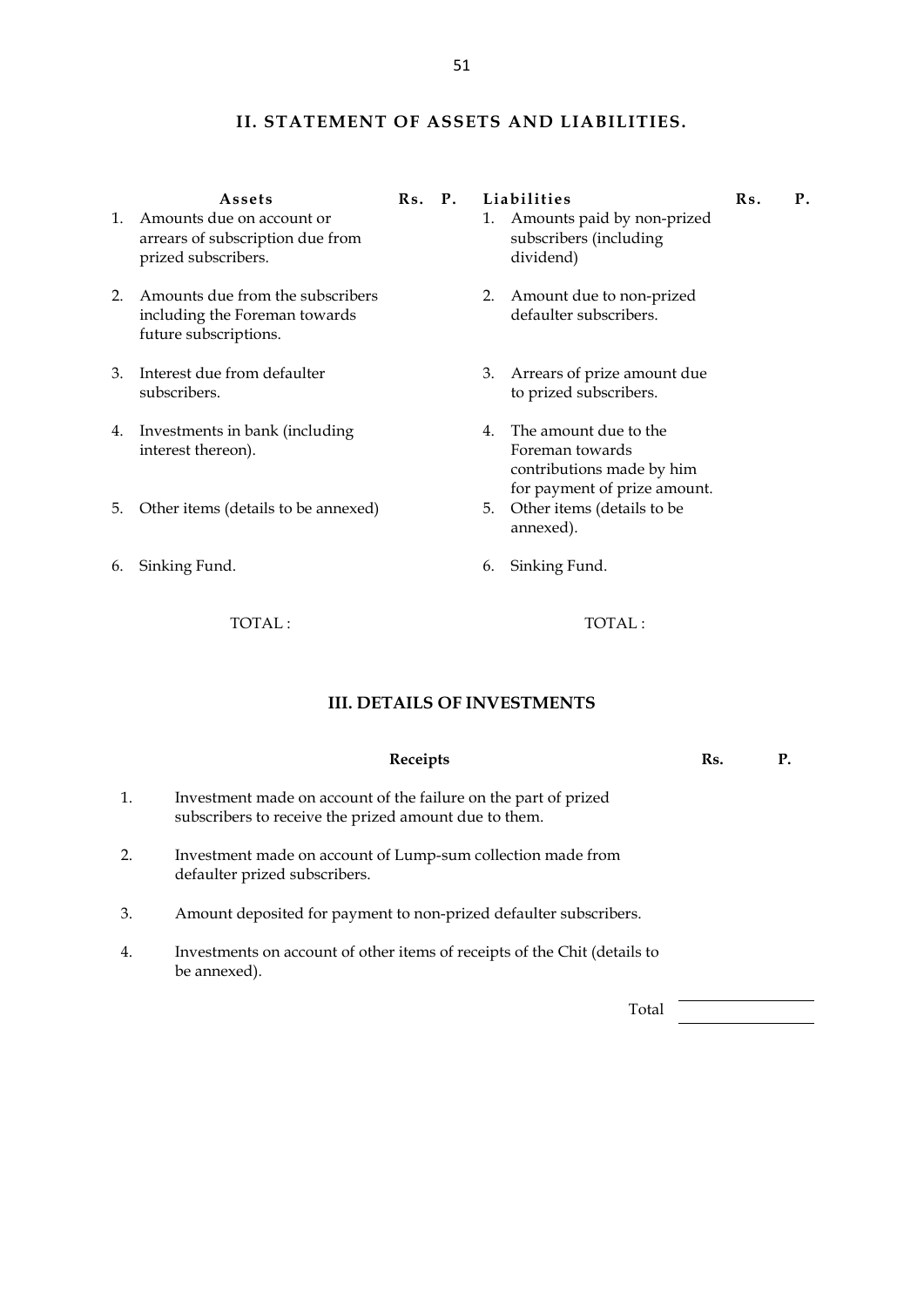#### **IV. ASSESSMENT OF VALUE OF INVESTMENT**

- 1. Investment in Pass Book Account Number ………………………………………….
- 2. \* Amount due from the future installments of the Chit as per bonds, etc., obtained for ………………………… Rs. …………………………. Due on account of defaulting installments from defaulter.
- 3. Balance of contributions due from the Foreman on account of prize amount received by him.
	- *Note:-* To facilitate audit of balance sheet, the following statements of details should be annexed by the Foreman to the balance sheet.
		- (i) Statement of details of receipts and expenditure for each installment.
		- (ii) of disbursement.
		- (iii)of the prize amount in respect of each installments and
		- (iv)Statements of details of arrears due on the date of the preparation of the balance sheet from the prized and non-prized subscribers.

\*Particulars of documents to be entered here. Security offered by the Foreman, hypothecation bonds etc., executed under section 20, and hypothecation bonds etc., obtained from the prized subscribers under section 31 of the Act.

#### **V. CERTIFICATE BY FOREMAN**

I certify that the above accounts have been prepared correctly and hat they contain a true and complete statement of the affairs of the Chit.

Date: Name and Signature of the Foremans.

#### **VI. CERTIFICATE BY AUDITOR**

Certified that I have examined the Chit books and records maintained in respect of the Chit ………………………………. The bye laws of which have been registered in ………………………….and………………………..number……………………………………. of 19…………………… conducted by Foreman …………………. And have verified the entries in the accounts with the books. The accounts are drawn up in conformity with the provisions of the Chit Funds Act, 1982 and the Rules framed thereunder.

Date: Name and Signature of Auditor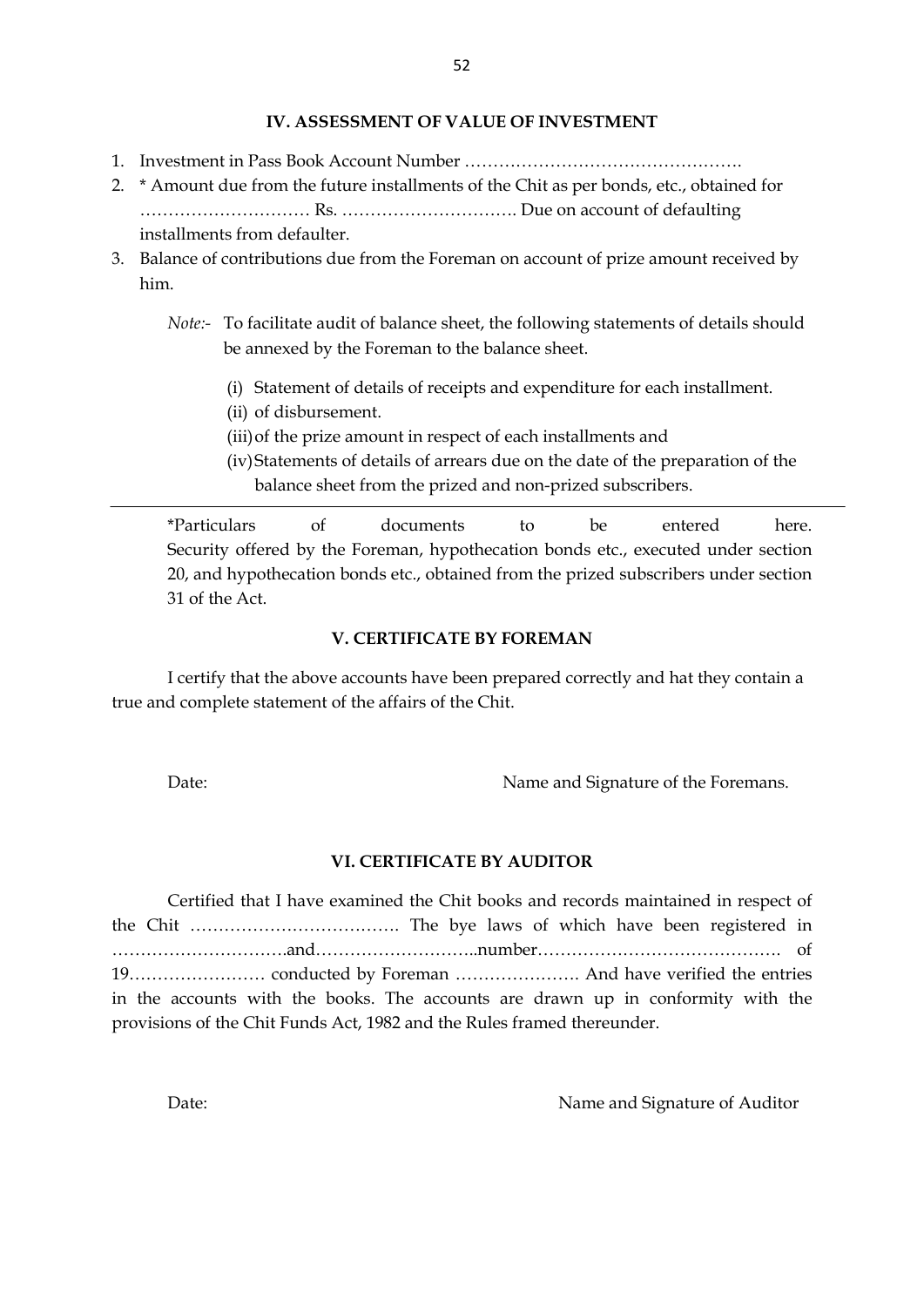## **APPENDIX – II**

## (*See* Section 62, 63 and Rule 42)

## **Levy of fees under section and 62 and 63 of the Chit Fund Act 1982 (Central Act No. 40 of 1982)**

#### **TABLE OF FEES.**

| 1. | Table of application of previous sanction to commence or conduct<br>a Chit under sub-section (2) of section 4.                                          | Rs.<br>25 | P.<br>00 |
|----|---------------------------------------------------------------------------------------------------------------------------------------------------------|-----------|----------|
| 2. | For filing a Chit agreement under sub-section (1) of section 7.                                                                                         | 1         | 00       |
| 3. | For issue of certificate of commencement of Chit business under<br>sub-section (2) of Section 9.                                                        | 1         | 00       |
| 4. | For filling of a certificate under sub-section (2) of section 10.                                                                                       | 1         | 00       |
| 5. | For filling a copy of the minutes of the proceedings under section<br>17.                                                                               | 0         | 50       |
| 6. | For every application for registration of an alteration, addition or<br>omission of any provision in a Chit agreement under sub-rule (1) of<br>Rule 14. | 3         | $00\,$   |
| 7. | A fee of Rupee one be levied in each case for filling with the<br>Register -                                                                            |           |          |
|    | (a) A copy of each entry relating to the removal of defaulting<br>subscriber under sub-section (3) of section 28.                                       |           |          |
|    | (b) A true copy of each relating to the substitution of a<br>subscriber under sub-section (I) of section 29.                                            |           |          |
|    | (c) A true copy of entry relating to transfer of the rights of<br>foreman under section 37.                                                             |           |          |
|    | (d) A copy of entry relating to transfer of non-prized<br>subscriber's rights under section 37.                                                         |           |          |
|    | (e) A true copy of assent of non-prized subscribers and unpaid<br>prized subscribers for withdrawal of a foreman under<br>section 41.                   |           |          |
|    | A true copy of consent of all non-prized or unpaid prized<br>(f)<br>subscribers to the termination of Chit under Section 41.                            |           |          |
|    | (g) Each petition protesting against or objecting to the orders<br>passed or proposed to be passed by the Registrar.                                    |           |          |
|    |                                                                                                                                                         |           |          |